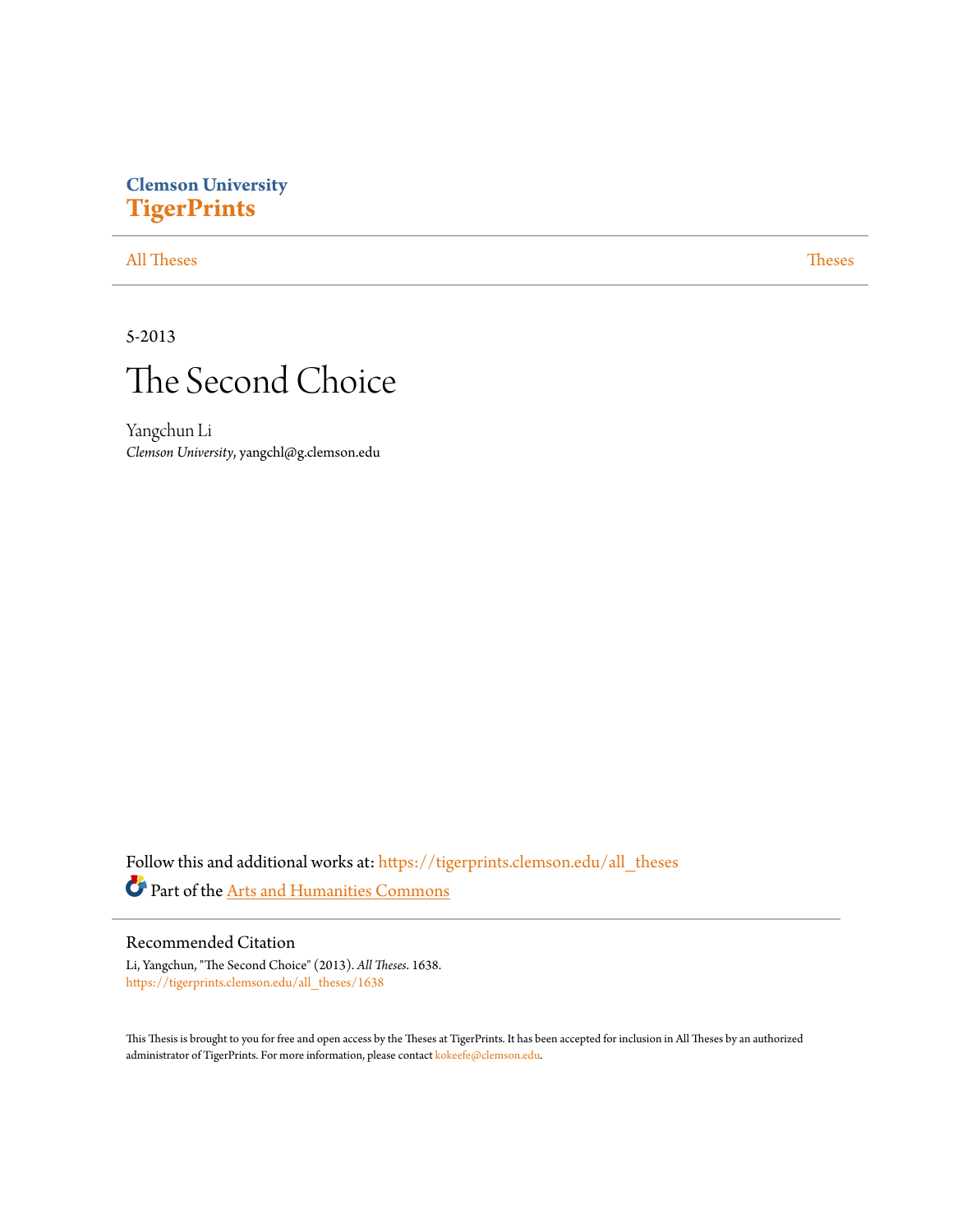## THE SECOND CHOICE

A Thesis Presented to the Graduate School of Clemson University

In Partial Fulfillment of the Requirements for the Degree Master of Arts English

> by Yangchun Li May 2013

Accepted by: Keith Morris, Committee Chair Dr. Cameron Bushnell Dr. Martin Jacobi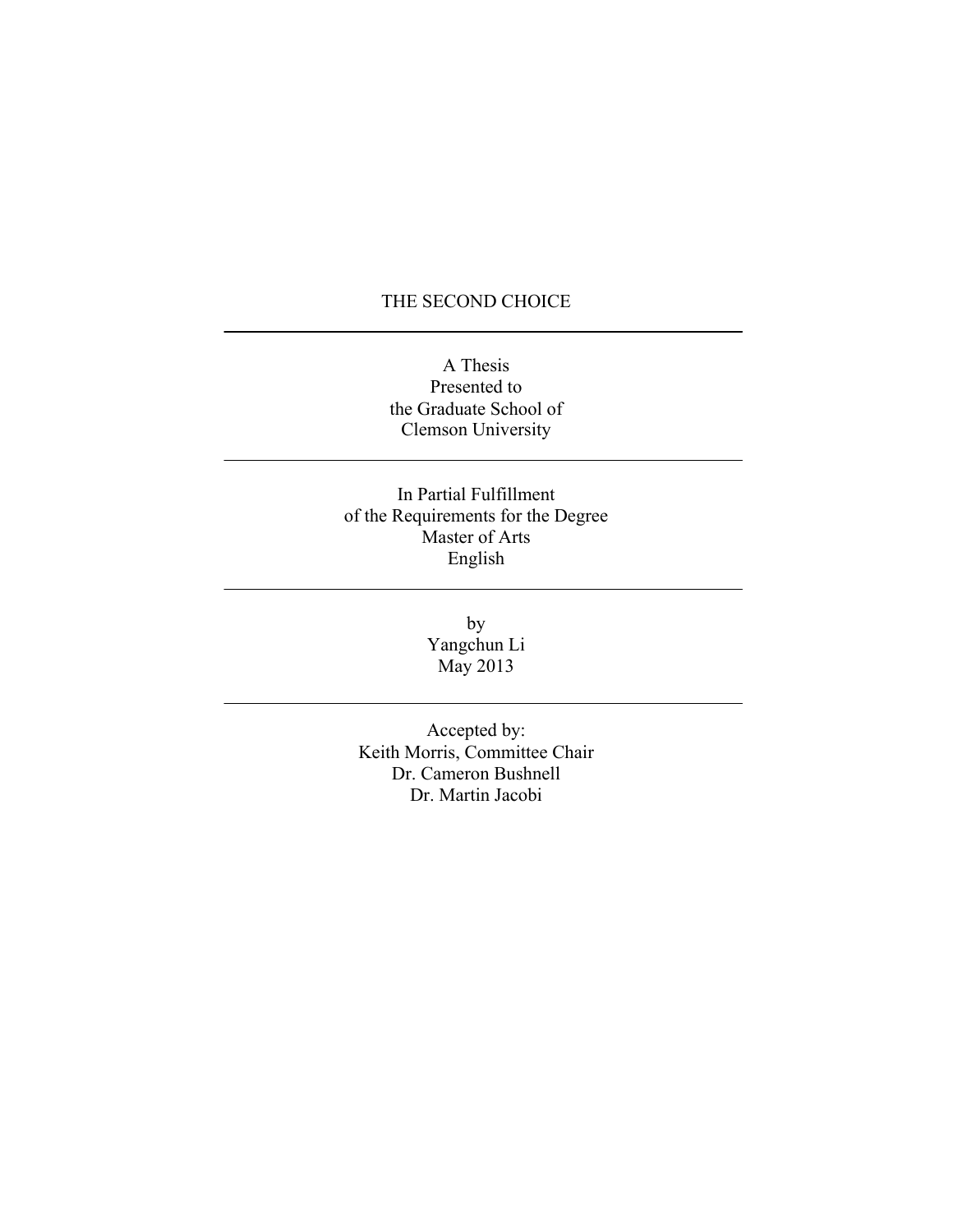#### ABSTRACT

This creative thesis strives to carve out the constitutional disappointments in our psychic experiences and the equally constitutional human effort to seek a temporal sense of contentment amid the disappointments, from the context of the increasing fluidity of the present world, where international mobility has ceased to be the privilege or misfortune of a few and become the norm of a growing globalized population. In this thesis, an inward-looking, self-exploring approach is employed to explore the pluralism in both disappointment and self-consoling. The limitations in the characters' perspectives are essential to both stories in this thesis, because a limited perspective can lead to disappointments, but it also allows the human subject to stay hopeful with the remaining options after the disappointing turn of events. Both stories are told in first person, because the first person point of view is very effective in showing the limitations of a particular perspective. Inspired by Kazuo Ishiguro, the stories adopt a very meticulous, analytical style of narration—a style that prompts deep thinking in readers and invites doubts.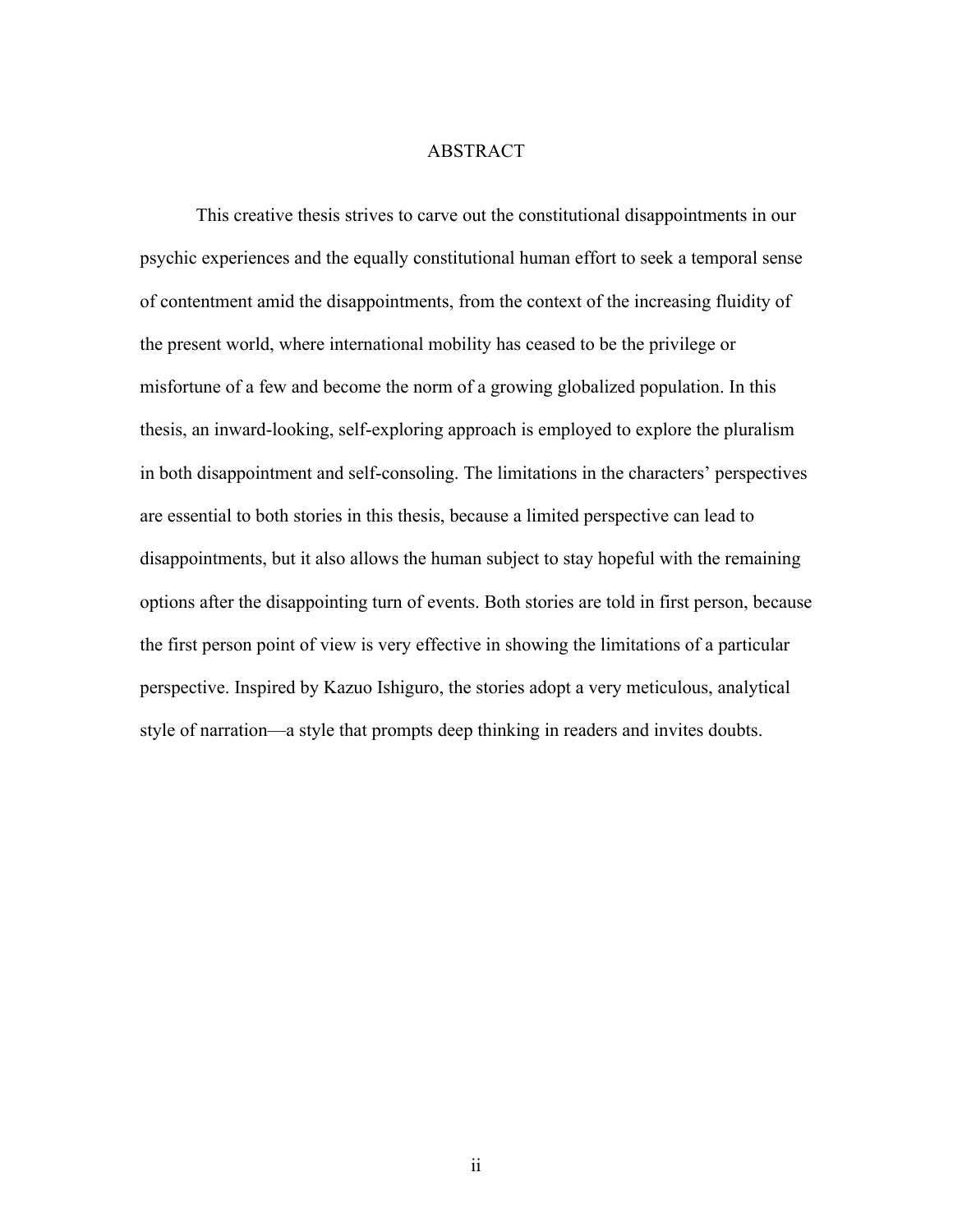## TABLE OF CONTENTS

|                |               |  | Page          |
|----------------|---------------|--|---------------|
|                |               |  |               |
|                |               |  | $\cdot \cdot$ |
| <b>CHAPTER</b> |               |  |               |
|                |               |  |               |
|                | $\mathcal{D}$ |  |               |
|                | 3             |  |               |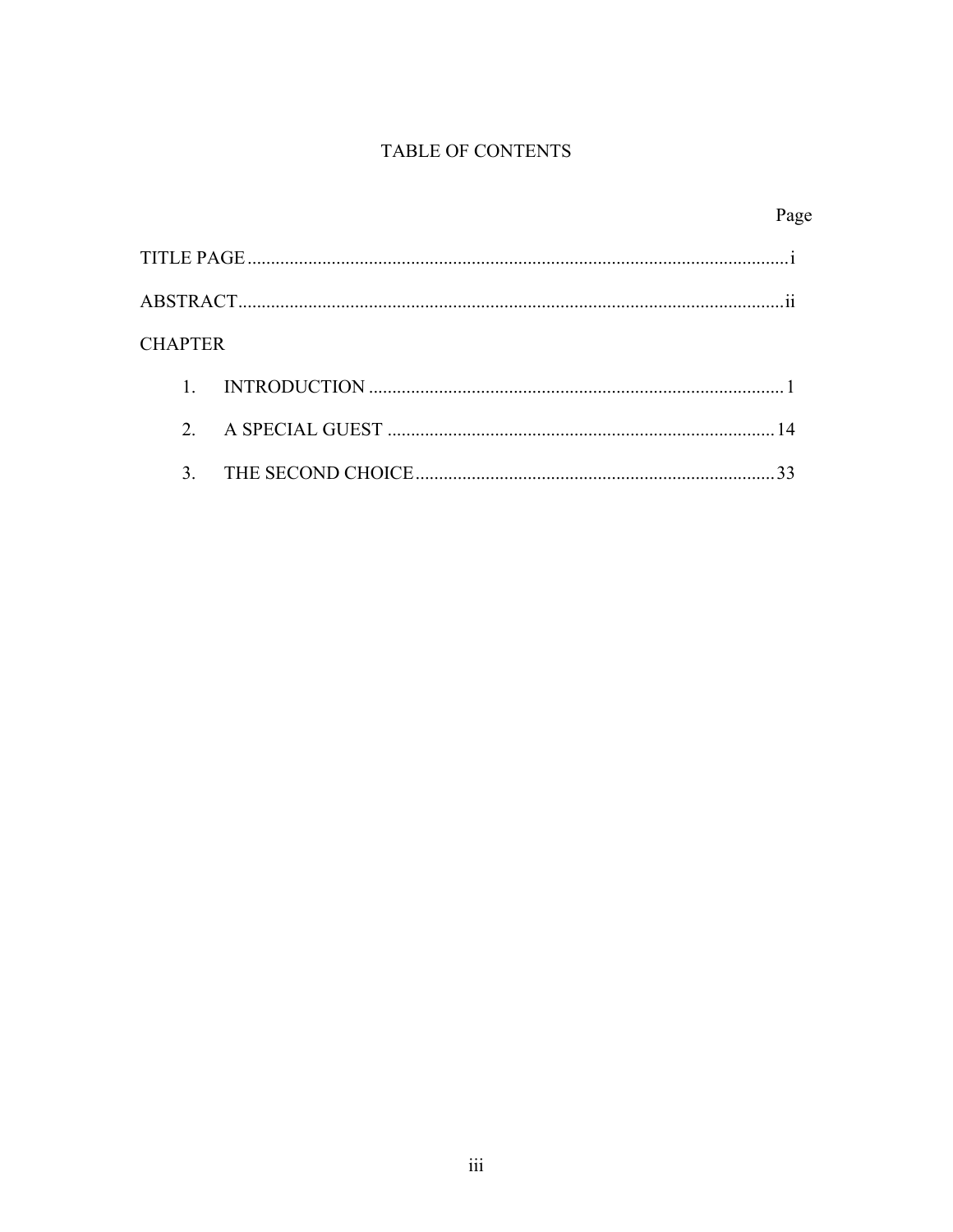## CHAPTER ONE

#### INTRODUCTION

The first duty of the human sciences is perhaps to hold on to both sides of the equation: that life can be good and made better, and that life ends in the ultimate disappointment of death.

—Ian Craib, *The Importance of Disappointment*

Disappointment is a universal experience that literatures of every historical period have tried to depict and explicate. As the postmodern human experience becomes more and more fragmented, the increasing pluralism in both disappointment and self-consoling raises a great challenge for writers today. The two stories in this thesis strive to carve out the constitutional disappointments in our psychic experiences and the equally constitutional human effort to seek a temporal sense of contentment amid the disappointments, from the context of the increasing fluidity of the present world, where international mobility has ceased to be the privilege or misfortune of a few and become the norm of a growing globalized population. As Eva Hoffman points out in *The New Nomads*, we live in a "decentered world" today, "one in which the wanderers no longer trace and retrace a given territory or look to any one symbolic locus of meaning" (57). In this context, the disappointment experienced by the mobile subject cannot be addressed with a simple diagnosis of "homesickness" (58)—an inward-looking, self-exploring approach is much needed.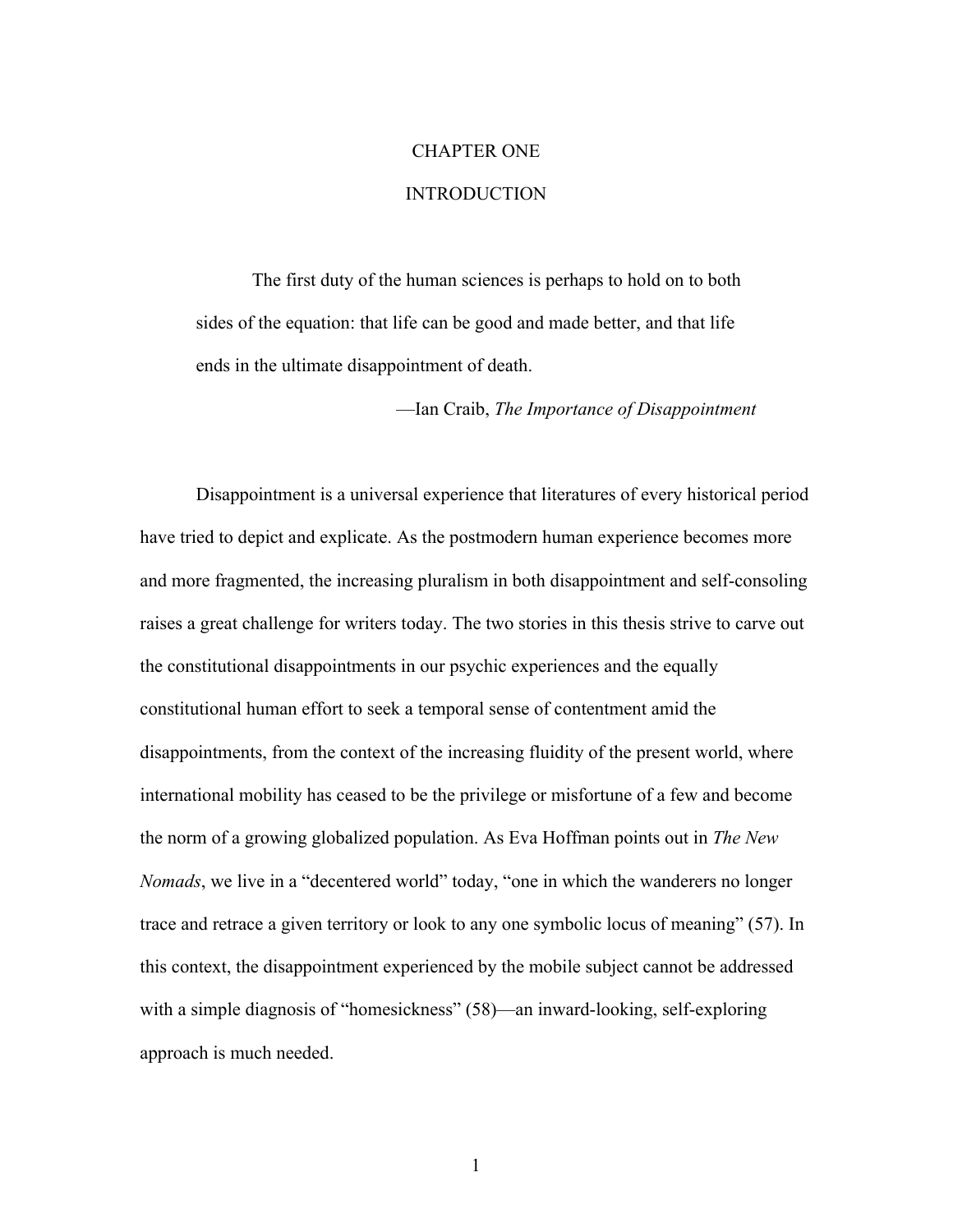The novel that provides me the greatest inspiration on human disappointment is Kazuo Ishiguro's *The Remains of the Day*. I find myself exceedingly drawn to the character of Stevens. Fully devoted to his service to Lord Darlington, Stevens, the butler, confines himself to a state of oblivion by choice—he suppresses his occasional doubts in his employer's conducts, and denies himself the entitlement to his own political views. Throughout the book, Ishiguro gives many hints that point the readers' attention to this oblivion, one of which being the conversation between Stevens and Mr Cardinal:

> 'Haven't you even had a suspicion? The smallest suspicion that Herr Hitler, through our dear friend Herr Ribbentrop, has been manoeuvring his lordship like a pawn, just as easily as he manoeuvres any of his other pawns back in Berlin?'

 'I'm sorry, sir, I'm afraid I have not noticed any such development.' 'But I suppose you wouldn't, Stevens, because you're not curious. You just let all this go on before you and you never think to look at it for what it is.' (223)

Not only does Stevens let the political situation go on before him and "never think to look at it for what it is," he also develops a habit of disregarding his own feelings about relations and forgoes the opportunity to find companionship. He often chooses to suppress his emotional reactions towards Miss Kenton in order to maintain the "dignity" (33) of a great butler:

> Irritating as Miss Kenton's behaviour was, I could not afford to give it much thought, for by then the first of the guests had arrived...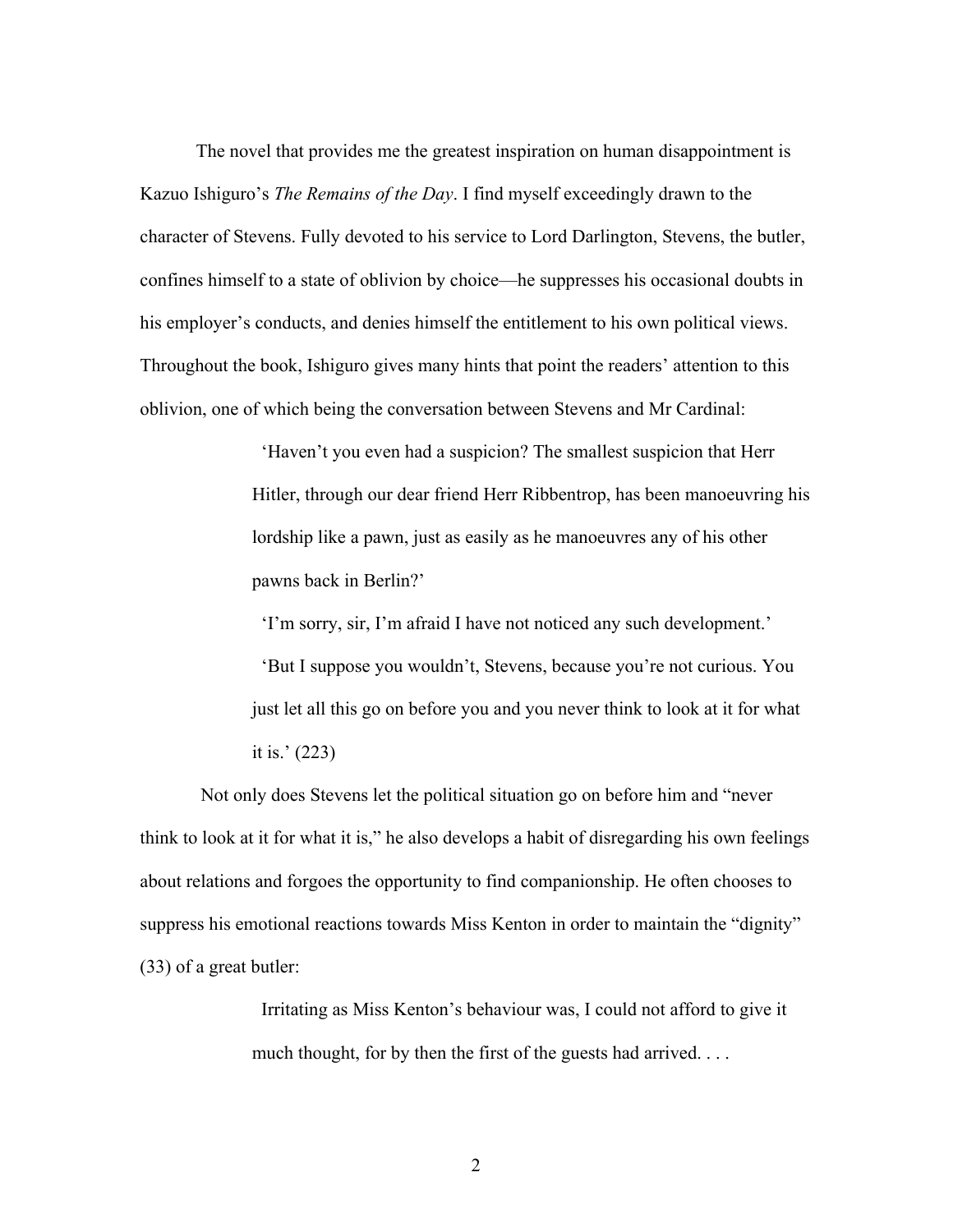. . . For when I inquired who it was that had arrived, Miss Kenton continued past me, stating simply: 'A message if it is urgent, Mr Stevens.' This was extremely annoying, but, of course, I had no choice but to hurry on upstairs. (80-85)

Sadly, in the end, Stevens has no choice but to admit that the greatness of Lord Darlington—whom Stevens has given up all personal instincts in order to serve—is an illusion. All the suppression only amounts to the greatest disappointment in the story— Stevens's final realization that it is now too late to redeem the loss in his life.

. . .

I find this notion—the disappointment that results from one's oblivion—a fascinating subject to explore in my stories. Set in a transnational frame, my characters' oblivion stems from the ungraspable complexity of the translocal experience. In *A Special Guest*, Benjamin misplaces his faith in the universality of international drifting. Having seemingly coped well with his childhood uprooting, Benjamin thinks that he could do well in any strange place. What he doesn't realize is that his first uprooting happened at an early age when he did not face the pressures of a grown-up. He has a natural tendency to focus on the surrounding environment rather than human relations, which makes the first transition relatively easy, because he was too occupied by the excitements of the new environment to brood on the difficulties of fitting in. But this time in China, he completely misses the dynamics of the society around him and his real role in the school, dropping into a similar state of detachment like the butler in *The Remains*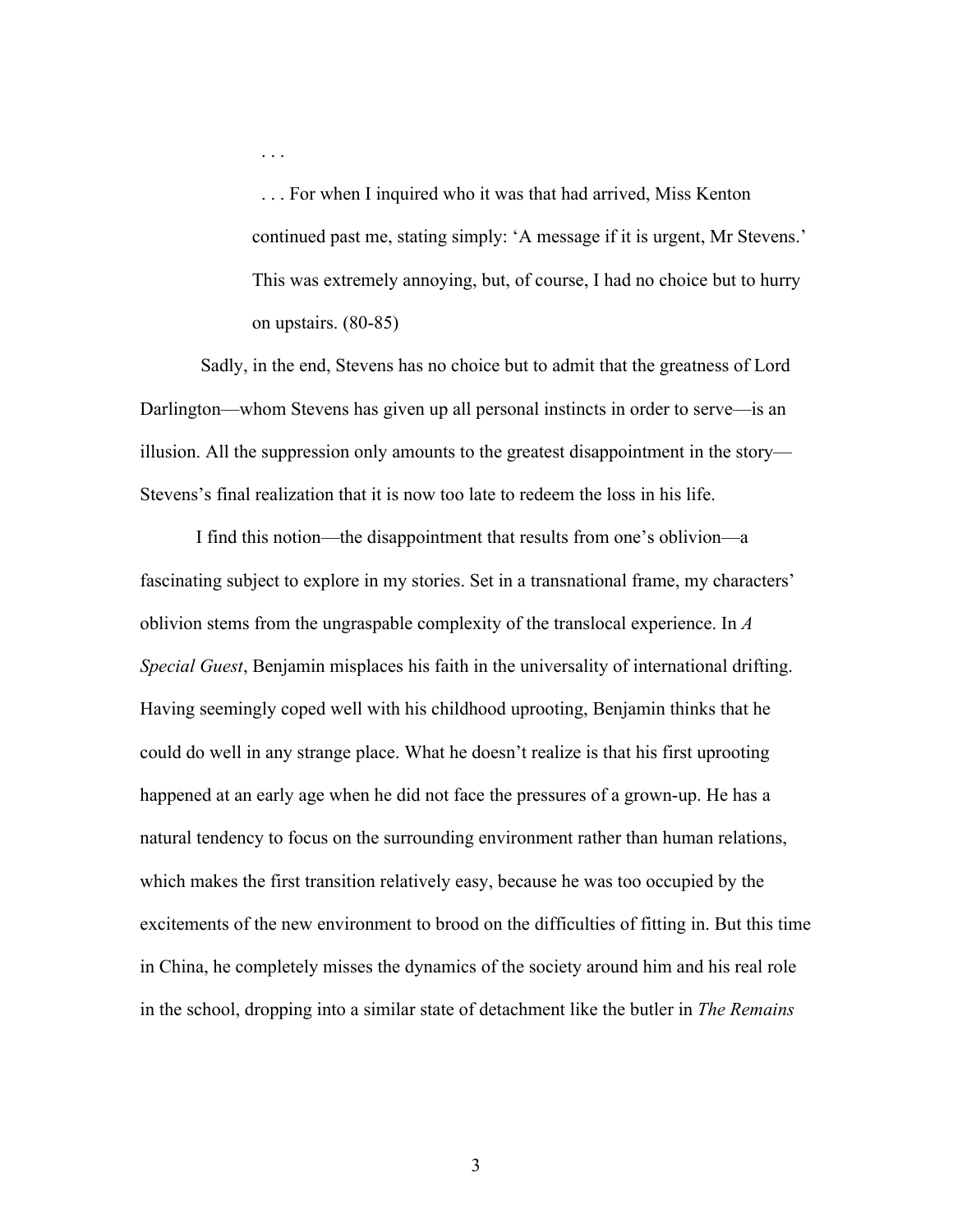*of the Day*, and later coming to the disappointing realization that he has missed the larger picture.

The unfamiliar language environment that often accompanies translocation encourages this detachment. As Hoffman observes, "the richness of articulation gives the hues of subtlety and nuance to our perceptions and thought" (48). At a stage when the mobile subject is not yet used to the more sophisticated use of his new language, he constantly interacts with his surroundings in a once-removed manner, even though he is in direct contact with his new environment. This makes his surroundings seem pleasantly uncomplicated. Yet this is a trick of perception that lures the mobile subject to hold on to an unhealthy degree of detachment, where his world seems simple, and he have very few social duties to fulfill. He may enjoy the simplicity of this phase, but not without cost. For Benjamin, the childhood uprooting did not involve as much a language challenge, but during his stay in China, the impact of a language barrier is profound. There is very little in the small town society in which he can participate directly. However, Benjamin does not immediately recognize this as a drawback. He misinterprets this lack of participation as the simplicity of life in a small town. I try to create a contrast between Benjamin's meticulous observation of his surroundings and his insensibility to the deeper implications. The story begins with Benjamin's detailed description of the apartment that he is given. But as the story progresses, I hope the readers come to realize that his observations all stop at the surface—he observes from the view point of an impassive spectator rather than an active participant.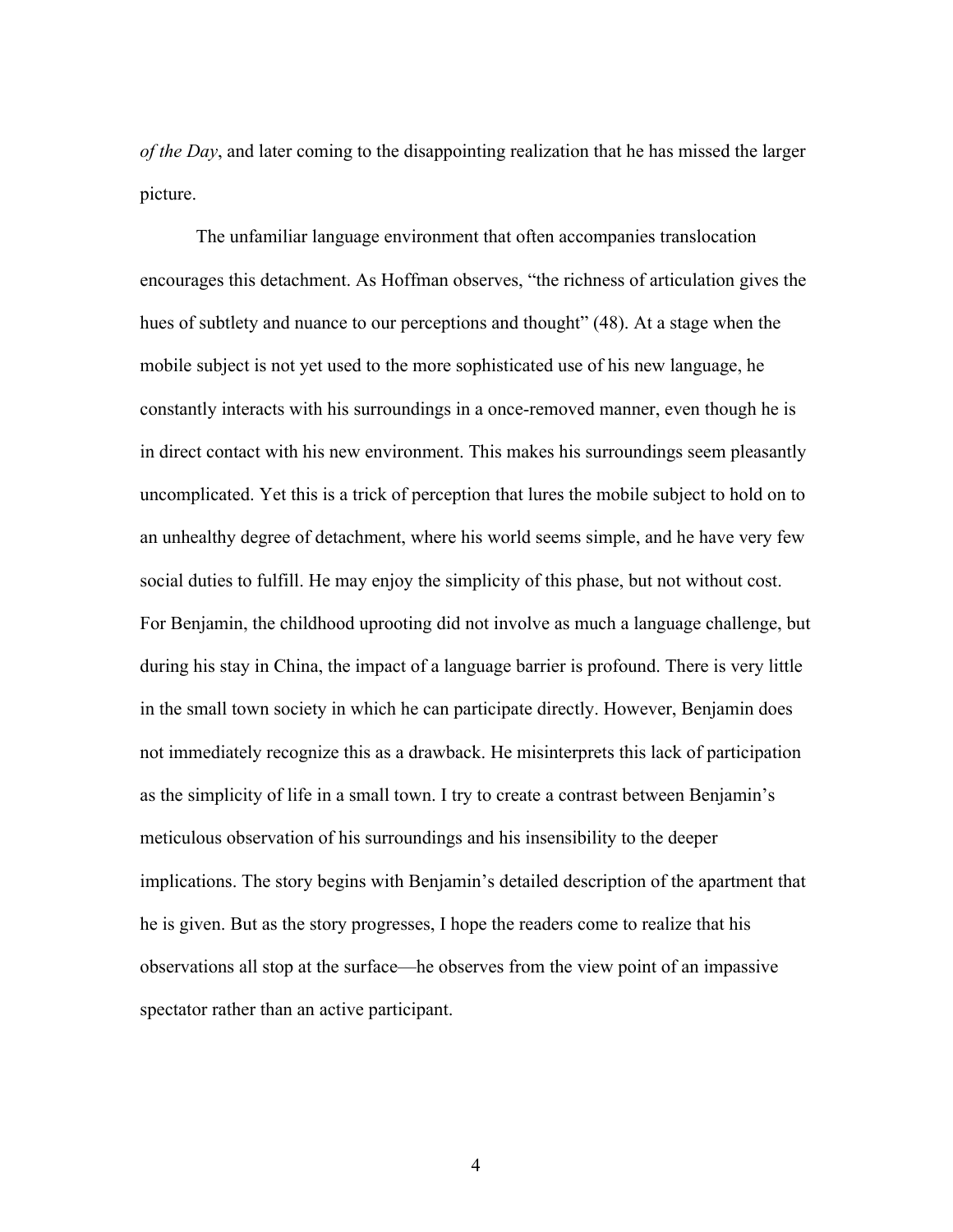At this point, I think it's important that I share my experience of forming a story idea. At the beginning stage of writing this creative thesis, I started out looking for a story by searching my own life for a significant event. However, although I could think of several important moments in my life, none of them seemed to be interesting story-seeds. The truth is, I have never been used to grabbing the party's attention with my own stories. I'm too conscious of the relativism of the word "significance"—the events in my life are only a few tiny particles against the enormous backdrop of the universe. They may be significant to me, but are hardly noticeable to those not involved.

But, if a tempest in my own microcosm can appear barely a drizzle to an unrelated human being, how many times have I rubbed shoulders with another without realizing the tumult going on inside his world? How many times have I dismissed something as trivial when it is someone else's life-changing event? There have been many people whose paths once crossed mine, but the encounters were so brief that I never got to hear their stories. What happened to them? What if I bring them back in writing, ask the questions that I never asked, and answer them with my imagination?

During my senior year in high school, the school hired a conversation teacher from Nigeria to help us practice spoken English. Despite the fact that English was a crucial component of our education, none of the students had ever had a face-to-face experience with anyone from an English-speaking country, so we were all very excited to meet him. I remember our English teacher telling us that this conversation teacher's name was Benjamin, "just like Benjamin Franklin." When my class finally got to meet him, Benjamin asked us to please understand that he was a friend, not a teacher. But the fact is,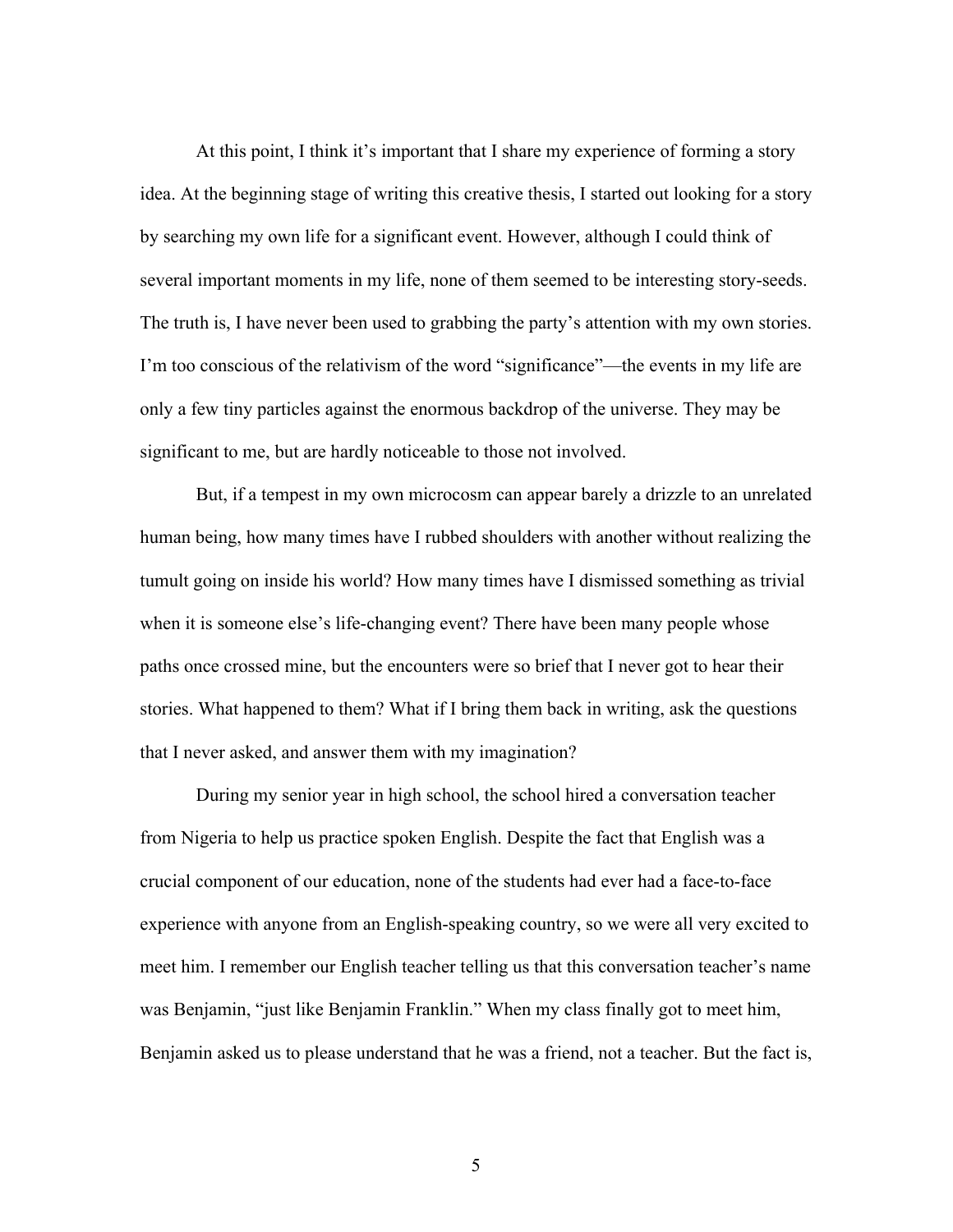sadly, he did not become our friend. That one meeting turned out to be the only time that we talked to him. All we learned about him were the things he told us that one time—that in his country it was not acceptable to eat while you were walking on the street, that he had come to China at his brother's bidding, and that he liked Michael Jackson. I saw him on campus several times, but I was too shy to initiate a conversation with him. Then, a few months later, he left the school. Rumors said that he stomped out in a rage, but nobody was sure what had caused his dissatisfaction.

Now, thinking back, I wish that I had reached out to get to know Benjamin. We were all so concentrated on our studies that it seldom occurred to us that life poses other challenges beside the National Higher Education Entrance Examination. That a teacher might need a warm word of support from us was a notion very far beyond us. In a sort of dream/wish-fulfillment attempt to make up for what I failed to grasp, I dedicate my first story to Benjamin, an epitome of displacement whose life path crossed mine years before I could understand the meaning of the word.

In short, my first story idea arises from a belated question: Why did our conversation teacher leave the school after only a few months' employment? This is a question to which the actual answer might have faded into a remote memory, the remnant of a bitter event from which those involved have moved on. Yet to me, the bystander, the question re-emerges years after the actual event, resonating ever stronger with my own experience of living abroad, demanding an explanation.

By the time I finish *A Special Guest*, I already know that I want my second story to take place in a dance studio and that I want to include some Chinese culture. Having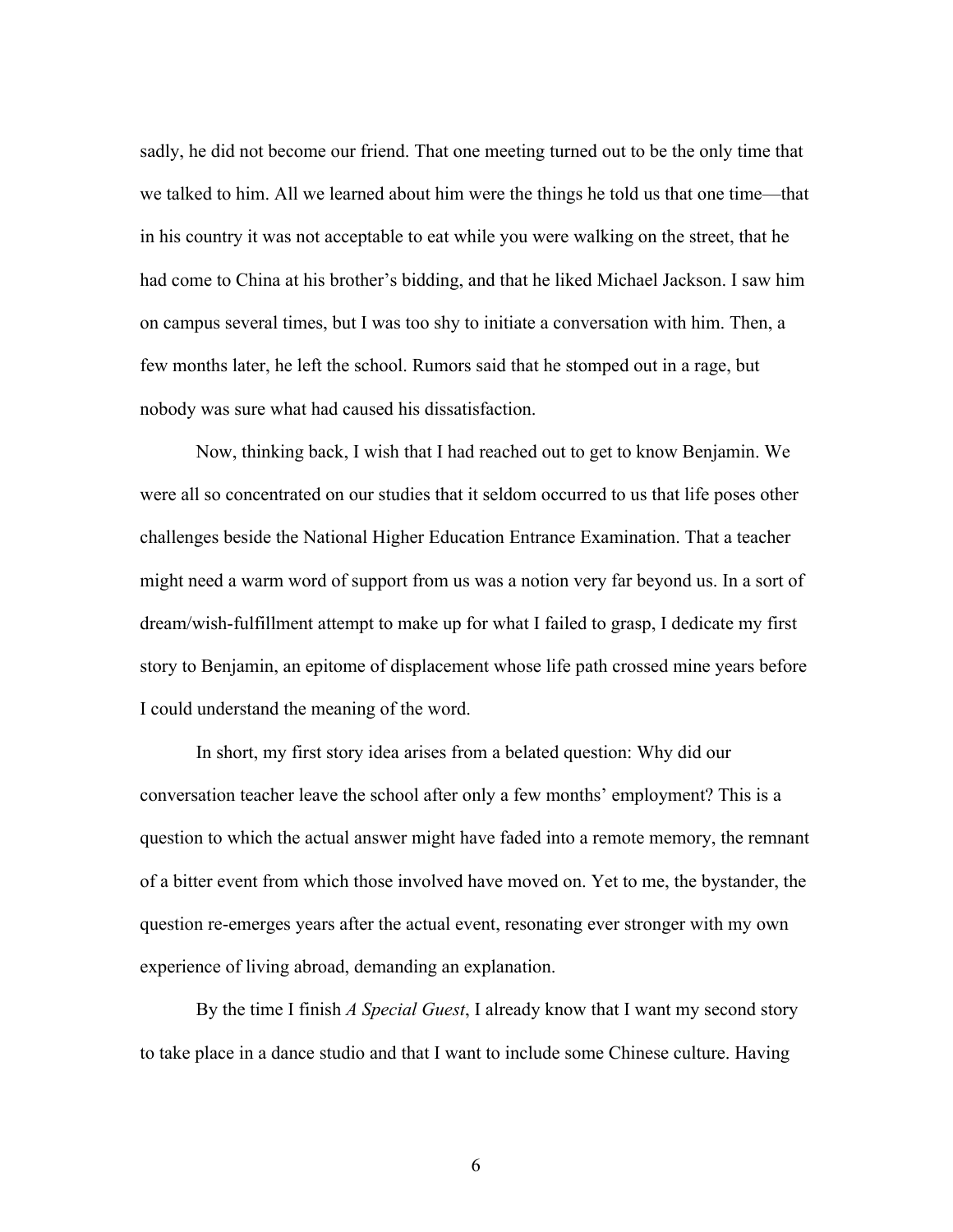had a good experience developing the first story from a question, I set my mind floating around the studio where I used to take dance lessons, trying to pick up a question that I once overlooked. The owner of that dance studio is a forty something man who always enjoys a good laugh. I remember being told that he is currently married to his second wife and that he used to co-own the studio with his first wife—they got divorced a few years ago. Surely, in real life, asking the reason for the divorce would be nosy. But a question that drives a bad gossip in real life could drive a good story on the pages.

*The Second Choice* depicts "the uncertain course of naturalization" (Koshy 608). In critiquing Jhumpa Lahiri's *Interpreter of Maladies*, Susan Koshy points out that, in Lahiri's stories, "racial or national differences remain a latent force in the action, and the narrative energy stems from conflicts triggered by gender, sexuality, or generational difference" (595). This is also what I try to capture of the "diasporic citizenship" (607) in the second story—that despite the particular culture they come from, the characters laugh and cry for the same elements of life as people of other culture backgrounds, while the "latent force" of that particular culture affects the diasporic citizens in uncertain ways.

Koshy argues that "the diasporic citizen becomes a vehicle for minority cosmopolitanism by reconfiguring 'imperfect' or plural national attachments as a mode of inhabiting the earth" (597). What I try to show in *The Second Choice* is that, removed from the larger cultural context, "national attachments" could be rendered quite fragile and disappointing, and the reconfiguration of these "imperfect" attachments is the diasporic citizen's way of sustaining a sense of temporal contentment. In *The Second Choice*, the divorce of Uncle Jeremy and Aunty Mei is certainly a disappointment. But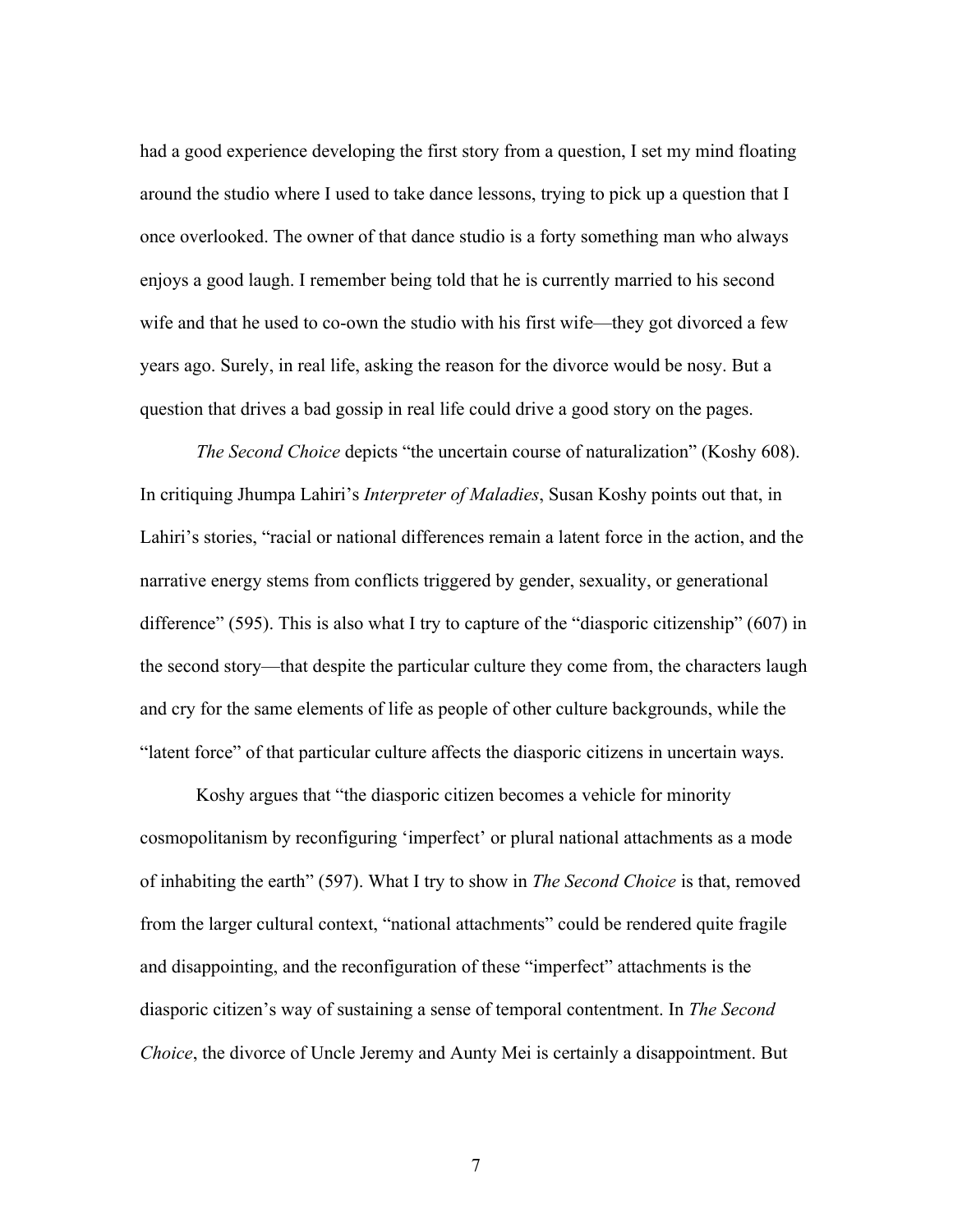the bigger disappointment is the failed faith of the nephew. The diasporic citizens in this story have maintained a close family tie. With the proud way in which the nephew relates to the origin of his aunt's name as well as the old story that coincides with his uncle's marriage, I try to show that the nephew attaches a large part of his identity to his Chinese heritage, and without many sophisticated cultural symbols (literature, art, etc.) to carry the heritage, he greatly relies on this family romance to maintain this attachment. When his uncle's marriage is in crisis, the nephew feels that his identity is also in crisis.

The story also attempts to show the pluralism in the diasporic citizens' reconfiguration of their national attachments. When the romance fails, the older family members quickly find new reassurance about the changed situation from the second half of the historical story (which the nephew probably has never heard of until the end of the story, but this is up to the reader's interpretation), while the nephew consoles himself with the acknowledgement of uncertainty and relativism as the norm of life.

The limitations in the characters' perspectives are essential to both stories. It is because of these limitations that they experience disappointments, but at the same time, without some limitations of view, none of us can enjoy the temporary contentment in life. I choose to tell both stories in first person, because the first person point of view is, in my opinion, the most effective in showing the limitations of a particular perspective. Inspired by Ishiguro, I also try to create a feeling of a limited perspective through a very meticulous, analytical style of narration—a style that prompts deep thinking in readers and invites doubts. In *A Special Guest*, the limitation of Benjamin's perspective lies in his inattentiveness to human relations, and the use of a "central narrator" (Burroway 210)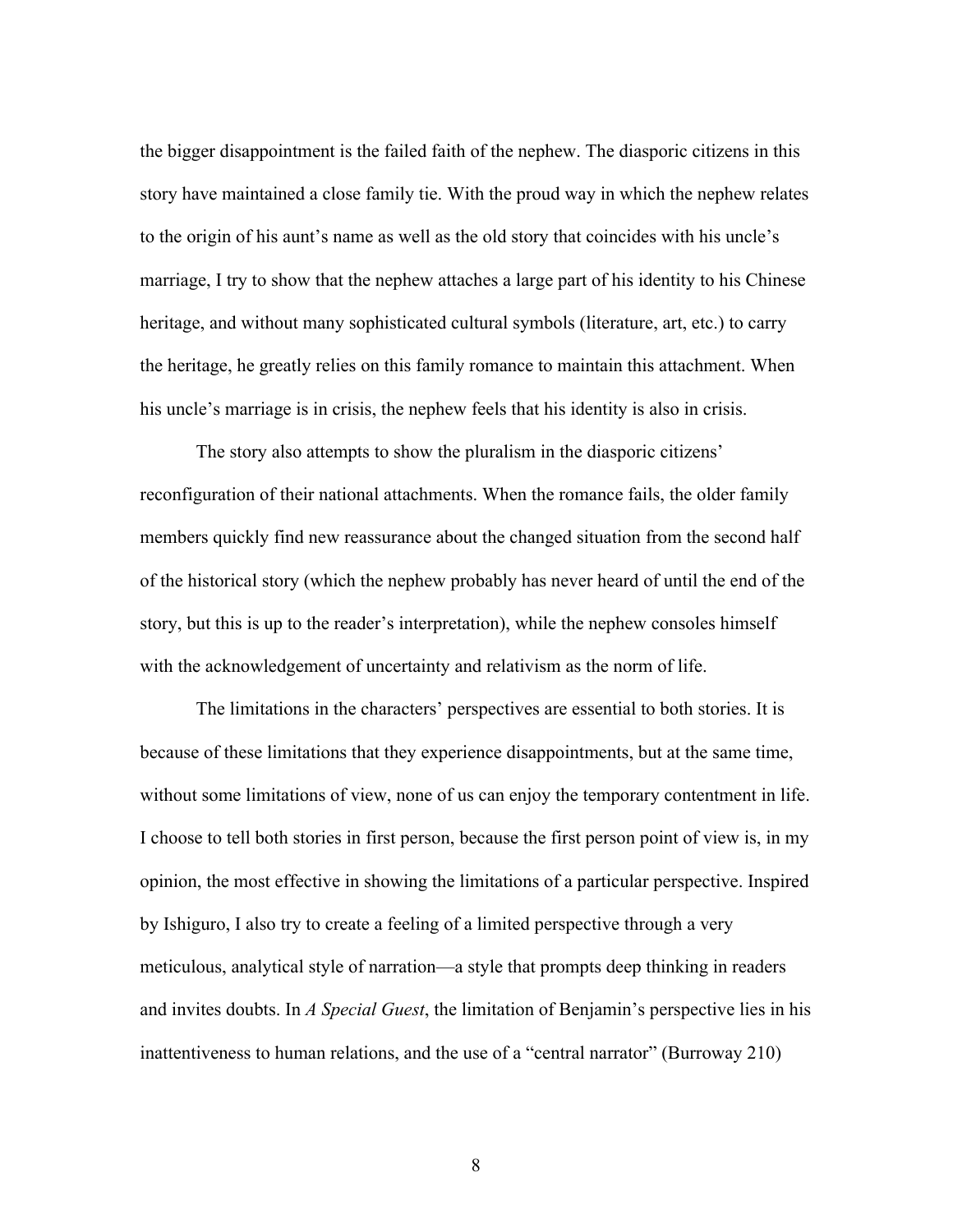allows the story to, without sacrificing the structure, show Benjamin's habit of perceiving his surroundings only in terms of how they relate to his own experience. In *The Second Choice*, Ruiming is a "peripheral narrator" (210), whose narration is centered on his uncle. This is also in accordance with the limitation of the narrator's perspective—a decentered self that is dependent on the stability of the Chinese diasporic community.

Ishiguro is a master at consoling the readers on the ultimate disappointment with temporal contentment. He often ends his works with small physical enjoyments that provide temporary satisfaction, which seems to point to a belief that, even though disappointments and crises are perpetual, we could still seek the small, temporary pleasures that make life worth living. The following are two such endings from works by Ishiguro.

> This was Sarah Vaughan's 1954 version of 'April in Paris', with Clifford Brown on trumpet. So I knew it was a long track, at least eight minutes. I felt pleased about that, because I knew after the song ended, we wouldn't dance any more, but go in and eat the casserole. And for all I knew, Emily would re-consider what I'd done to her diary, and decide this time it wasn't such a trivial offence. What did I know? But for another few minutes at least, we were safe, and we kept dancing under the starlit sky. (Come Rain or Come Shine, 86)

> I filled my coffee cup almost to the brim. Then, holding it carefully in one hand, my generously laden plate in the other, I began making my way back to my seat. (The Unconsoled, 535)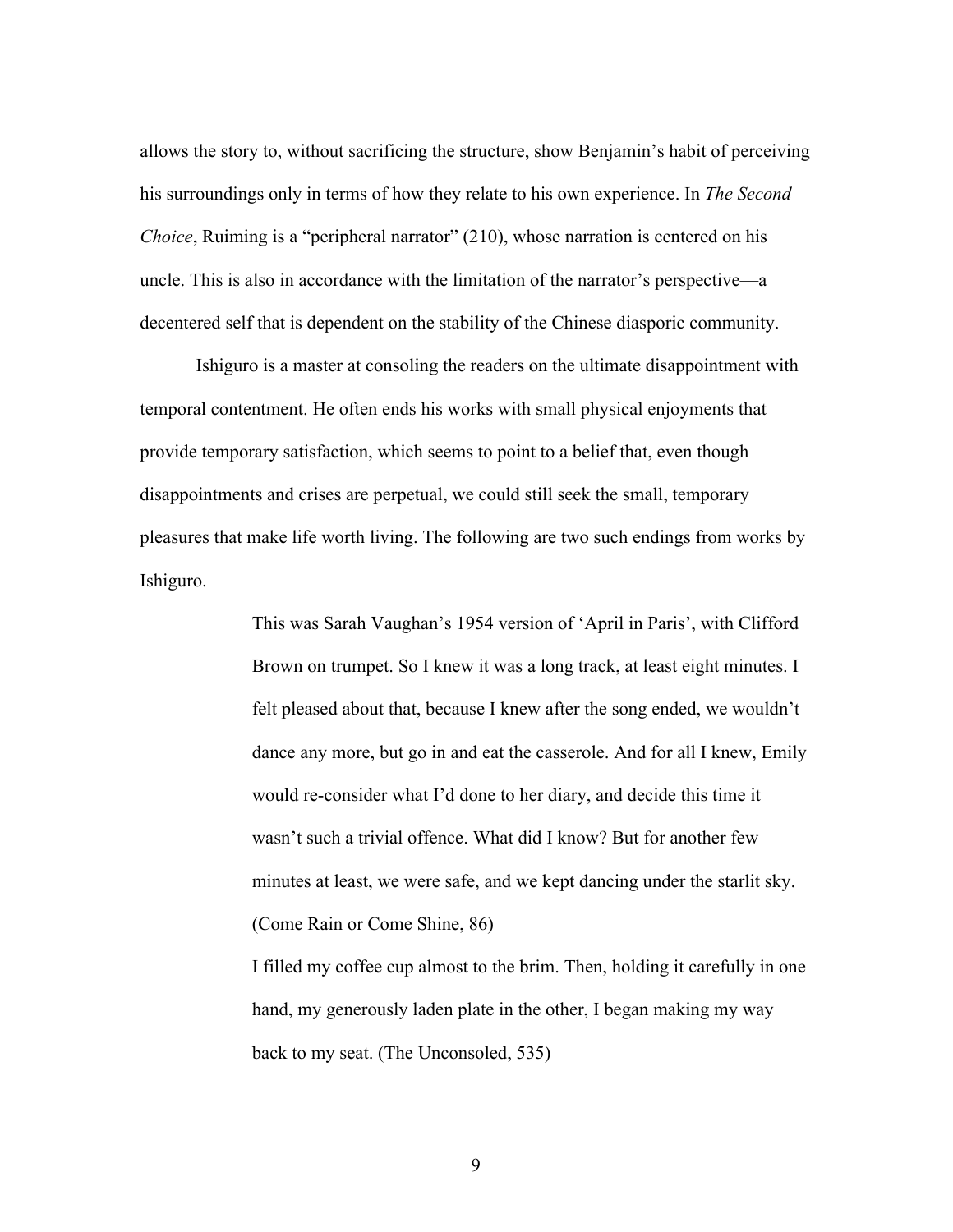Inspired by Ishiguro, I end *A Special Guest* with a kiss between Benjamin and Lili. It is a kiss that undermines the classic Hollywood ending kisses (such as the kiss between Audrey Hepburn and George Peppard at the end of *Breakfast at Tiffany's*) in that it involves very little romance. The kiss can be understood as Benjamin's attempt to unsettle the authority that has disappointed him, but still carries a short period of physical gratification and brings a sense of contentment to Benjamin: he realizes that the simplicity of his drifting life is an illusion, but he has done what he could for the moment, and he relates to his future plan in a hopeful tone.

The ending of *The Second Choice* serves a double purpose. I still want to illustrate the human capacity to appreciate small enjoyments and remain hopeful in spite of major crises in life. But at the same time, the ending echoes a Chinese idiom: "如人饮水, 冷暖自知" (Like drinking water, one knows whether it's cold or warm oneself). What I do not attempt with my stories, is to "teach the reader a lesson" on translocation. The psychic experience of translocation is multileveled and affects each one of us in a different manner. While sharing our stories is a healthy approach to cope with the complications, I believe the taste of this experience varies from person to person. I consider this view the essence of my second story. While it brings us a certain aesthetic pleasure to find romantic similarities between each other's stories, it is the person who lives the life that tastes the life.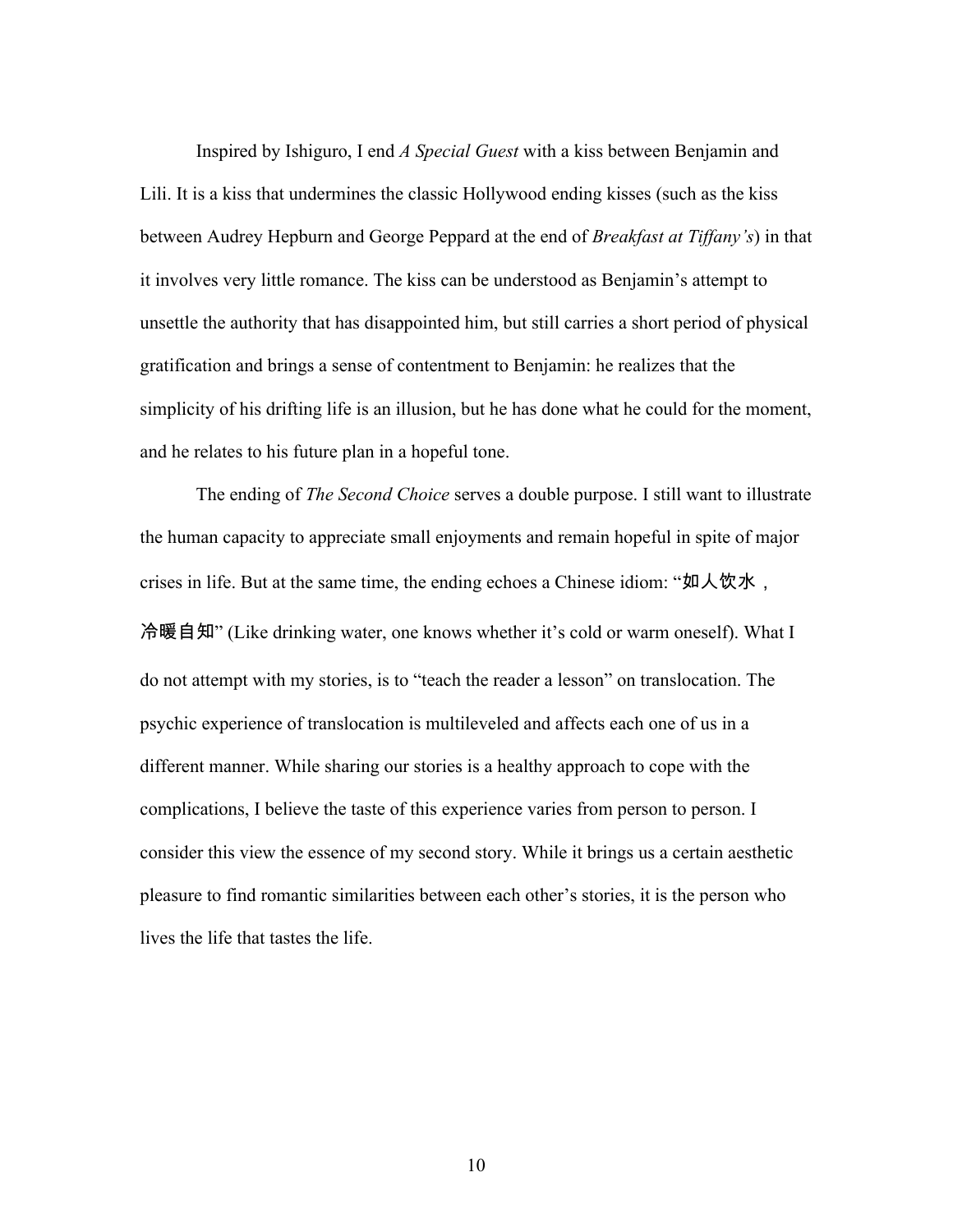#### Works Cited

- Burroway, Janet. *Writing Fiction: a Guide to Narrative Craft.* 3rd ed. New York: Harper, 1992. Print.
- Craib, Ian. Preface. *The Importance of Disappointment*. By Craib. London: Routledge, 1994. vii-viii. Print.
- Hoffman, Eva. "The New Nomads." *Letters of Transit*. Ed. André Aciman. New York: The New Press, 1999. 35-63. Print.
- Ishiguro, Kazuo. "Come Rain or Come Shine." *Nocturnes*. Toronto: Knopf, 1988. 35-86. Print.
- ---. *The Unconsoled*. New York: Vintage, 1995. Print.
- Koshy, Susan. "Minority Cosmopolitanism." *PMLA* 126. 3 (2001): 592-609. Web. 23 October 2012.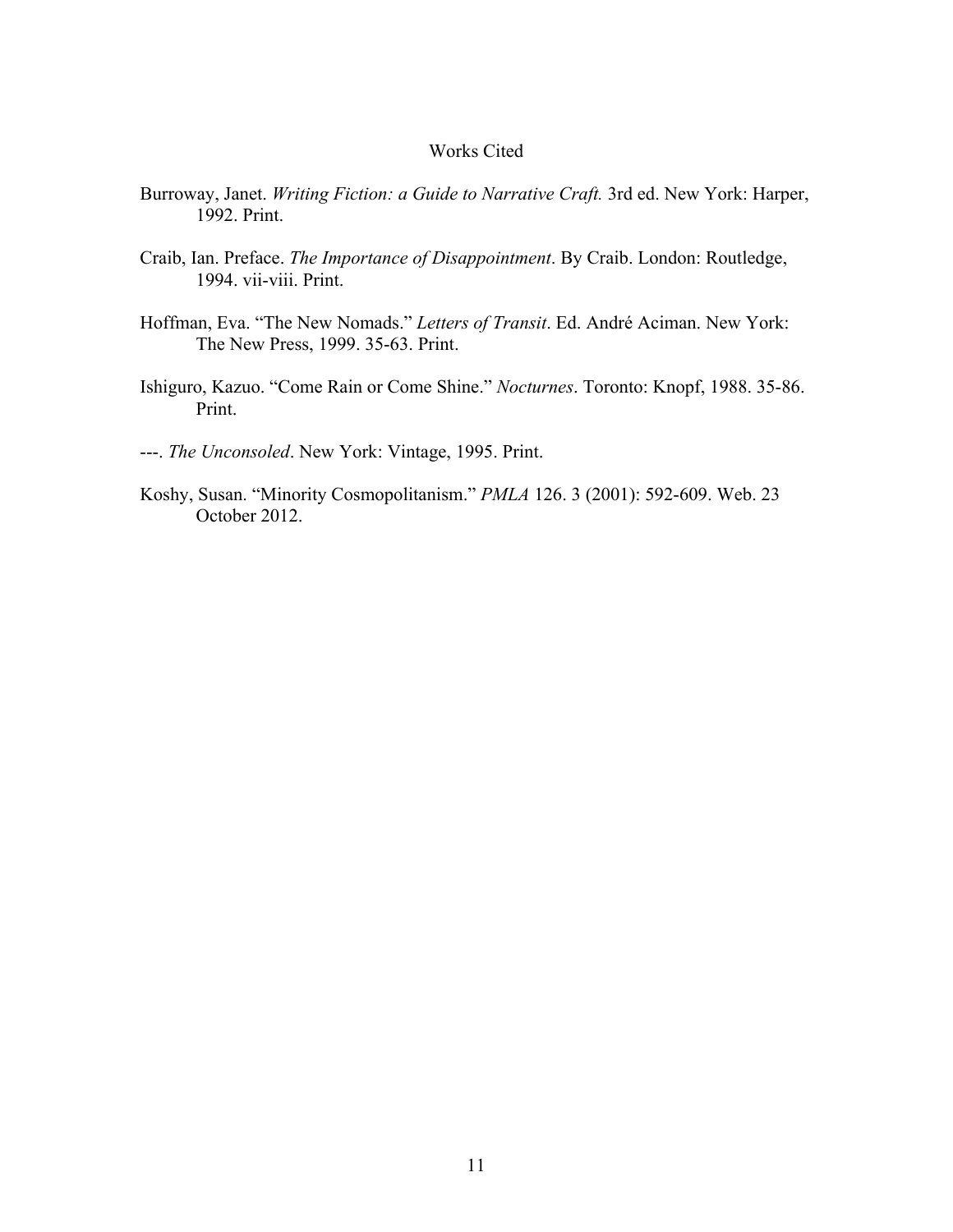#### Works Consulted

- Adichie, Chimamanda Ngozi. *Purple Hibiscus.* New York: Anchor, 2003. Print.
- Bowles, Paul. *The Sheltering Sky.* New York: Harper, 1949. Print.
- Díaz, Junot. "Fiesta, 1980." *Drown*. New York: Riverhead, 1996. 21-43. Print.
- Díaz, Junot. "Boyfriend." *Drown*. New York: Riverhead, 1996. 109-117. Print.
- Gilbert, Elizabeth. *Eat, Pray, Love*. New York: Penguin, 2006. Print.
- Hoffman, Eva. *Lost in Translation: a Life in a New Language.* New York: Penguin, 1989. Print.
- Ishiguro, Kazuo. *Never Let Me Go*. New York: Knopf, 2005. Print.
- ---. "Crooner." *Nocturnes*. Toronto: Knopf, 1988. 1-33. Print.
- ---. *The Remains of the Day*. New York: Vintage, 1988. Print.
- Lahiri, Jhumpa. "Mrs. Sen's." *Interpreter of Maladies*. Boston: Houghton Mifflin, 1999. 111-135. Print.
- ---. "Sexy." *Interpreter of Maladies*. Boston: Houghton Mifflin, 1999. 83-110. Print.
- ---. "The Third and Final Continent." *Interpreter of Maladies*. Boston: Houghton Mifflin, 1999. 173-198. Print.
- ---. "This Blessed House." *Interpreter of Maladies*. Boston: Houghton Mifflin, 1999. 136-157. Print.
- ---. "When Mr. Pirzada Came to Dine." *Interpreter of Maladies*. Boston: Houghton Mifflin, 1999. 23-42. Print.
- Lee, Chang-Rae. *Native Speaker.* New York: Riverhead, 1996. Print.
- Mo Yan. "Shifu, You'll Do Anything for a Laugh." Trans. Howard Goldblatt. *Shifu, You'll Do Anything for a Laugh.* New York: Arcade, 2001. 1-58. Print.
- Murakami, Haruki. *1Q84.* Trans. Jay Rubin and Philip Gabriel. New York: Knopf, 2011. eBook.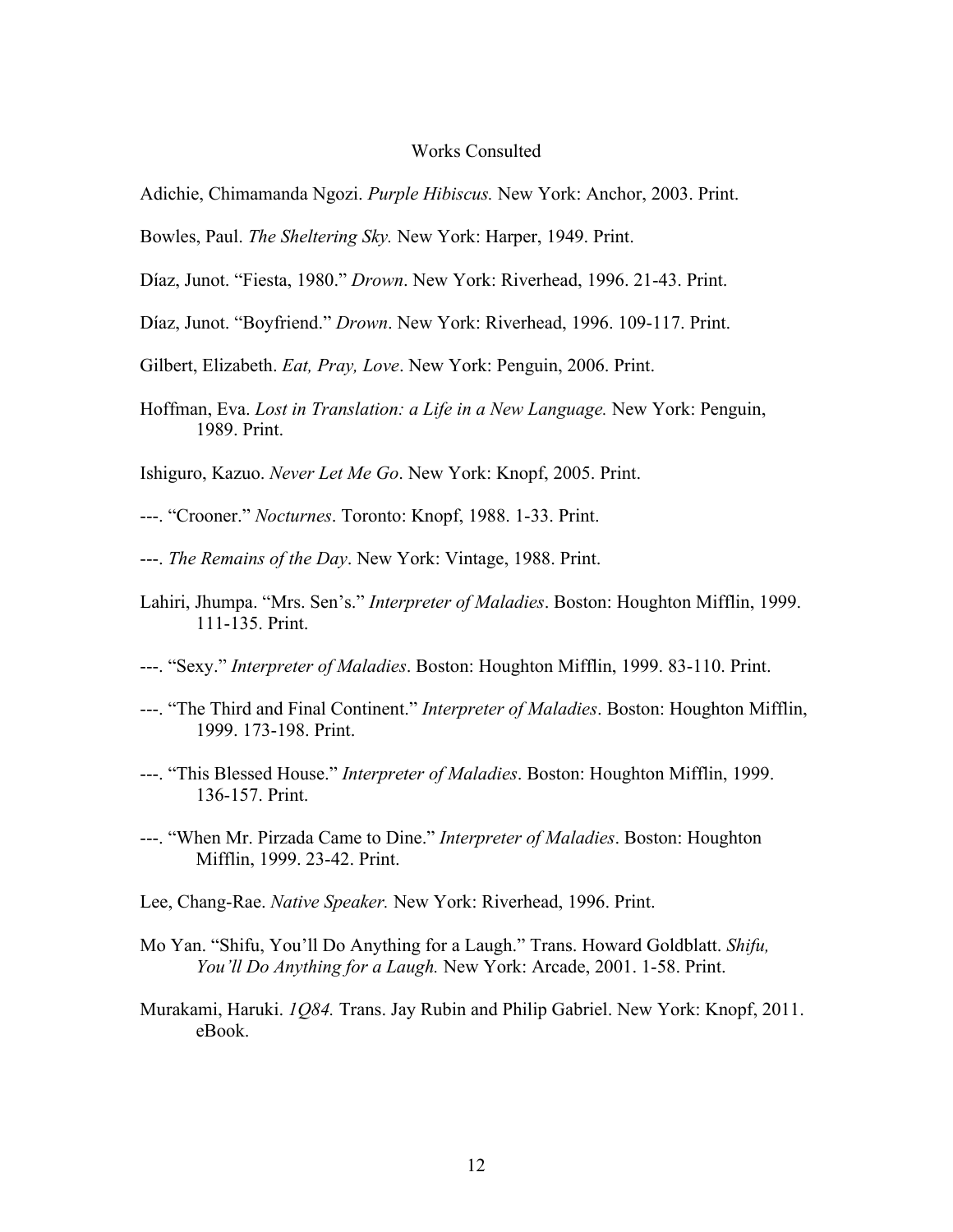Schlink, Bernhard. *The Reader.* Trans. Carol Brown Janeway. New York: Pantheon, 1997. Print.

Stoppard, Tom. *Arcadia.* New York: Faber and Faber, 1993. Print.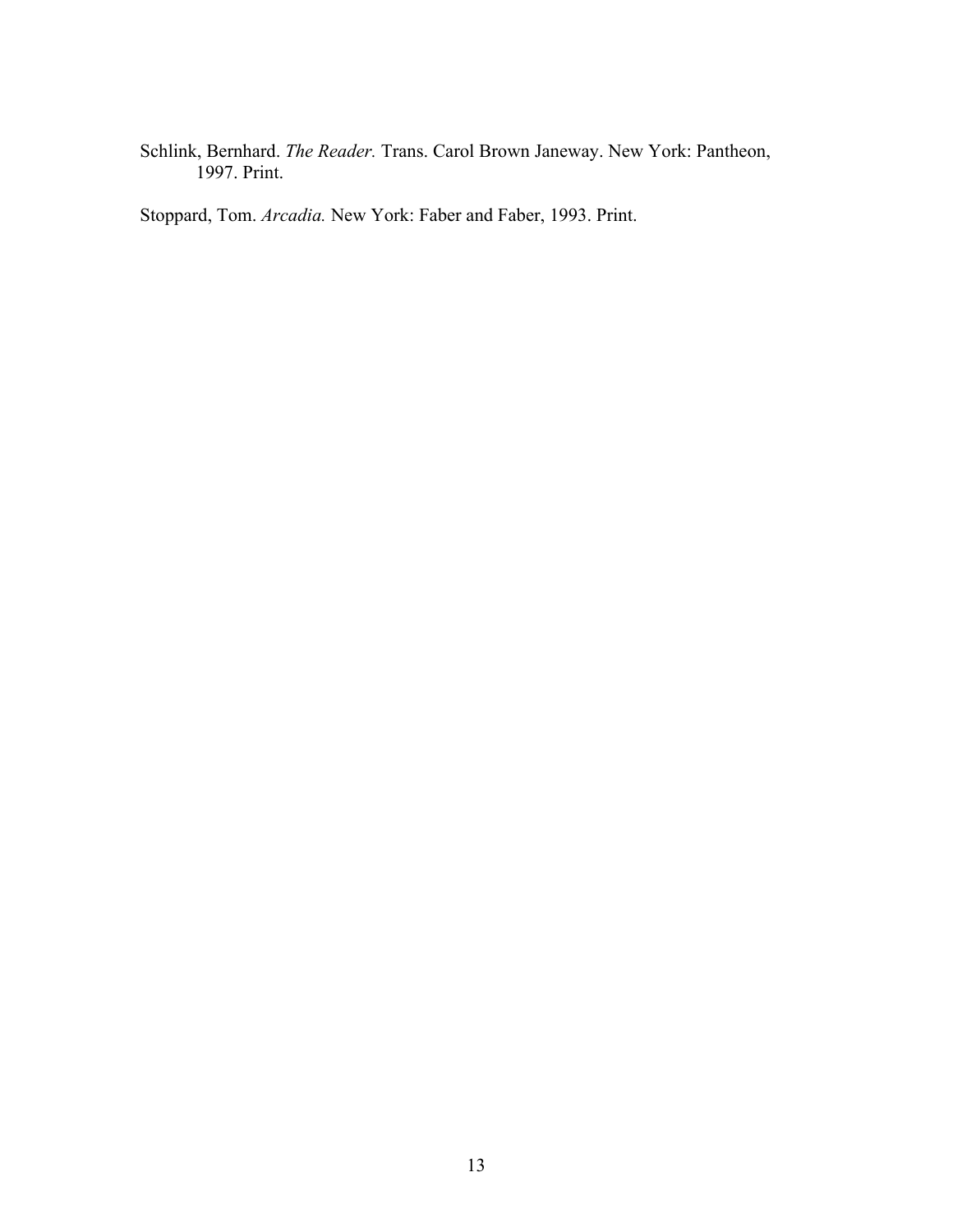## CHAPTER TWO

## A SPECIAL GUEST

Mr. Hu led me to the third floor and turned to the heavy iron door that was labeled "302." On my way up I had noticed that all the doors in this building were of the same kind, bearing a peephole and a number tag. There were two keyholes in the door—Mr. Hu unlocked the door by turning two different keys in them. Behind the first door was a wooden door. Mr. Hu unlocked this second door and stepped in. I followed him and found myself in a small living room with white walls and cream-colored tile floor. Mr. Hu did not switch on the light, but the window let in enough light. There was a midnight blue fabric sofa on the long side of the room and two matching chairs against the adjacent wall, creating an L shape. In front of the sofa was a glass tea table. A water dispenser stood in a corner. A door leading to what I guessed to be the bedroom was ajar but I couldn't make out much inside except for the same white walls and tile floor.

"I hope you find everything comfortable here, Mr. Martins," said Mr. Hu in English.

"Oh this is very nice, thank you."

"Mr. Martins, if you are in need of anything please don't hesitate to phone me. You are a special guest to Second High. Principal Wang wanted to make sure you enjoy the accommodations we provide. Now you must be tired from your flight. Please have a good rest. Principal Wang has arranged a welcome dinner for you tonight."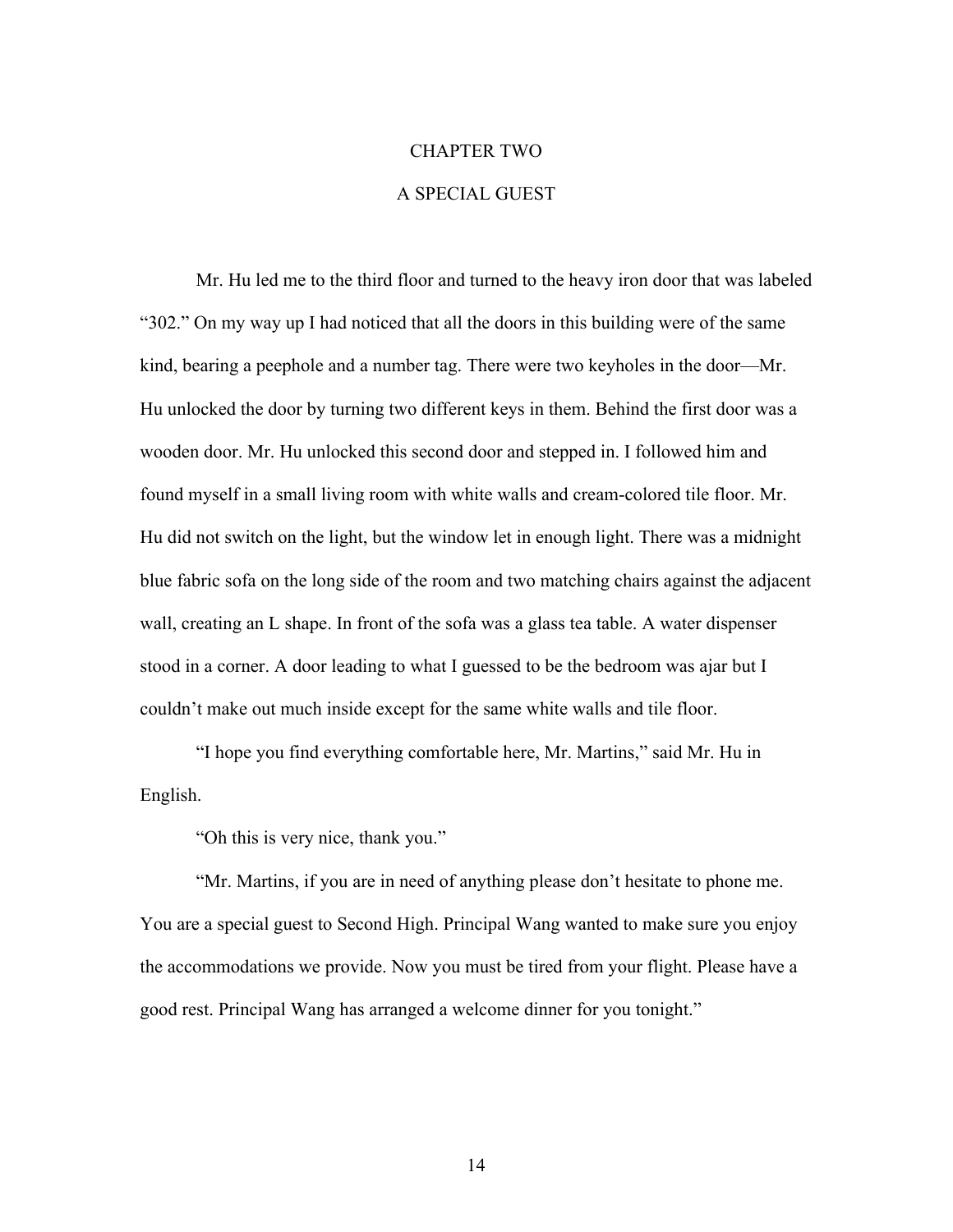Mr. Hu handed me the keys and left the apartment. I pushed open the door that was ajar and saw the inside was indeed the bedroom. The furnishing was as simple as the living room, consisting of a twin-size bed, a small desk with a desk lamp, and a bare wooden chair. There was a balcony connected to the bedroom. It was sealed with glass, like a small greenhouse. I sat down on the bed and pondered whether I should unpack or take a nap first. Despite the long flight, I was in fact not very tired. I had plenty of sleep on the plane. Plus, the excitement of arriving in China for my first job after college was still on the rise. However, I was a little nervous about the welcome dinner. What would Principal Wang and others say to me? Would we be able to communicate without misunderstanding?

My father believed that every meal with the boss is real business—it was a point that he never forgot to emphasize when he recounted stories of his early years in America. In grad school, he entertained his professors with Nigerian dishes and novelties at departmental luncheons and lab dinners, during which he would deliberate over his words and, with just the right portion of carelessness in his tone, insinuate that he had been working long hours in the lab. "You've got to create chances to market yourself. Nobody else will speak for you," father used to declare. His English, after many years in the US, was still thick with a Nigerian accent. "Knowing how to tell people what you do is as important as knowing how to do what you do." He perfected this craft throughout grad school, postdoc, and his tenure track years. Now, as I was sitting on the edge of the bed and thinking things over, I became convinced that the dinner tonight would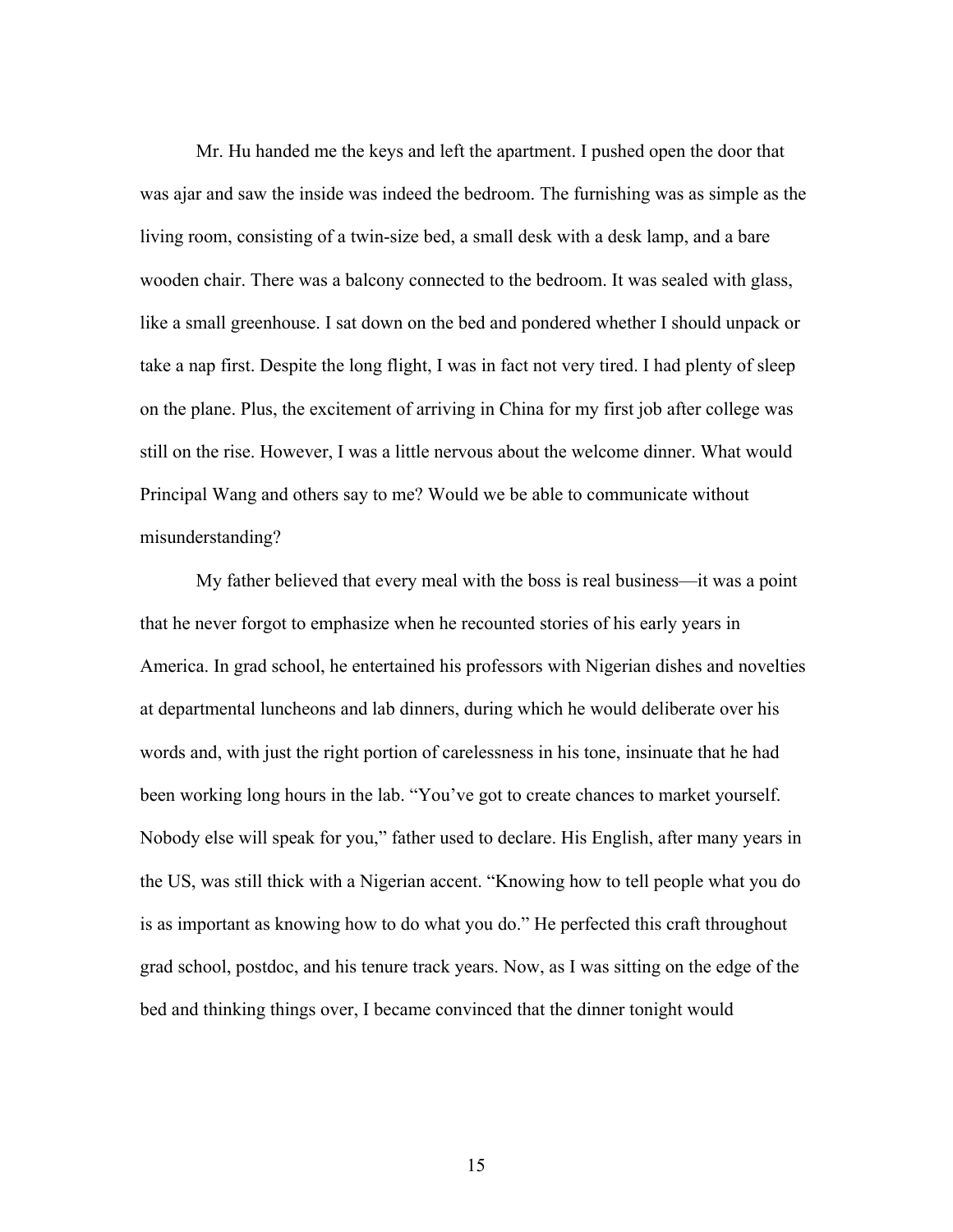determine how well I could fit in at this school. I decided that, even though I was still not tired, I could use a little nap to ensure my working up a good performance tonight.

\* \* \*

I was woken up from my nap by the cell phone that Mr. Hu had given me at the airport. It was Mr. Hu calling to inform me that he would be picking me up for dinner in a few minutes. Hanging up the phone, I realized that I was still in my travelling clothes, so I went to my suitcase and took out a shirt and a pair of trousers—my mother had rolled them up in a way so that they wouldn't get too wrinkled. After changing into them, I quickly splashed some water on my face and went downstairs.

A black Volkswagen Passat was just pulling in as I stepped out of the building. The front passenger door opened, and I saw it was Mr. Hu.

"Did you have a good rest, Mr. Martins?" Mr. Hu beamed broadly and extended a hand to me. "Please get in the car. Our school driver will take us to the restaurant."

The driver turned to look at me as I seated myself in the back. Mr. Hu said something in Chinese—perhaps, "this is the new teacher from America"—and the driver nodded and smiled at me.

The drive to the restaurant was quite relaxing. The sun had set by now and the street was lit up by the tall street lamps on both sides. There were quite a few locals on the wide sidewalk, who seemed to be families enjoying a leisurely after-supper walk in the summer night breeze. Every now and then we'd pass a walled or fenced enclosure, and each time Mr. Hu would point out the purpose of that place: *this is the City Hall*, or *this is the Forestry Bureau*, and so forth.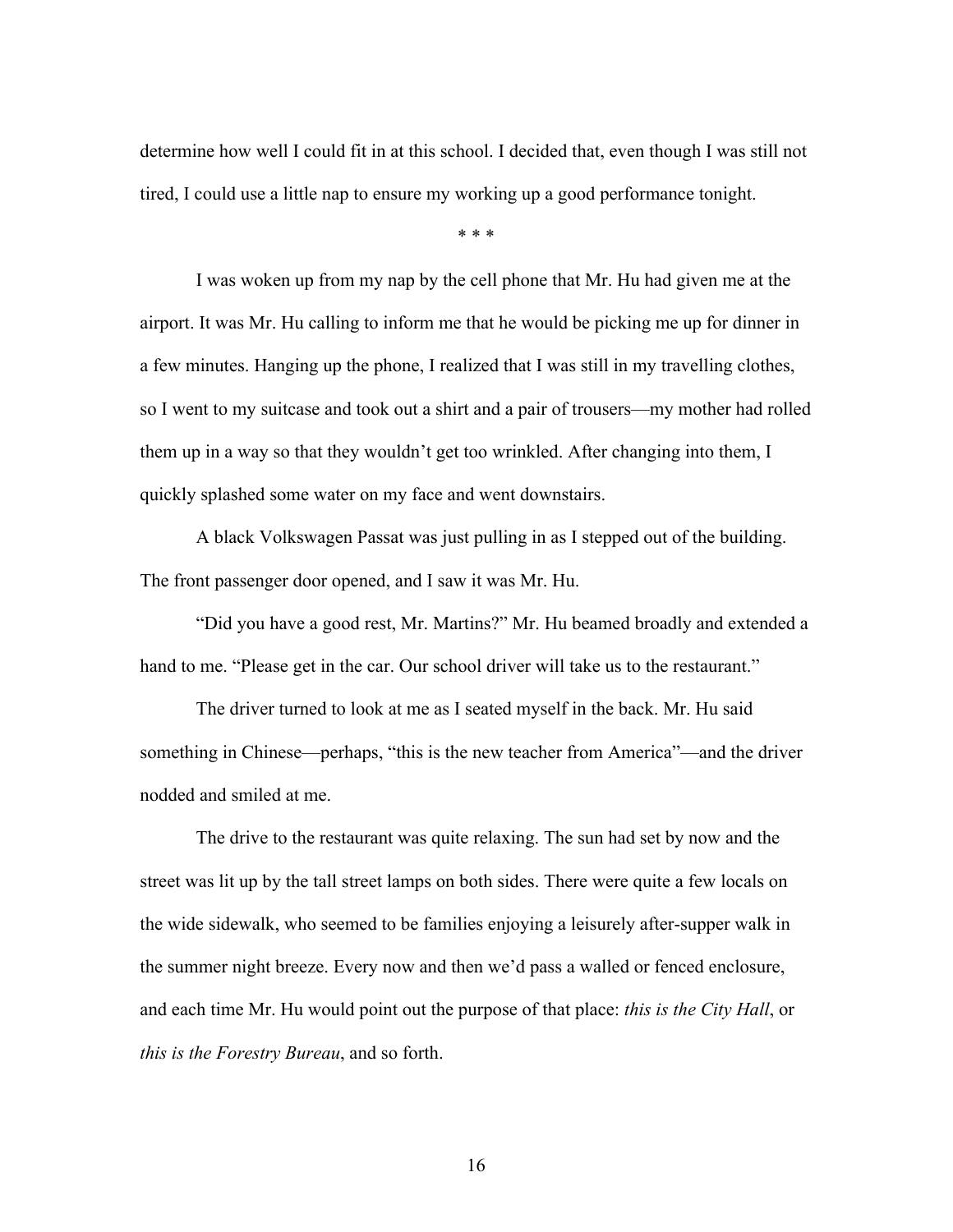I had imagined a large group of school officials and teachers at my "welcome dinner," but it turned out to be a small party of four people: Principal Wang, his deputy whom Mr. Hu introduced as Principal Liu, Mr. Hu, and myself. Principal Wang looked about the same age as Mr. Hu—my guess was that both were in their fifties. Besides age, however, the two had nothing in common. Mr. Hu was of medium height and stooped a little. His hair had all turned grey. Principal Wang had black hair, but the color looked artificial, and the lines on his face gave away his age. He talked slow, as if to give time for each word to unfold its authority. Principal Liu looked much younger, probably thirty something. I had learned that Mr. Hu was the Director of English Education at Second High. Over the course of dinner, his role was largely that of a translator. Because all words had to go through a mediator, my performance of my father's tricks was significantly compromised. I couldn't make any jokes that required immediate response and all my quips seemed to have missed the target. It's like having someone else playing a dart game for you—you miss all the fun of throwing the darts, and you have no idea whether this person is good enough or how hard he will try on your behalf.

Principal Wang seemed to be in a good mood. After the introduction, he said something to me in Chinese. Mr. Hu smiled and explained, "Mr. Martins, Principal Wang just said your name is the same as one of the founding fathers of your country, Benjamin Franklin. It's a very good name. You will be a valuable addition to our school."

I gave a small laugh and thanked Principal Wang for his hospitality. But the truth was, the only other time someone had said something similar to me was in middle school history class. That was Michael D, who always had fun teasing me, the Nigerian child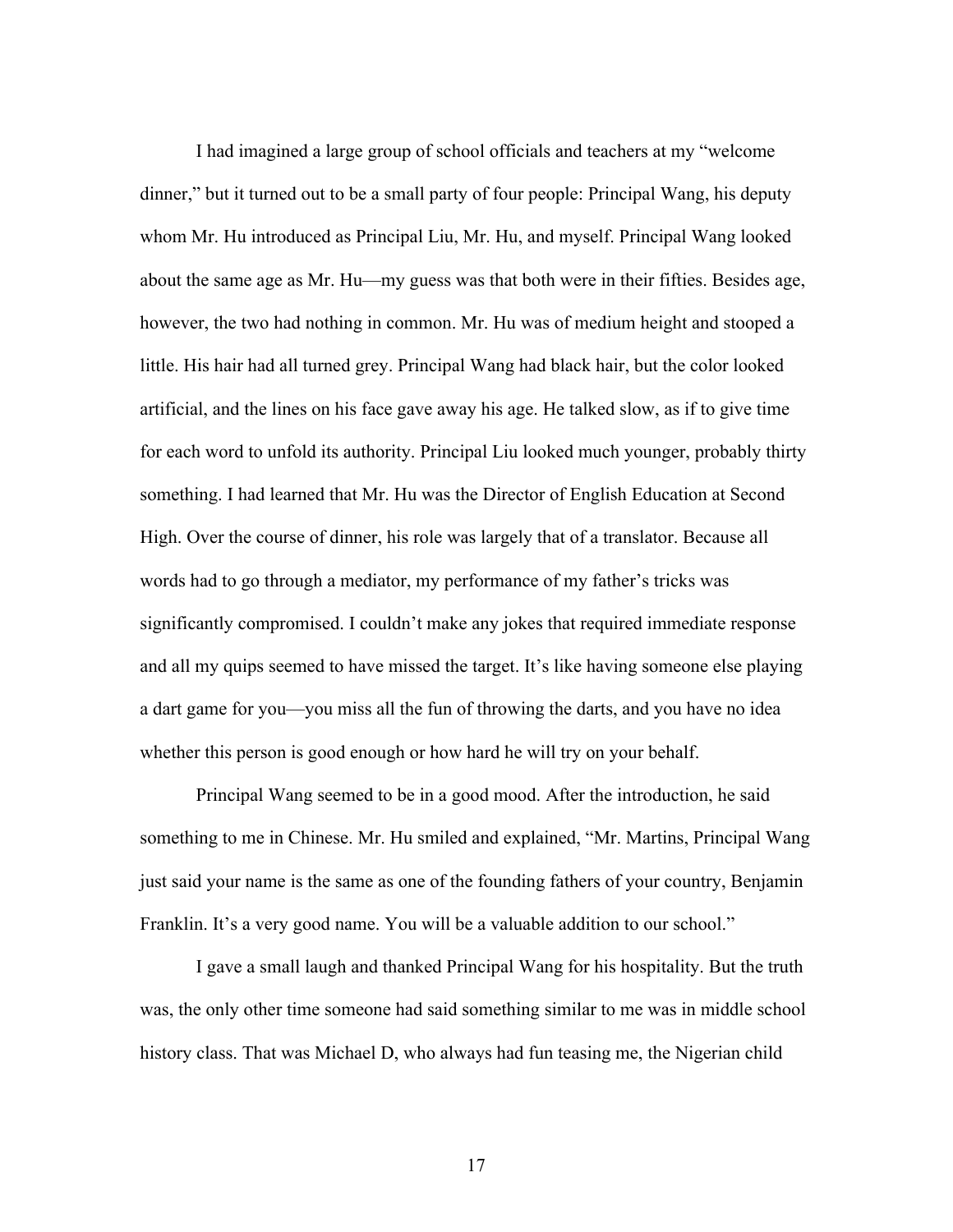who had recently transferred to the school to join his dark-skinned father in the US. The teasing was never too out of control, and at the time I was far too absorbed by the fresh change of environment to be overwhelmed by my mischievous classmates. Still, even now, it seemed to be a mildly embarrassing idea to take extra pride in that great founding father simply because my name was also Benjamin.

Halfway through dinner, Mr. Hu leaned towards me and said in a lowered tone, "Mr. Martins, I know in your country, people are very open when—" he paused and let out an awkward laugh, "when they want to show affections to someone, but you see here, especially in a school like this, people have a different standard when it comes to what is appropriate in public—" He paused again to check if I was on the same page with him. I assured him that I was aware of the cultural differences and that my brother, who had worked in Shanghai for years, had instructed me on social propriety before I left for China. Mr. Hu listened attentively and asked a couple of questions about my brother's job. Then he went silent for a few seconds. When he spoke again, it seemed he had thought this over and was determined to be optimistic. "Mr. Martins, it's great that your brother has introduced you to our culture, although Shanghai is a big international city, while this town . . . anyway, I'm sure you'll be just fine. Please forgive me for being over-cautious."

\* \* \*

The next morning I woke up with a craving for some eggs for breakfast. I walked into the kitchen and was surprised to find a big gas cylinder connected to the stove. This was something my brother did not prepare me for. Perhaps he didn't have to use gas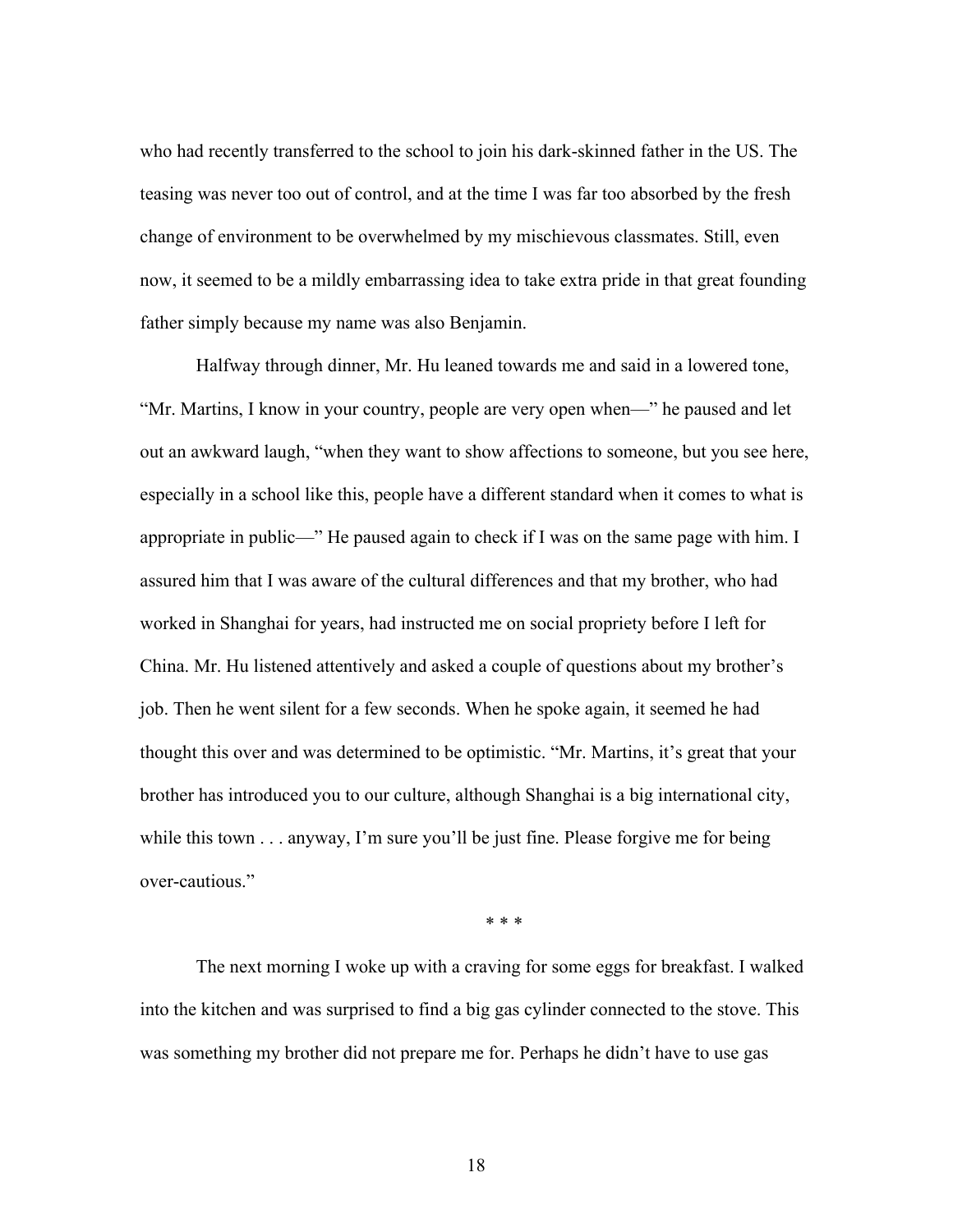cylinders for cooking in Shanghai. After a close examination, I figured out how to operate the steel cylinder and made a small flame on the burner. Then I realized I didn't have eggs or any other groceries to make breakfast, and this was a much bigger challenge for me than the gas cylinder. I didn't know how to get to the grocery store or how to ask except in English. Come to think of it, I was far from settled in my new place. I phoned Mr. Hu to ask for help, but as soon as I heard him on the other end, I changed my mind and asked for my schedule instead.

"Mr. Martins, please don't worry about your schedule for now. Principal Wang wants to see to it that you are settled comfortably first. How is everything in the apartment?"

"Actually, Mr. Hu, I was about to ask you for a favor. I need to make a trip to the grocery store. But you see . . ."

"Of course. I should have thought of that. I'm about to teach a class, but I'll send my daughter to help you. She is also an English teacher here. She doesn't need to teach until 1:30 this afternoon, and I can give her leave from her office duties for the morning."

I thanked Mr. Hu and hung up. About 15 minutes later, my doorbell rang. It was a young woman, petite, with red highlights in her short hair. She introduced herself as Lili, Mr. Hu's daughter. Her crisp voice and simple office attire exuded a sense of assurance. I welcomed her in and apologized for taking up her time. She smiled and said, "It's my pleasure to help. Plus I can get away from work for a little while."

We took a cab to a local supermarket. I tried hard to think of everything that I might need—I knew if I forgot something I would have to inconvenience Lili or Mr. Hu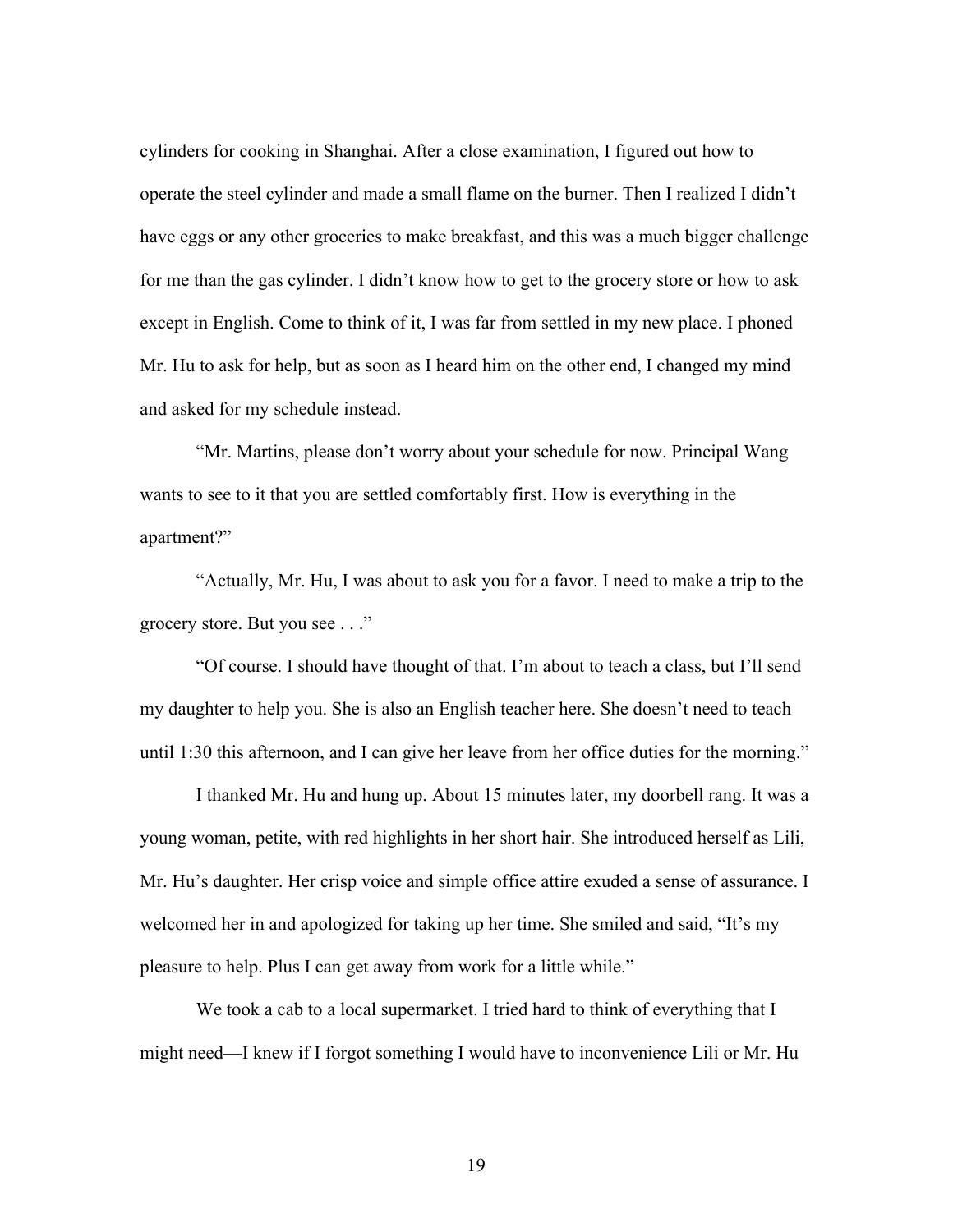again. I bought a lot of packaged foods that could last for a while. Lili joked that I might as well buy the whole store. "I can take you here again, you know."

This trip made me deeply aware of how much I had needed help. Neither the cab driver nor the cashier spoke English. Despite my one semester of Chinese in college I couldn't understand a single word when Lili talked to them. I remembered my semester of studying abroad in Barcelona. I was able to get around then with my combination of English and barely level-one Spanish. But here in this small town in China I couldn't go anywhere on my own.

I offered to thank Lili with a coffee or tea. "There is a place within this supermarket that has really good bubble tea," said Lili, "but the only place where you can get coffee in this town is McDonald's."

I could tell she was curious to see my reaction to her mention of McDonald's. "Although I've always considered bubble tea a bit too girly for me," I said, "I don't think a McDonald's coffee says 'thank you' in the correct tone." We both laughed and Lili started leading me to the bubble tea place.

It was only a small booth that sold cold drinks. The foamy drink was just like the bubble tea from the tea shop outside my apartment back in college. We sat down on a long bench near the exit of the supermarket, and Lili asked how I learned about this job. I told her that I recently graduated from college with a degree in biology. "Many of my fellow students went on to graduate schools, but I wasn't sure if I wanted to do the same. My brother, who made a fortune in Shanghai, insisted that I should look beyond North America. He said a lot of great things about China. In the end I was unable to resist the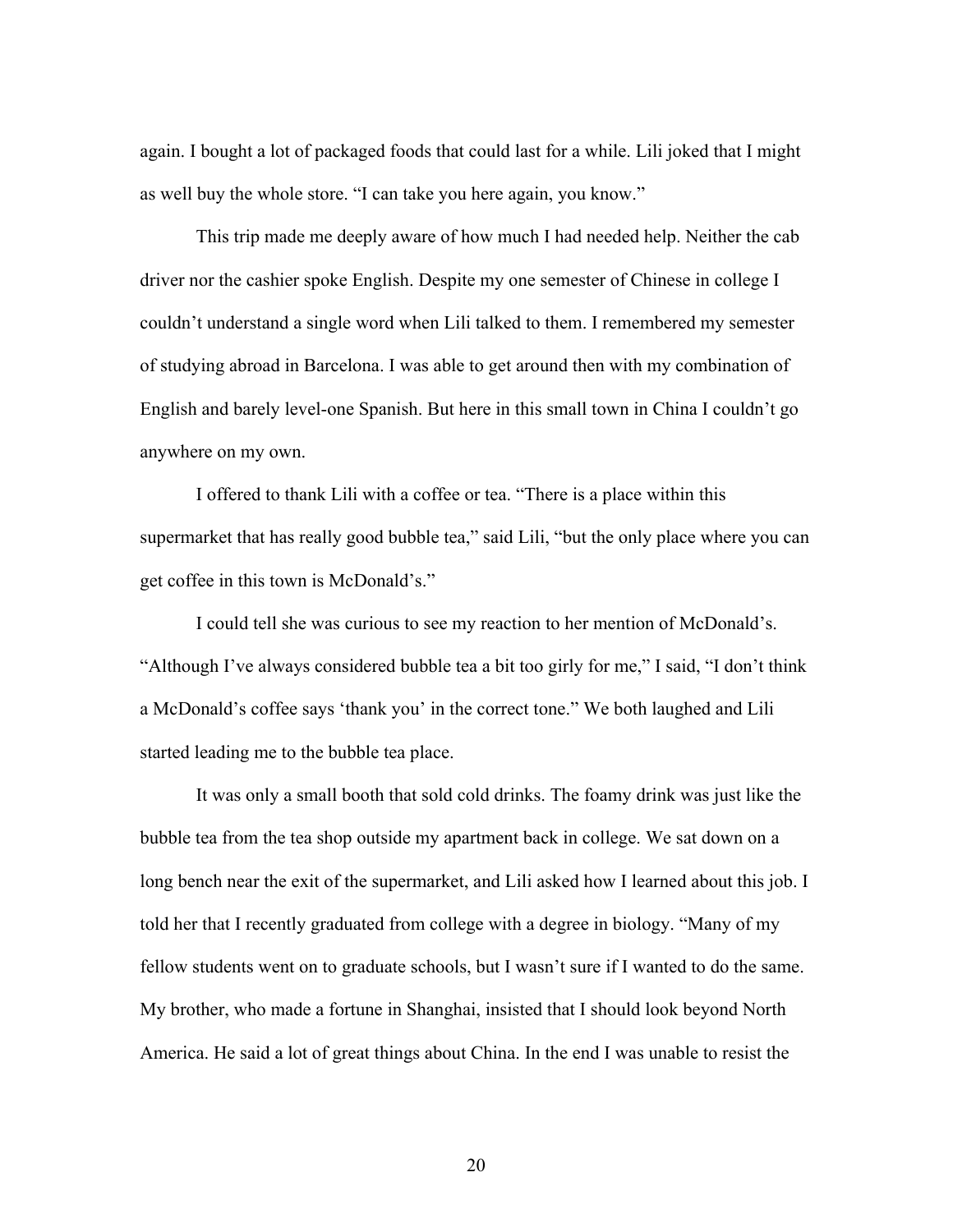temptation. I found this job opening online. 'High school English teacher position available. Must be native English speaker. Accommodations included.' It sounded perfect to me."

Lili seemed a little surprised. "You were hired as an English teacher?"

Puzzled by her question, I said, "Of course. What else do you think I could be? A secret agent?"

I wasn't really offended, but my reply might have sounded defensive. Lili seemed to very much regret what she said and sought to change the topic by asking what my brother was doing in Shanghai.

"He works for Puma, the shoe company."

"Why didn't you join him there? Your life would be much more exciting in a big city."

"My brother and I are very different. I thought a smaller town would suit me better. Of course I didn't know McDonald's would be the only coffee shop in town."

\* \* \*

It had been three weeks since my "welcome dinner." I was still waiting for Mr. Hu to give me my work schedule, but I wasn't completely idle. My apartment building was located on campus, and I had been walking all over the place to feel my way around. Second High had four classroom buildings and one office building. Behind one of the classroom buildings there were six outdoor ping-pong tables made of concrete. The paint on the tables had faded to a mottled greyish color—you could barely see the white lines. In the middle of each table there was a row of bricks that seemed to supply the place of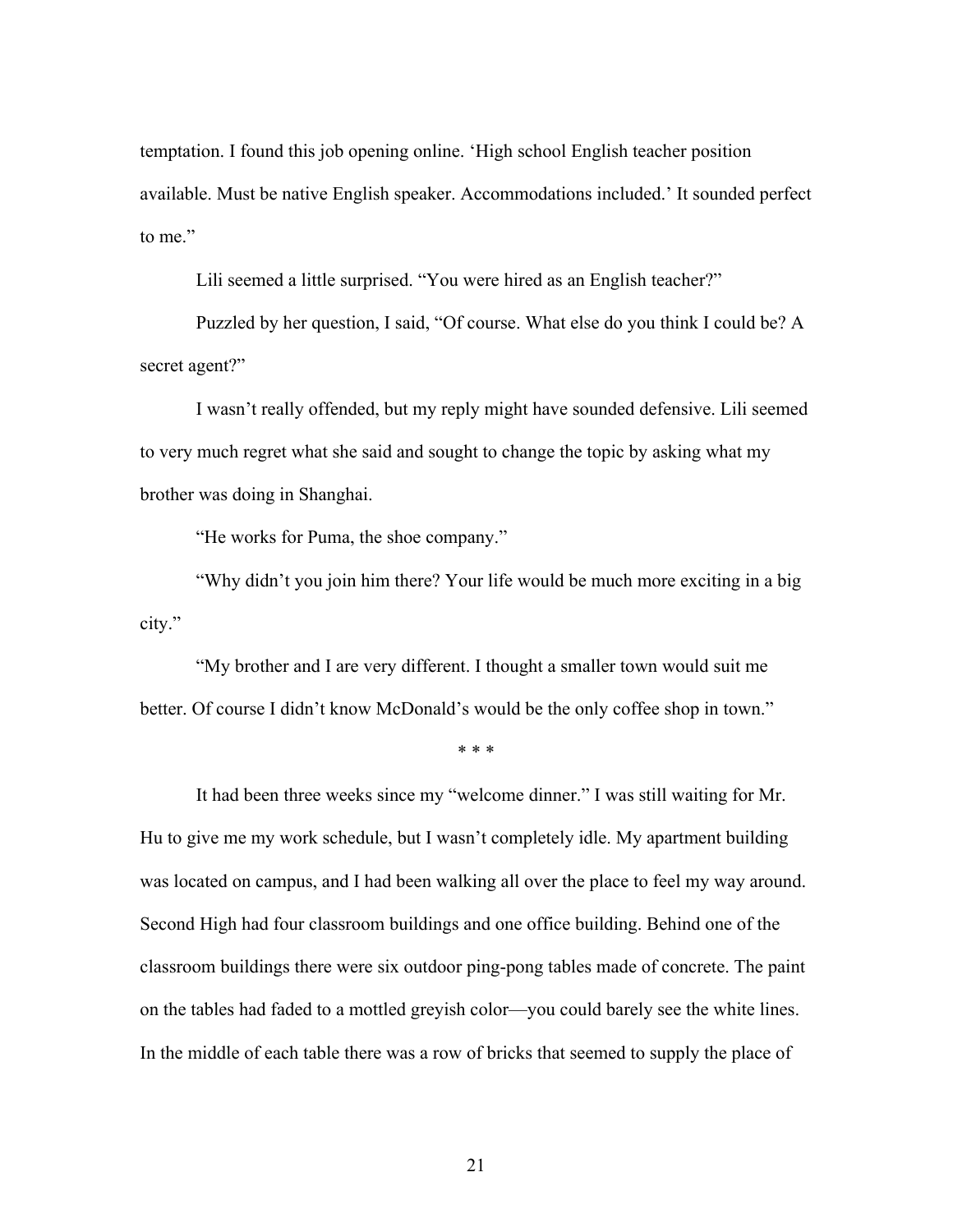the net. Every afternoon I saw a group of older men gather around this area to play pingpong. Back home, I had never been too enthusiastic about ping-pong, but I hadn't touched any sports since I arrived here, and I found myself craving for a part in this local fun. However, I hesitated at the prospect of introducing myself and joining those men, as I figured they probably didn't speak any English. Then one afternoon, when I spotted Lili walking from the classroom building to her office, I quickly walked up to her and begged her to introduce me to them. It was an easy task for her. As it turned out, those men were all retired teachers of this school. They all had worked with Mr. Hu and known Lili since she was little. Lili later told me that she called all of them "uncles." With Lili's help I quickly made friends with them and started playing ping-pong on a daily basis. Although we didn't share the same language, they never ran out of patience reading my hand gestures and body language.

Lili had taken me shopping three times, twice for groceries and once for clothes. She had taught me how to give instructions to cab drivers and how to tell salespeople what I wanted in Chinese, but I still called her whenever I needed to go out.

Once Lili took me to the office that she shared with eleven other English teachers. Every teacher had his or her own desk. But all the desks were pushed together in twos or threes, which meant each one of them had one or two "desk neighbors." I began to wonder where my desk would be placed when I started teaching. If I was assigned to Lili's office, I could see myself becoming Lili's desk neighbor, as she currently only had one neighbor, and her desk was at a corner of the office where a third one could easily be added. I told this to Lili, but she only laughed a bit awkwardly. You might think I was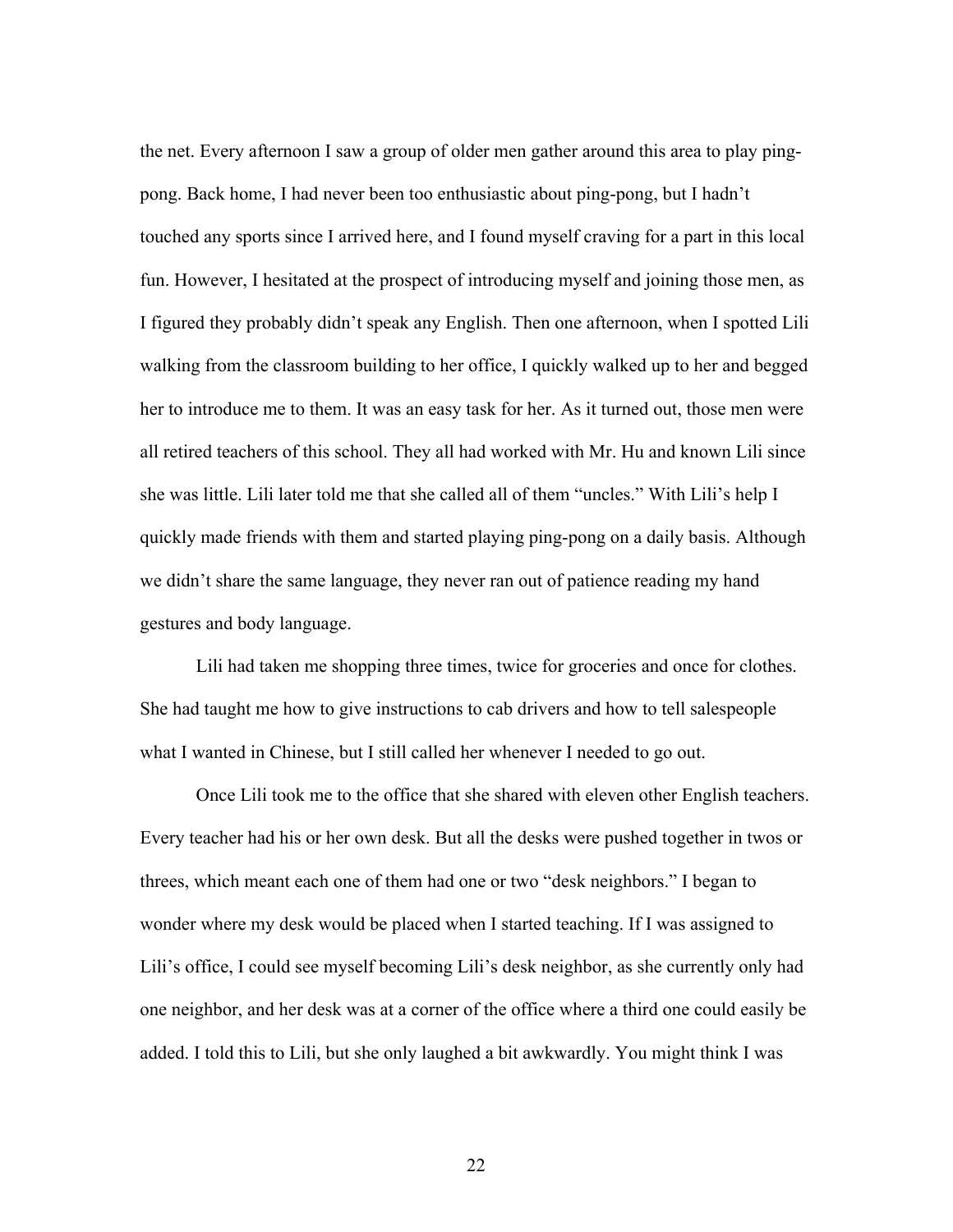attracted to her. My brother thought so when I told him about Lili on the phone. But it wasn't that. I might have made it sound like I spent a lot of time with her, but in fact Lili seldom had free time. Besides her busy work schedule, she was also studying; she wanted to go to graduate school. In order to be accepted by a graduate program, she had to get good grades in a set of exams.

"Don't tell anybody that I'm studying for those exams," said Lili during one of our shopping trips.

"Why?"

"Just keep it secret for now. I'll explain it to you later."

I didn't mind that Lili refused to tell me the reason right away. I actually appreciated her trusting me with a secret.

"Where do you want to go for graduate school?" I asked.

"My first choice is Shanghai. Other big cities will do, too. I'm tired of the small town life."

"I'm the opposite. I never liked big cities. I enjoy the simplicity of this town very much."

"Do you really?"

Indeed I started to enjoy my life in this town. For the first time, I found myself in a peer-pressure-free environment. I didn't have to try to fit in—when your foreignness was so obvious, you really didn't need to worry about being different. My father hadn't been so keen on my following my brother to China. "You are not that type," I remembered him insisting—he thought that I should "pull myself together" and try to get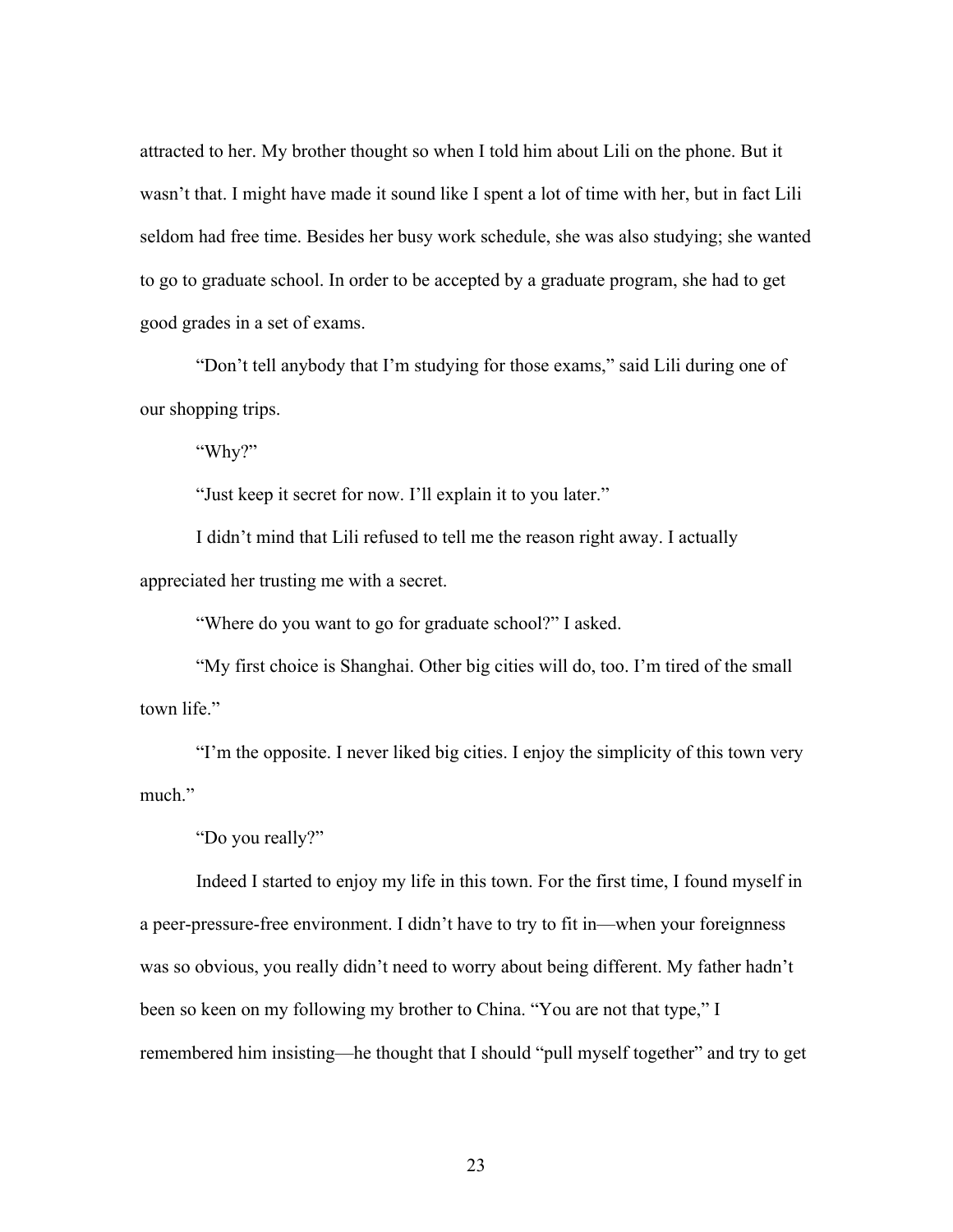into medical school instead. He did have a point; I was not like my brother who could instantly make friends with a group of strangers in a bar. But did one have to be a particular type to go drifting in a small foreign town?

\* \* \*

When I finally got to teach my first class, Principal Wang arranged a special meeting with Mr. Hu and me to explain my duties.

"Mr. Martins, every teacher in this school is hired for the special skills he or she possesses. And your special skills are the language you speak and the culture you come from. The other English teachers here, they teach the way they have been taught in their school years. They ask the students to memorize words, phrases, grammar rules, and texts. That is the old-fashioned way, although an effective way to get the students through the important National Higher Education Entrance Examination. But for the New-Model school that Second High strives to be, we need to add something to supplement the oldfashioned method. We need you to immerse the students in your language and culture. The students will still have their regular English teacher for words and grammar. But you will be their special teacher for immersion."

The arrangement was that I should teach one class per day, but each day I would have different groups of students. The total number of students at Second High was around 3,000, so it would take almost a whole semester to cover all students by one round. "It's a small addition to their English education," said Mr. Hu, "but at least we are trying to do something new. Mr. Martins, because you are not expected to give the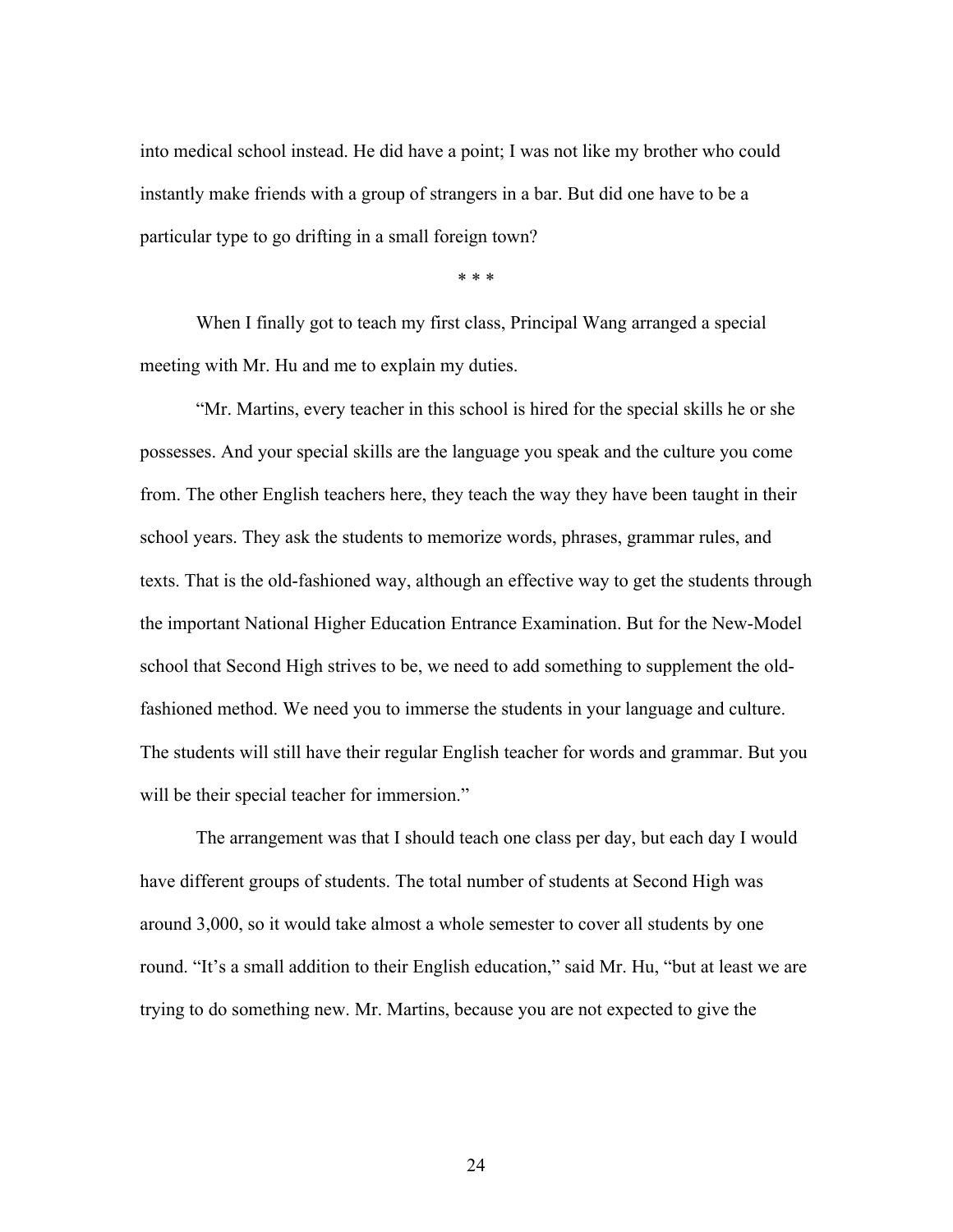students assignments or grade anything, you do not need to sit for office hours like the other teachers. Your time outside the classroom is at your own disposal."

I was quite happy with this arrangement. My workload was light. I talked to students about movies or sports in slowed-down English, which didn't take much preparation. I didn't need to worry about repeating the same topic since I had different students each day. My classes were in the afternoons, so after class I would just go home, change, and rush to my ping-pong games.

I usually started my class by asking what the students wanted to know about America. Once, a girl brought up that a Starbucks was recently opened in the city where her cousin worked. "My cousin says it's too expensive for her, but her boss likes it," she declared. "Do you drink a lot of coffee? Do you like Starbucks?"

"I suppose I do. But you can actually get more than just coffee at Starbucks. They can also brew green tea for you."

One student said it was quite unnecessary to go somewhere just for green tea. "If I go to Starbucks I will not get green tea. I will get something that I can't make myself. How difficult is it to pour hot water into tea leaves?" Then another pointed out that the advantage of Starbucks was that it made even a simple cup of tea more enjoyable by providing a place for people to sit down with friends.

"I'll make a pot of tea at my own place and invite my friends."

"You mean our dirty dorm?"

My mind started to drift off in the midst of these arguments. I was brought back to one particular afternoon, not long after I had decided to come to China. It was earlier that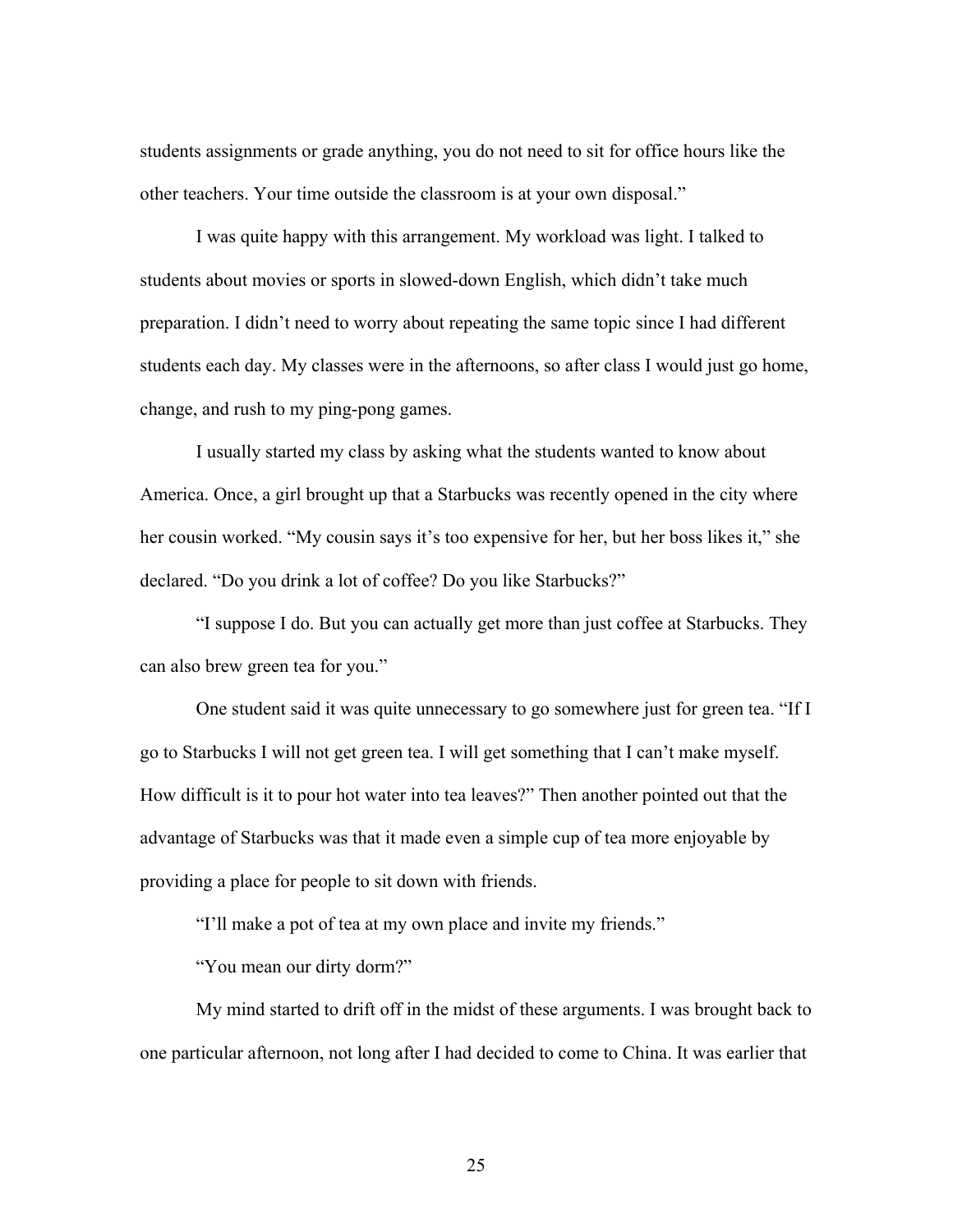same day that my father had said "you are not that type." That afternoon, I had gone to the Starbucks a couple of blocks away from my parents' house to grab a coffee. I had seated myself inside on one of those tall chairs by the window. From where I was sitting, I could see three outdoor ceiling fans slowly stirring the air on the patio, and the green fabric of the big Starbucks parasols moving gently with the airflow.

I could remember that afternoon so vividly, mostly because there had been this one guy who caught my attention. He was sitting underneath one of the patio parasols, wearing a big wristwatch, grey striped T-shirt, and khaki shorts. A square shape depressed into the back of his cotton shirt below the neckline, where a fabric tag must have been sewn onto the inside of the shirt. At times, he pressed a cell phone to his ear. He appeared to be my age. His dark skin was almost the same shade as mine. Small, tight curls crawled on his scalp. His car key lay on the table, attached to the logo of a local university. Next to the key was a book—*Common American Phrases in Everyday Contexts*. The book was the only thing that revealed his foreignness. Would father consider him "that type"? I remembered myself trying to picture him to be the very image of my father 30 years ago, well, minus the cell phone.

\* \* \*

After that class of discussing Starbucks, an English teacher, Mr. Xu, whom I remembered to be Lili's desk neighbor, came to me to "borrow a class." He explained that a standardized test was approaching. The group of students that I was going to teach the next day were his students, and he wondered if I could let him have the students instead.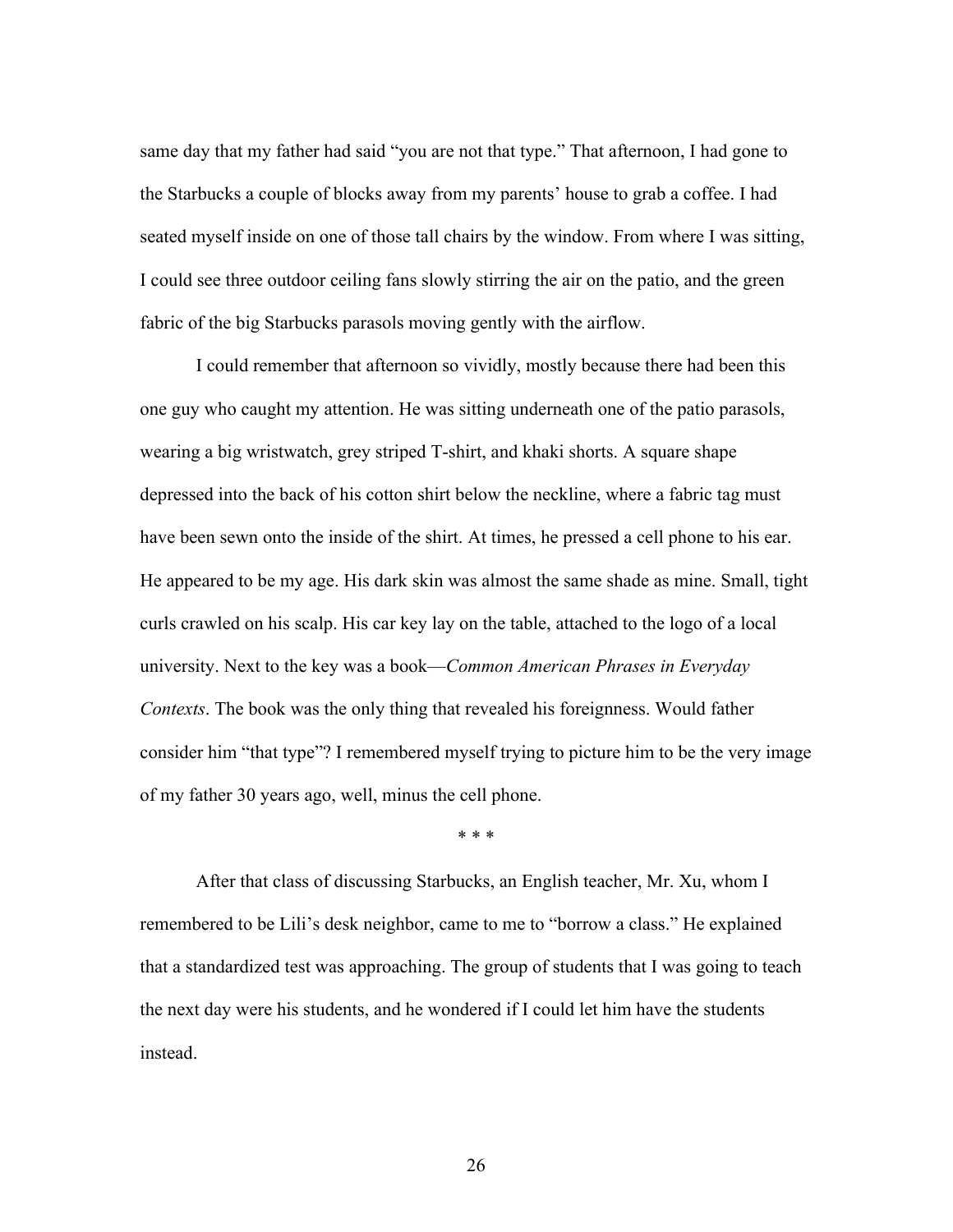"Mr. Martins, it is very important that the students do well on this test. The school's ranking depends on it. Please let me borrow your class so I can get them better prepared."

I found this request extremely unusual, but I told him that I had no problem as long as Mr. Hu agreed. Later that day I went to Mr. Hu's office to ask his opinion on this matter. Mr. Hu seemed very tired, but he listened attentively as I explained Mr. Xu's request and confirmed that such "borrowing" was allowed as long as the teacher had a good reason.

After this incident several other teachers borrowed classes from me, including Lili. I discovered that those kinds of tests happened almost every month. At first it was just the English teachers that came to borrow my classes. But before long teachers of all subjects started to swarm in whenever there was an "important test." Sometimes I went through a whole week without having to teach.

One day I was at a ping-pong game when Lili came up and asked if I had a few minutes. I was already losing the game so I simply stopped trying and waved goodbye to the men. I was still embarrassed about the game when Lili and I walked onto the track surrounding the playground.

"Did you see my last kill? Pretty impressive, right?"

"Benjamin, I have news."

I sensed the seriousness in her voice, so I dropped my self-mockery and fixed my eyes on hers.

"I'm accepted to a graduate program in Shanghai."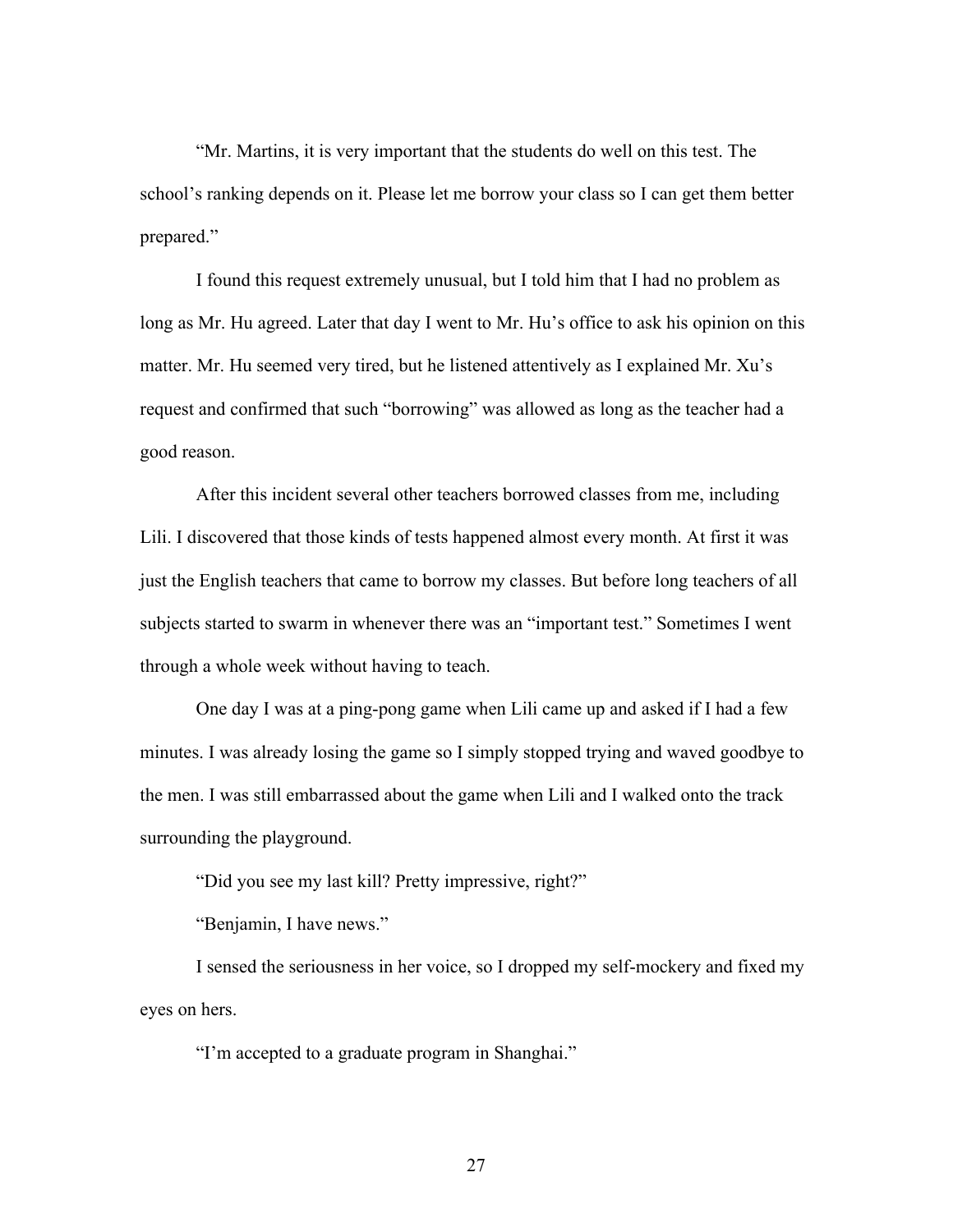"Congratulations! That's really good news! Now you can go to a big city and seek your dream. Why did you sound so grave? For a minute I thought something bad happened."

"They won't let me go. The school."

"Is that why you wanted me to keep your studying secret? But they can't stop you if you are determined, can they?"

"Benjamin, you don't understand. They will ask my father to persuade me to stay. And he cannot fail this task. Do you know how many younger teachers covet his position? He worked hard all his life to get where he is now."

We both fell silent. It seemed neither of us knew how to continue the conversation, so we kept on walking without speaking. Apart from a few student-athletes who seemed to be chatting and doing their warm-ups at one corner of the playground, Lili and I were the only people in the vicinity. I suddenly realized that the playground had always looked quite deserted—the school never had people repaint the gym bars or sweep the track. It was already late fall. Withered leaves were falling from the poplar trees beside the playground and had spread all over the track, breaking into crunchy pieces under our shoes.

After a few minutes, Lili seemed to have mustered up more courage to pick up the topic again. "Benjamin, I have thought about it. I have a plan. But only you can help me carry it out. Will you help me?"

"Of course. What can I do?"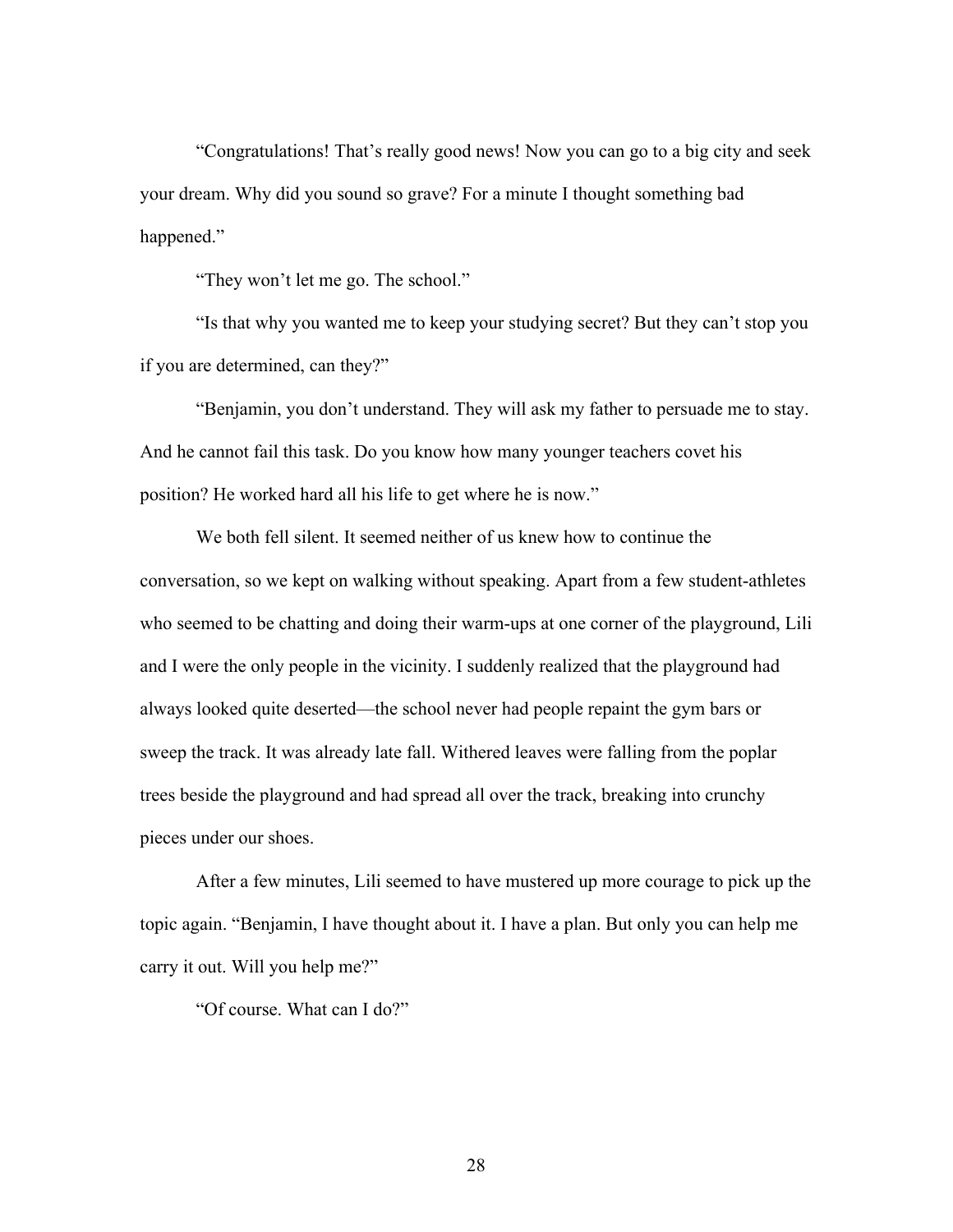"I need to make them want me to go. I can't make really bad mistakes so that they fire me. The graduate school won't take me if I have bad records. But I can act inappropriately so that they will be happy to let me go. Benjamin, I need you to kiss me. I need you to kiss me in public, where the principal can see. They can't fire me for kissing, but they will not want me here after they see us kissing in public. Will you do that?"

Lili's eyes shone with confidence in her plan. But I was slightly annoyed. Had she even considered the consequence I would have to bear if we were to carry it out? True, she said that the school wouldn't fire a teacher for kissing in public. But I could see her plan was still selfish.

"Lili, I wish I could help. But you see, your plan, it's bound to jeopardize my career. There must be some other way."

The eagerness faded from Lili's face. "Benjamin, I thought you would have known by now. The school is not planning to renew your contract after this semester. They are letting you go."

At first I couldn't take in what Lili said. I tried to make sense of it, but the noises from the students-athletes, which had been barely noticeable before, now seemed to interfere with my thinking. I turned and saw that they had started their training—three of them were running in our direction. We stepped to the side of the track and let the runners pass us. It was only then that I managed to absorb Lili's words and give the situation a quick assessment. "Lili, I understand your frustration over this grad school matter, but what you said about my job can't be true. The school has just started on this New-Model English education. All the students enjoy my classes. Maybe you have heard it wrong—"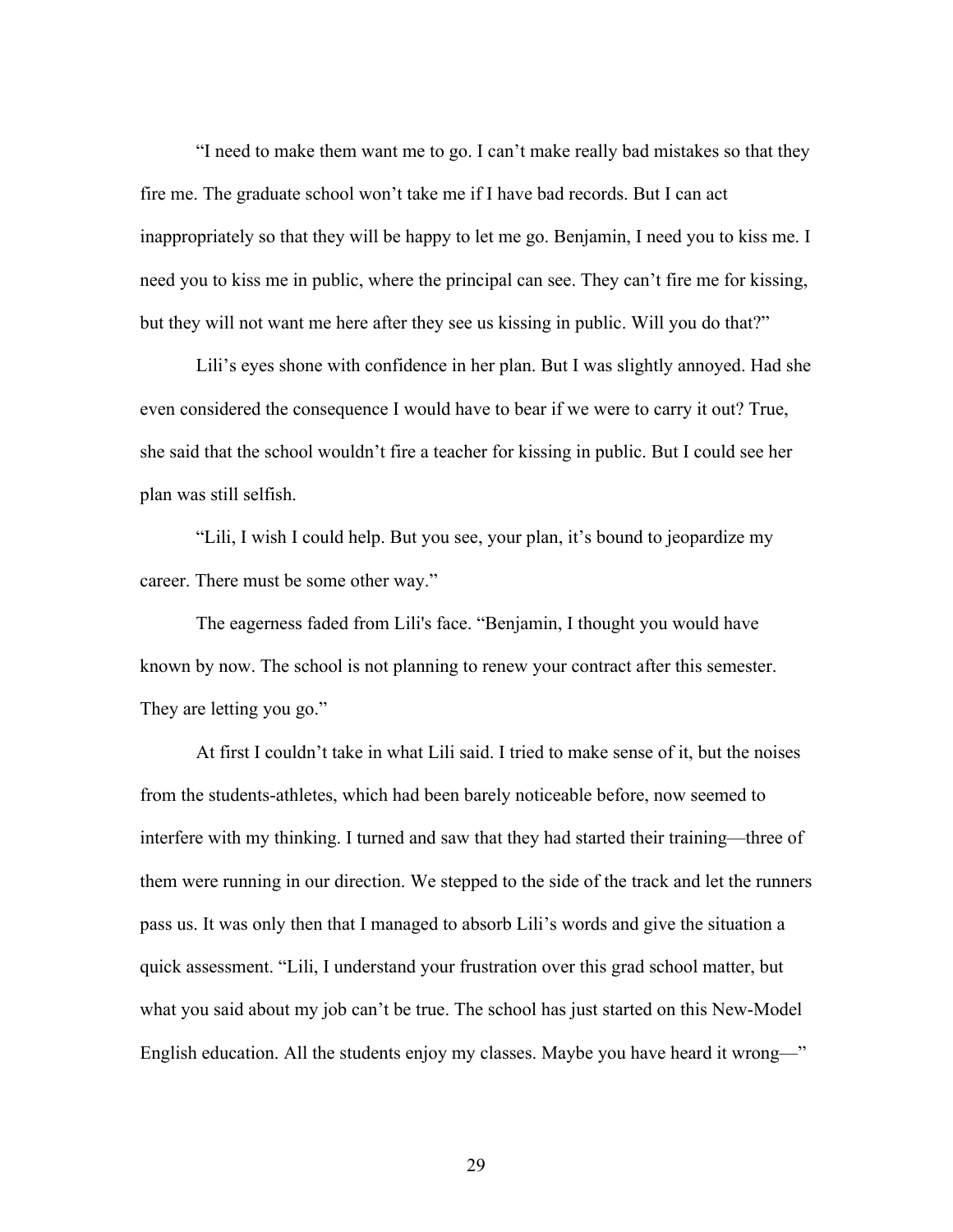Lili looked incredulous. "Benjamin, when are you going to wake up? You call that a job? Don't you see how everyone works here, how many classes we teach, how many office hours we have each day? And yourself? Only one class a day. And it's always borrowed away. I've never heard of a teacher with so little responsibility. If that's a job you must have the easiest job in the world! Anyway, whatever you have here is ending as it is. The students need to put their time into studying to get into colleges. They don't have time for 'language immersion.' You are just expensive decoration so that the school can call itself New-Model. But it can't afford to keep you for long. That apartment you have . . . "

I turned away. The afternoon sun was partially blocked by one of the classroom buildings. But the part that wasn't blocked was still strong and it hurt my eyes. "I'm sorry, Lili. I can't help you."

\* \* \*

I didn't see Lili for a whole week. I kept on playing ping-pong with those older men, but the games were not half as fun as before. I couldn't help examining the lines on those men's foreheads and the wrinkles around their eyes. They had all worked hard for their whole lives and deserved to spend the rest of their days at leisure, while me, aged twenty-three, able-bodied . . . How did I get to have as much free time as the retired men? What was it that I had been doing at this school? Was I, as Lili said, merely decoration? No. I quickly assured myself. My students enjoyed my classes. Lili was only saying that to get me to act out her plan.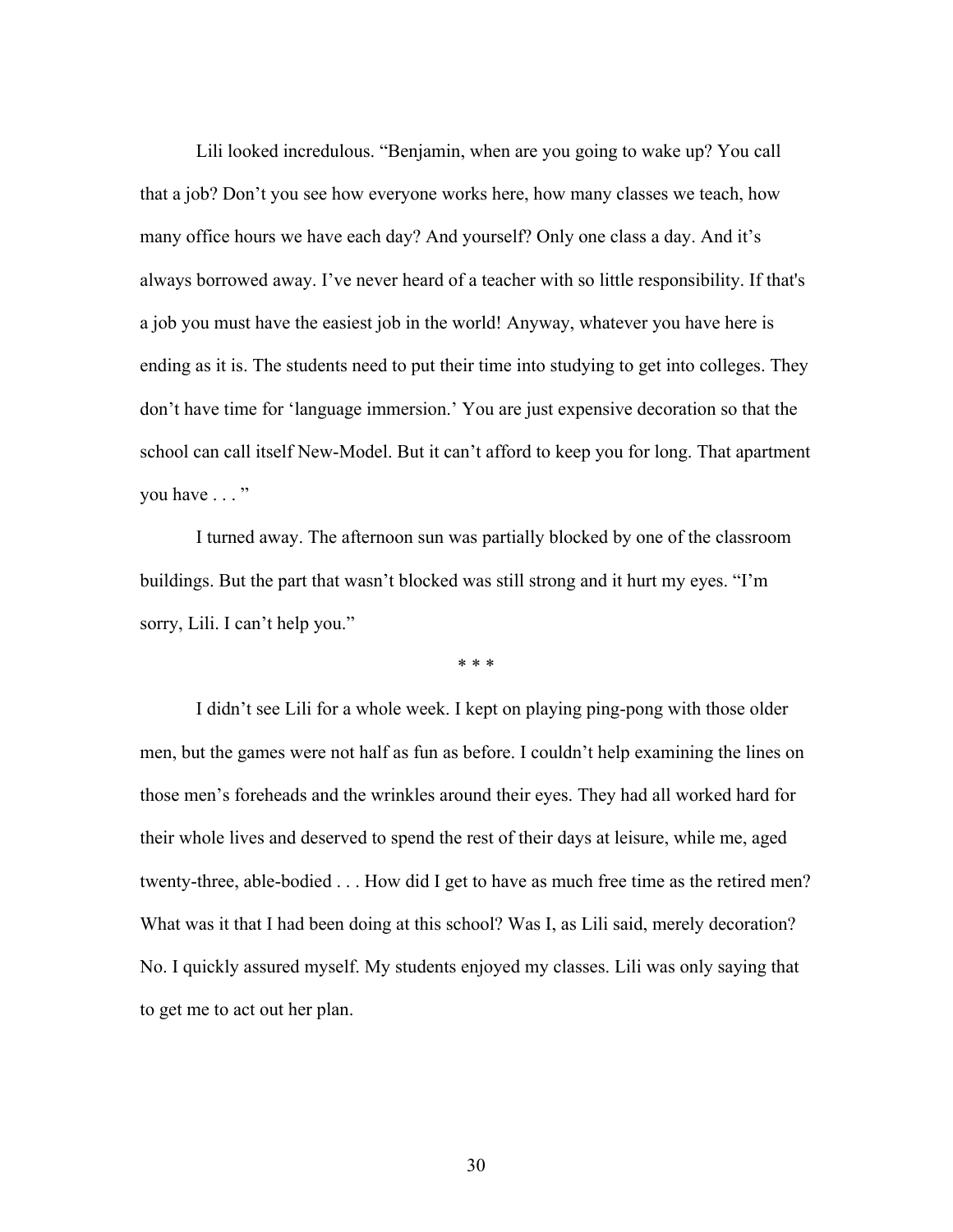It was a Tuesday. The school had just finished another round of the "important tests," and I was glad that I had the students back again. But on my way to teach, I was stopped in front of the classroom by Ms. Song. I remembered this teacher because Lili and I had once seen her scolding a girl in the hallway. I couldn't comprehend what she was saying at the time, but her voice was loud and harsh like the scratching sound of blades against a metal bar. I remembered onlookers' heads popped out of several classrooms to watch them. Lili had later told me that Ms. Song was "extremely difficult."

At present, this Ms. Song spoke with a wide smile, "Mr. Martins, you don't need to teach today. I have taken over to give the students a surprise quiz. There is no need to check with Mr. Hu. He never objects. Plus, he is in the conference room with the principal and other school officials."

"Ms. Song, Mr. Hu has been quite clear that borrowing classes is only allowed when there is an absolute need. Now that the most recent tests are over, I don't think there is such a need. Also, I would appreciate it if you could ask me at least 24 hours before my class in the future."

"There is always such a need, Mr. Martins. The students *need* to get into universities. If you like, I can give you a 24-hour notice." Ms. Song chuckled as if she couldn't help it. "It's just until the end of this semester, right?"

I could feel my face turning red with anger, anger at this toad-like woman in front of me, anger at myself for staying in denial even after Lili told me the truth. I turned and started walking towards the office building. I found Lili in her office. She appeared to be sharing a joke with her desk neighbor. I went up to her, took her by one hand, and led her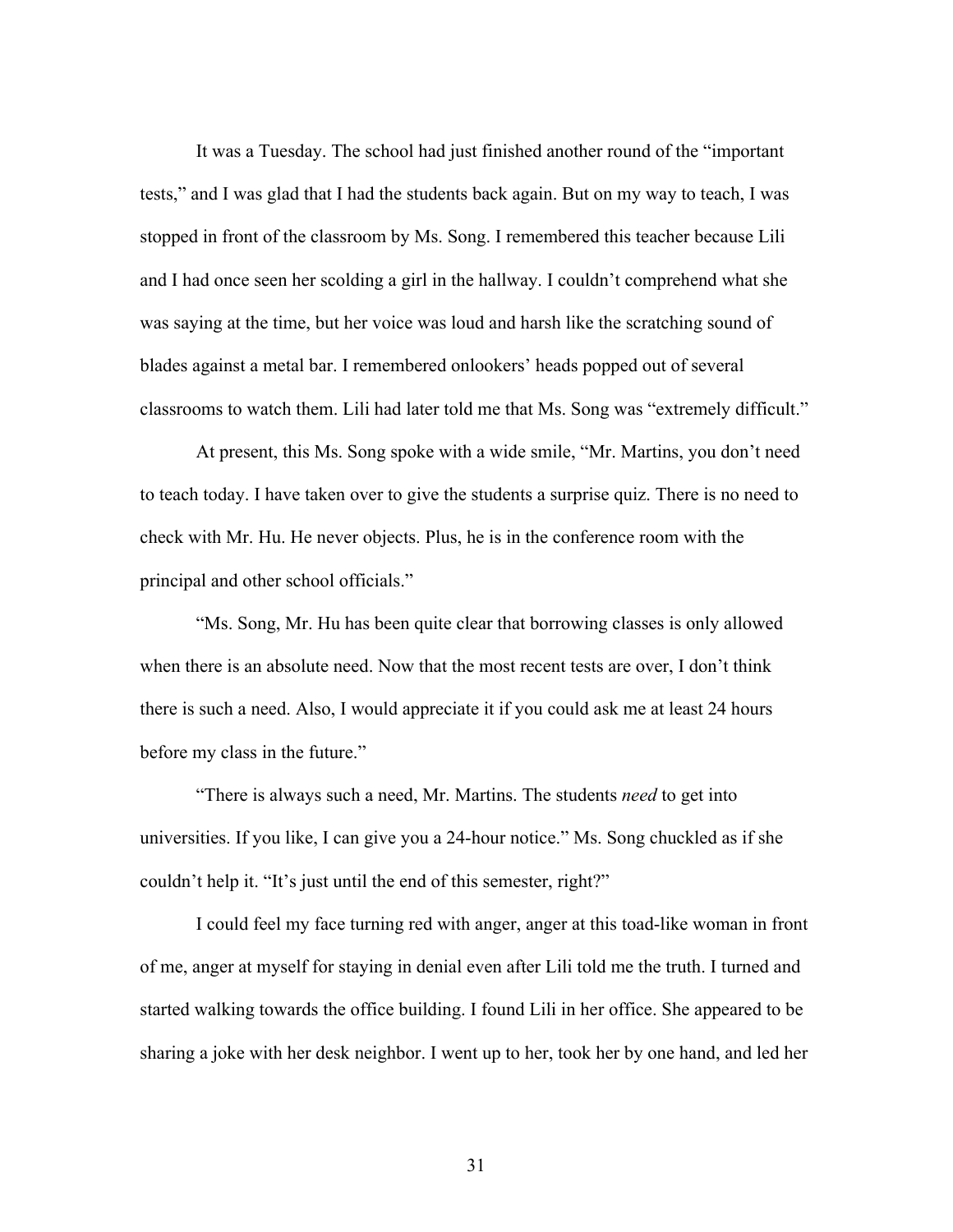out. Lili remained calm. We went upstairs where the conference room was. The door was shut. We waited outside, our ears pressed to the door. Then we heard chairs moving and steps approaching the closed door. I pulled her close. Looking straight into her eyes, I bent down and pressed my lips onto hers. She put her arms around my neck and pushed her tongue into my mouth. I could see Principal Wang, Mr. Hu, and other officials in my peripheral vision. Then I closed my eyes. In the next minute, Principal Wang would need to decide whether he should let Lili go, and whether Mr. Hu had been negligent in supervising his teachers. But for now I knew Lili's thoughts had escaped to the exciting metropolis of Shanghai. Maybe I should pay a visit there too, after I left this town, to stay with my brother for a few days and see what the big deal was. Then I would head back home, and as my father suggested, give medical school a try.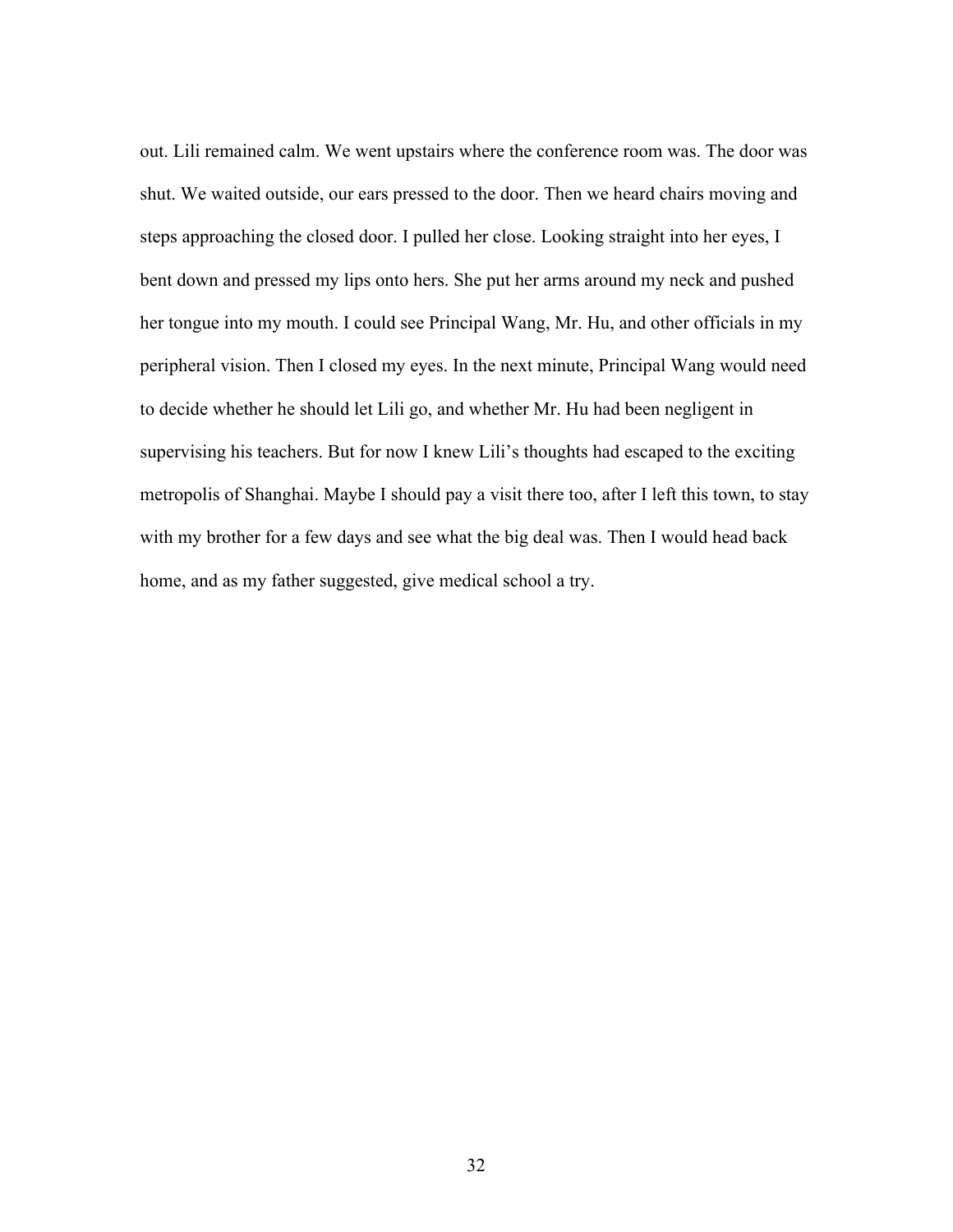## CHAPTER THREE

#### THE SECOND CHOICE

Today at our staff meeting, my uncle, Jeremy L Zhang, who is also my boss, the proud owner of M & J Dance Studio, announces that GK, the famed ballroom dancer who has won numerous championships in the last decade, has accepted his invitation to give a few workshops at our studio next month. At this announcement, our small conference room/office immediately starts to bubble with excitement. It is very encouraging news for the staff members, as GK is a legendary figure among professional ballroom dancers. I can guarantee, any young instructor in our studio would be more than happy to give up a summer vacation on the beach for a face-to-face meeting with GK.

As a dancing professional, I of course have been looking forward to meeting an inspiring figure like GK. However, as the nephew, knowing the history between GK and Aunty Mei, I must say my uncle's announcement strikes me as odd. My uncle and aunt have known GK since their youth in China. They went to the same dance school, and GK was Aunty Mei's lover before my uncle. Rumors say that GK has never gotten over my aunt, which is why his two marriages both ended in divorce.

Still, GK's visit wouldn't disturb me a bit if my uncle's marriage were as good as, say, six months ago. I look through the glass window of the conference room. Across the polished dance floor, Aunty Mei is typing something on the computer at the small front desk. It's the third time this week that she didn't attend our staff meeting.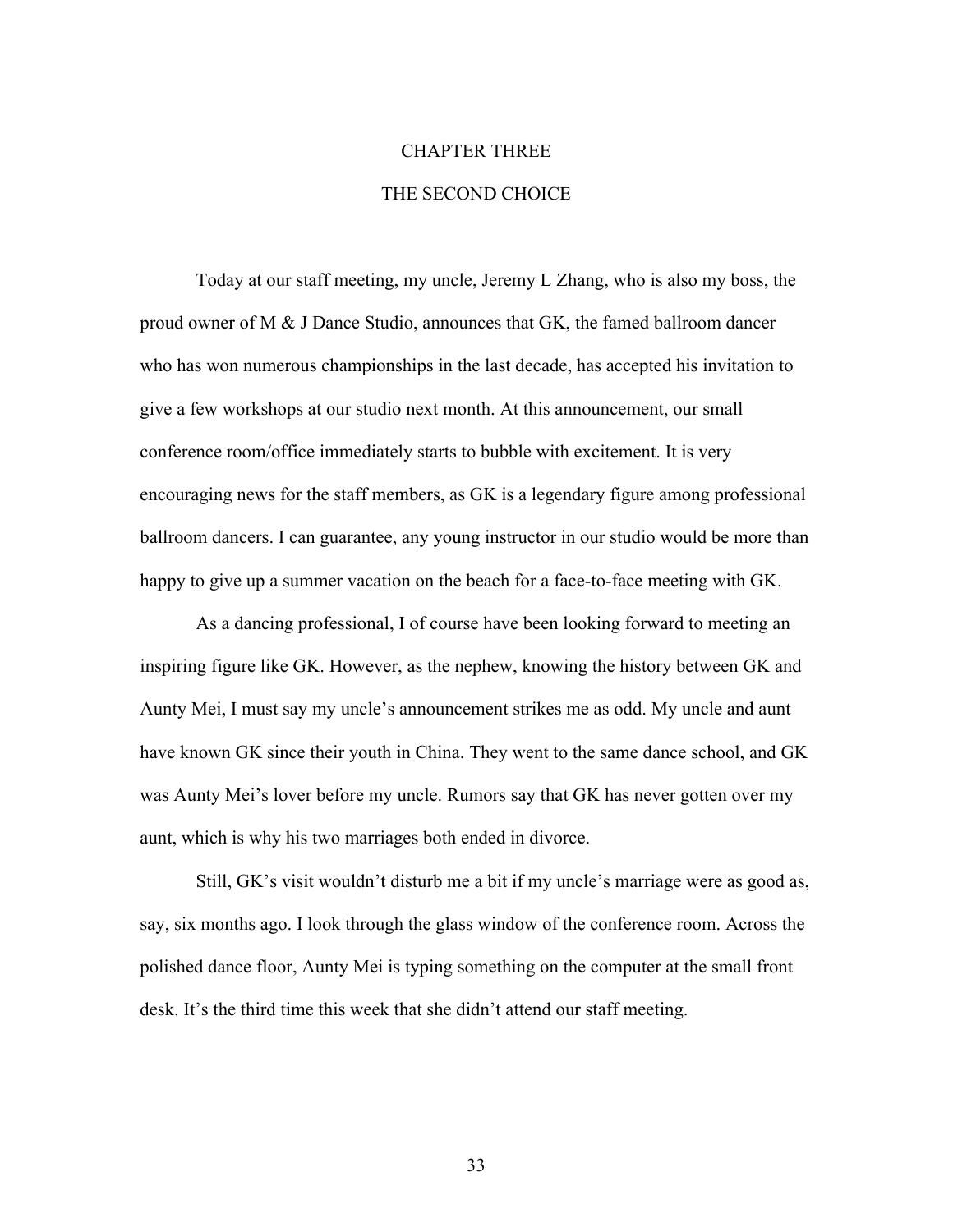Of all the extended family members, I probably have more of an insider's view of Aunty Mei and Uncle Jeremy's marriage than anybody else. My father passed away when I was a still toddler. Growing up, my mother encouraged me to stay close to my uncle, as she was worried that the lack of a father figure would become a significant hindrance to my development. As a result, not only has my uncle acted as the most important male role model in my life, my aunt also has become my second mother.

As long as I can remember, my uncle and aunt have shared a harmonious companionship that everybody envies. After they moved to the US, my uncle adopted an English name for the convenience of business, while my aunt kept her Chinese name, as English speakers don't seem to have any difficulty pronouncing it at all. Many people in the US think my Aunty Mei has a generic Chinese name, a name that reminds them of women in silk *qipao* with their hair pinned up that they've seen in movies. Even the Chinese people here, upon being introduced to my aunt, often mistake her name for the conventional female names such as  $\tilde{\mathcal{F}}$  (beauty) or  $\varphi$  (a flowering plant that blooms in the winter), both spelled Mei. The actual Chinese word for Aunty Mei's name, 眉, means "the eyebrow." My aunt was born on a clear night with a new moon in the sky. Her father thus named her based on a quaint Chinese phrase that compares the new moon to a beautiful woman's eyebrow.

I'm explaining my aunt's name here, not because I want to boast about the complexity of Chinese characters, but because I intend to show you how the names have led others to see my uncle and aunt as a predestined match. Of course, they are both very peaceful, tolerant people, which is probably the real reason why they seem to be made for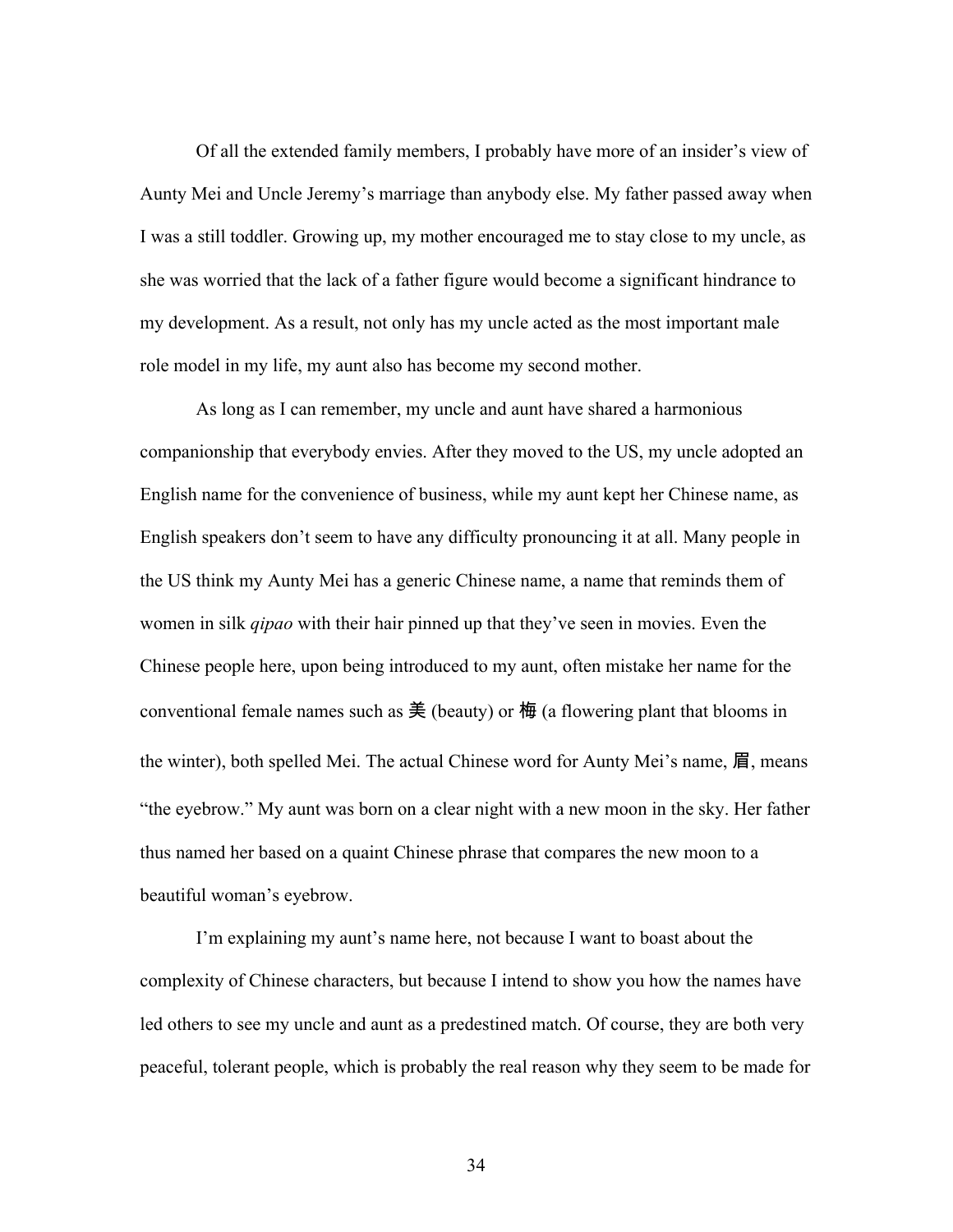each other. But it is the fact that their names happen to fit in an old story of an affectionate couple that has made them stand out.

My uncle's namesake, Zhang Chang, was an official for the emperor in the Han dynasty over two thousand years ago. Zhang's wife had a small imperfection on her eyebrow due to a childhood injury. Every morning, before Zhang Chang went to the officials' routine meeting with the emperor, he would help his wife shape her eyebrow with black color. Zhang's political enemy told this to the emperor, and accused him of lacking self-respect for wasting time on something so feminine. When the emperor asked him to defend himself, Zhang said, "I've heard more intimate things between a husband and a wife than the makeup of the eyebrow." Zhang's witty reply saved himself from the emperor's reproach, and the anecdote became a tale of matrimonial love. With my uncle's last name being Zhang, and my aunt's name meaning the eyebrow, you can see how naturally people tend to compare them to the historical couple.

Among my extended family, when younger couples have friction, the elders often bring out the example of my uncle and aunt to give the young people a lesson on the philosophy of marriage. Of course, a lesson of this sort seldom solves the problems between a husband and a wife. Sometimes, you can hear one or the other of the lectured couple talk back. "All they do is dance together all the time. And they have no kids. What is there for them to quarrel about?"

I don't blame them. If I were one of them, trying to build my adult life while my parents couldn't refrain from meddling in my private affairs, and kept comparing me with others as if I was still in middle school and they had just came back from a parents'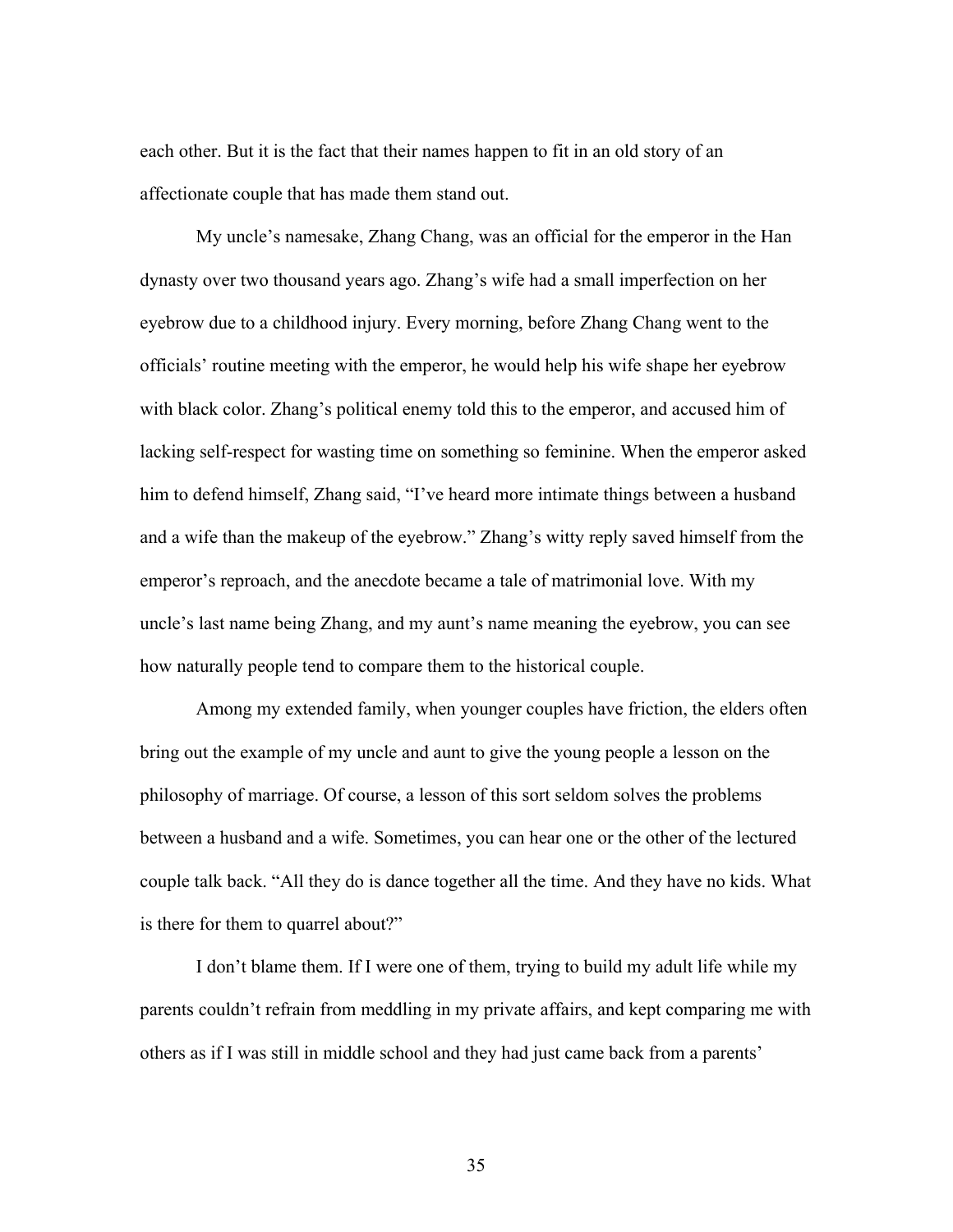meeting, I'd be annoyed too. But I must point out that they are not being fair when they suggest that marriage is somehow easy for my aunt and uncle, as if any couple could do it were they in the same situation. Those young people are mistaken, to think a couple that co-own a dance studio "dance together all the time." In fact, during the two years that I have been working for them, I've seen my aunt and uncle dancing together in the studio no more than five times, except when they need to demonstrate some steps to the other instructors, of course.

This is partly because, as instructors of the studio, none of us dance with each other very often. All of us, including my uncle and aunt, spend most of our time in oneon-one lessons with students. When we hold parties in the studio, we are all occupied with inviting the students to dance, keeping them entertained, and making sure every student has a partner—so you wouldn't see the instructors inviting each other to dance at those parties.

But it's not that we *never* have occasions for instructors to show off a little. There are often two or three dance shows arranged at the beginning of our parties—these are the opportunities for the instructors to pair with each other and amaze the students with showy routines at the professional level. But my uncle and aunt usually give these show opportunities to the younger instructors, and even if one of them were to dance, it would be with another instructor. This is for a specific reason, as my uncle once explained to me. In a dance studio, the students tend to think the owners the strongest dancers, especially in our case—that is, all the other instructors are younger than the owners. Also, my aunt and uncle represent the romantic ideal of ballroom dancing—they are both a real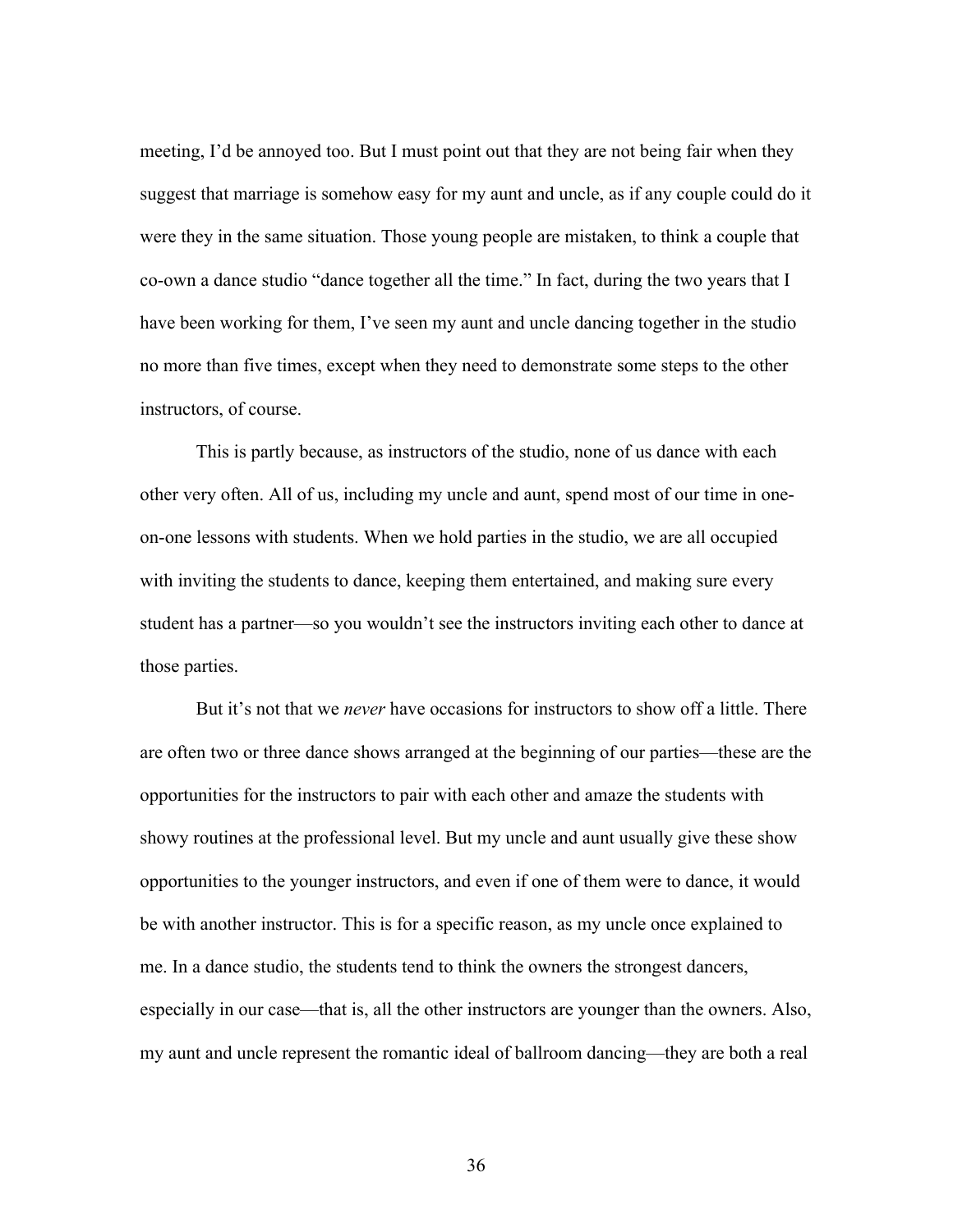life couple and long-time dance partners. These facts could easily put my uncle and aunt on a pedestal that no other instructors in the studio can reach, which wouldn't be good for the business, because the students of the other instructors would think they are not given the best deal. So by avoiding dancing with each other, and giving the show opportunities to the younger instructors, my uncle and aunt are actually trying to minimize that "undesirable idolization."

So you see, they do not actually "dance together all the time." Despite what some may think, they do not have an easy way to sustain their marriage by twirling around to dreamy tunes. In fact, even in the days when they did "dance together all the time," that is, before they started this studio business, when they engaged themselves in all kinds of competitions, what I observed in them was the utmost seriousness towards their profession. Although ballroom dancing is a romantic sport, at its very core it's high standard self-control. A beginner often makes the mistake of depending on the partner for body support. But one must learn to shift weight within oneself, not to one's partner. The leading and following can appear flawless only when both dancers are able to hold their own bodies. In my opinion, the secret to their matrimonial harmony is that they apply this same strength of control to situations that could lead to potential conflicts—such situations are plentiful when a couple co-own a business, as you can imagine.

Lately, however, they both seem to be letting loose a bit in terms of this control. It's not like I have seen any outbursts in the studio. Just small things, like last week, for instance. One of our staff members, Lydia, forgot her dance shoes at home last Monday. Instead of asking her to go home to get her shoes, my uncle told her to simply wear my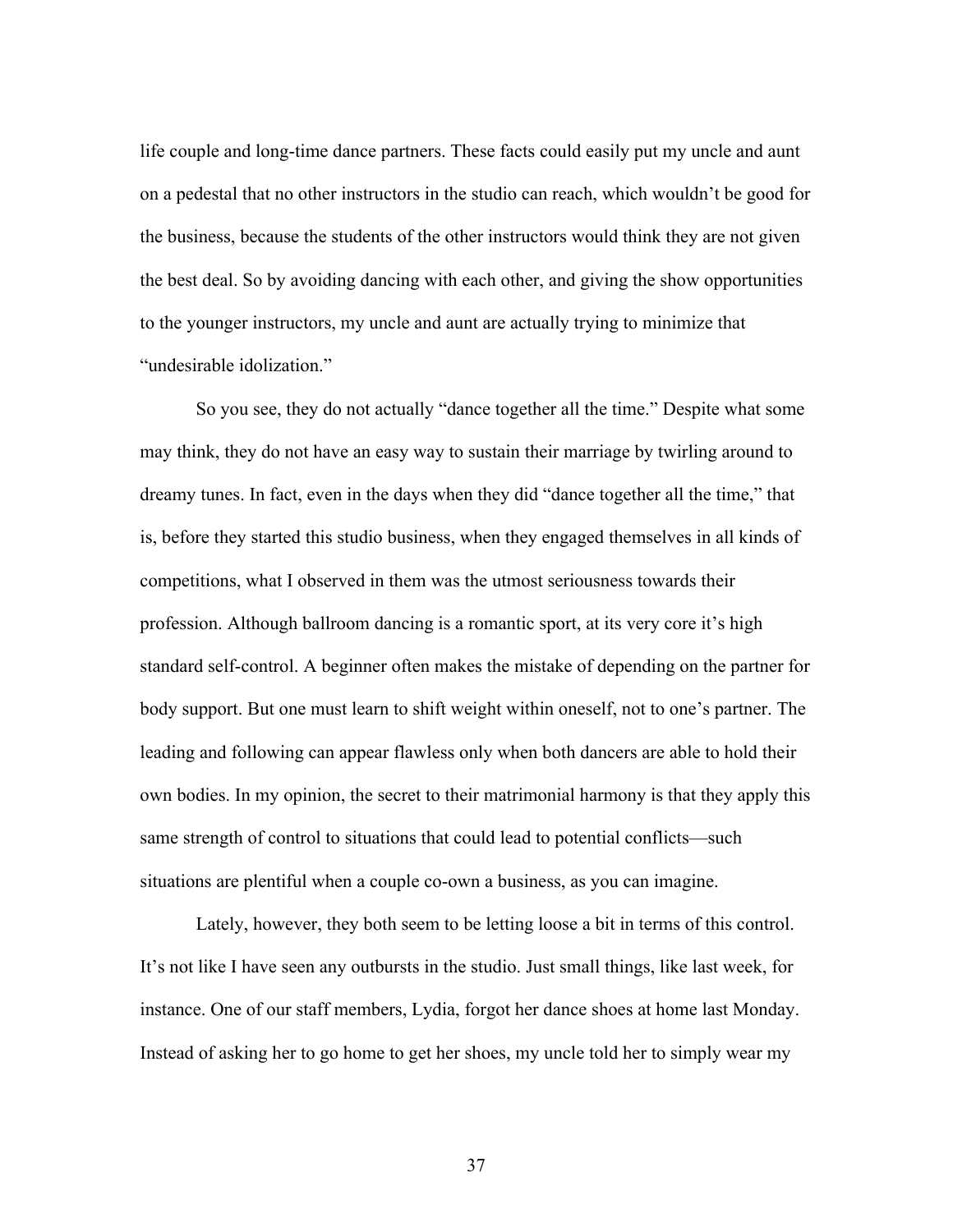aunt's dance shoes, since they wore the same size. Lydia needed to teach early that morning. But my aunt didn't have any lessons scheduled until later that day, so she didn't need her dance shoes that morning. In this sense, I thought my uncle's arrangement was reasonable. My aunt was in the bathroom at the time. When she came out and saw Lydia wearing her shoes, she said she would go home to grab another pair. Nobody sensed anything wrong then. But my aunt never came back that day. Kate took over her students and I had to give my uncle a ride home at the end of the day. After that my uncle and aunt stopped coming to the studio in the same car. This incident may not seem a big deal to you. But knowing how the two had been for all these years, I could tell they crossed a boundary that they had carefully maintained for a long time, and it's the fact that things like this have been happening for months between them that has gotten me alarmed, which is why I am so surprised that uncle should invite Aunty Mei's old lover to the studio at such a time.

\* \* \*

For days our work in the studio has revolved around the planning for GK's visit: updating the news on our website, distributing fliers to our students, getting students to sign up for private workshops with GK, selling tickets to the dance party that is arranged at the end of GK's visit, etc. My part is to plan the dance party.

It's a Tuesday night, already past the studio closing time. All the other instructors have gone home except my uncle and myself. I'm sitting at one of the small tables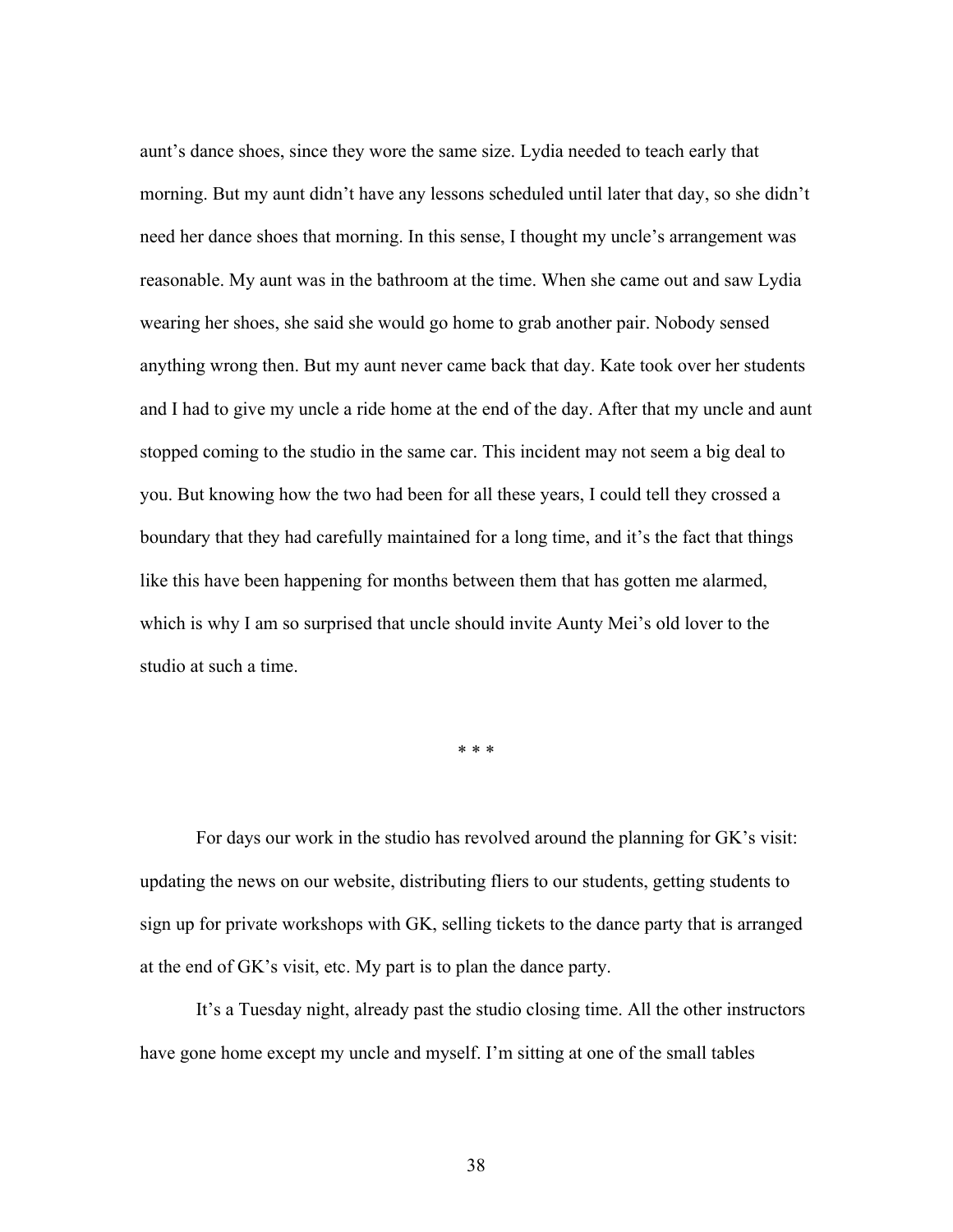surrounding our dance floor, drawing the seating for the party. On the red wall at my right-hand side, two muted plasma TVs are playing videos of my aunt and uncle competing in London a few years ago. I'm about to finish the drawing when my uncle walks up to me.

"Ruiming, for the three show dances at the beginning of the party, let's have you and Kate do a samba. I'll tango with Lydia and your aunt will dance a Viennese waltz with GK. Why don't you pick some music for the three dances and show it to me tomorrow?"

If I was surprised when uncle announced GK's visit, it's nothing to compare with my shock at this arrangement that uncle is proposing. For a while I keep staring at him. What is he thinking? He knows that GK is still in love with aunt. Although the romantic feelings evoked by a dance do not necessarily result in an affair between the partners, I don't see why uncle needs to put his marriage to the test. With all that is going on between him and my aunt, he couldn't have picked a worse time to let GK dance with her. You should know that my uncle is not just giving GK a chance to dance with Aunty Mei, he is also giving GK hours and hours of time to spend with her, doing choreography and practicing. And Lydia—of all people my uncle decides to dance the tango with Lydia! I don't hold anything against Lydia personally. But from a professional's point of view, I have the least respect for her style of dancing. In my opinion, her insatiable thirst for attention is what prevents her from achieving any greater heights than where she is now. And I know Aunty Mei would agree with me on this point. The way Lydia goes about it is all show. After seeing uncle act out all the dramatic seductions in tango with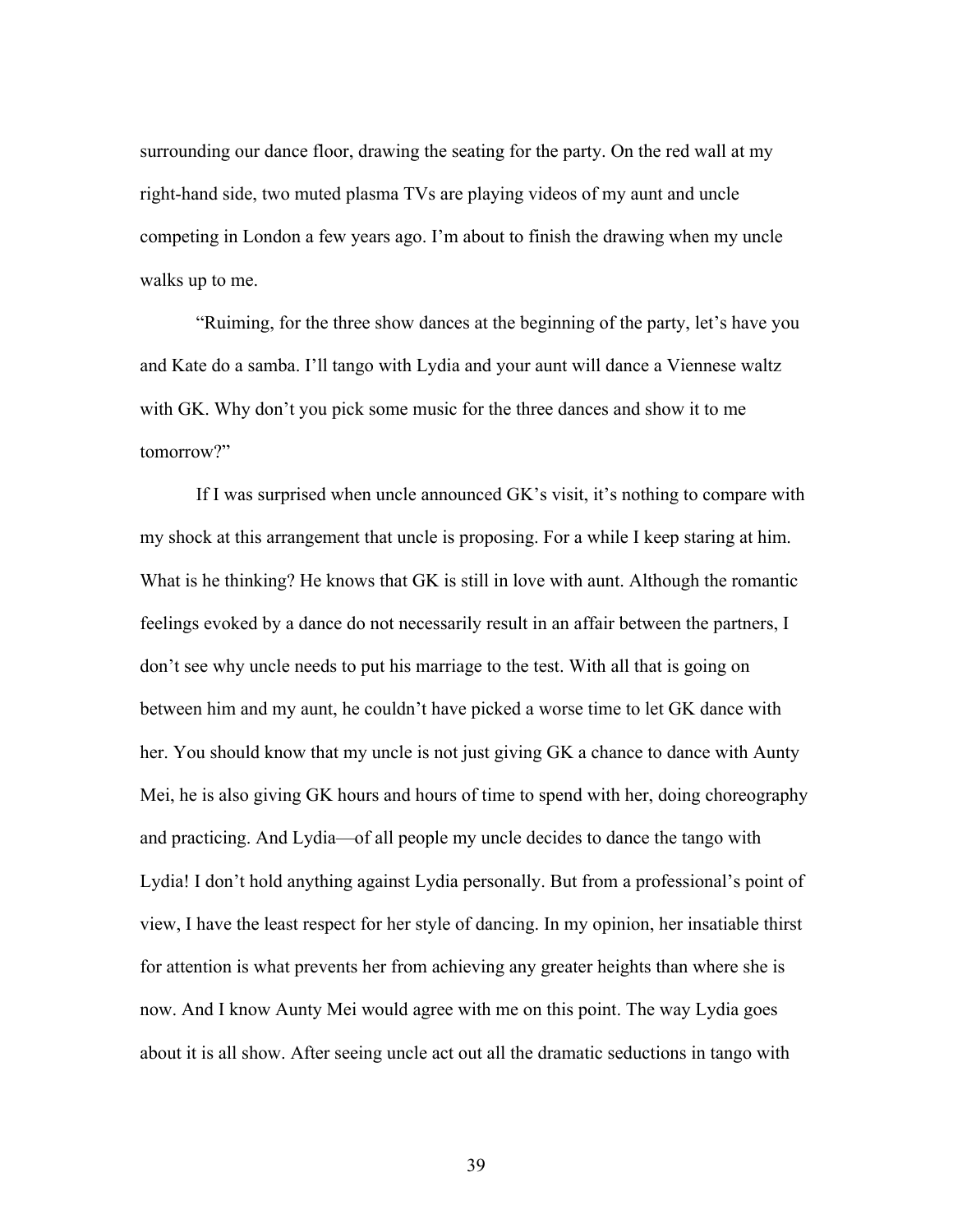Lydia, whatever grudge my aunt has against uncle is bound to double. Then, as she travels down the dance floor with GK, who can guarantee she won't start to wonder whether she has been with the wrong person all these years? Uncle should have considered this!

"Uncle—" My uncle insists that I call him "Jeremy" at the studio. But right now there isn't anybody else, and I feel more comfortable saying what I'm about to say when I address him as uncle. "I know you have made it a point not to do dance shows with aunty very often. But this is a special occasion—" I check myself, but decide to go on. "Uncle, forgive my impertinence, but there are gossips saying GK has never forgotten aunty. Are you sure you want him to dance with her?"

Uncle paces away from me and stops at the shelves that hold all the trophies he and aunt have won. He seems to have gone into a trance.

"Uncle, you should dance with aunty. Why don't you two dance a bolero? A beautiful bolero can surely show GK that he has no business getting in between the two of you. Or paso doble. That's right. A triumphant matador's dance like the paso doble would be better. It will remind GK that you have won aunty's heart, that you were the victor twenty years ago and you will remain so."

I start to imagine my uncle and aunt dancing the paso doble. Like a matador's flaring cape, the hem of Aunty Mei's dress opens up in a fierce flight. Even with several paces between them, the two still maintain the perfect connection, with just the right amount of arrogance, as if nothing in the world could stop them. The music gets stronger beat by beat, building up the tension, drawing the two to the center of the dance floor—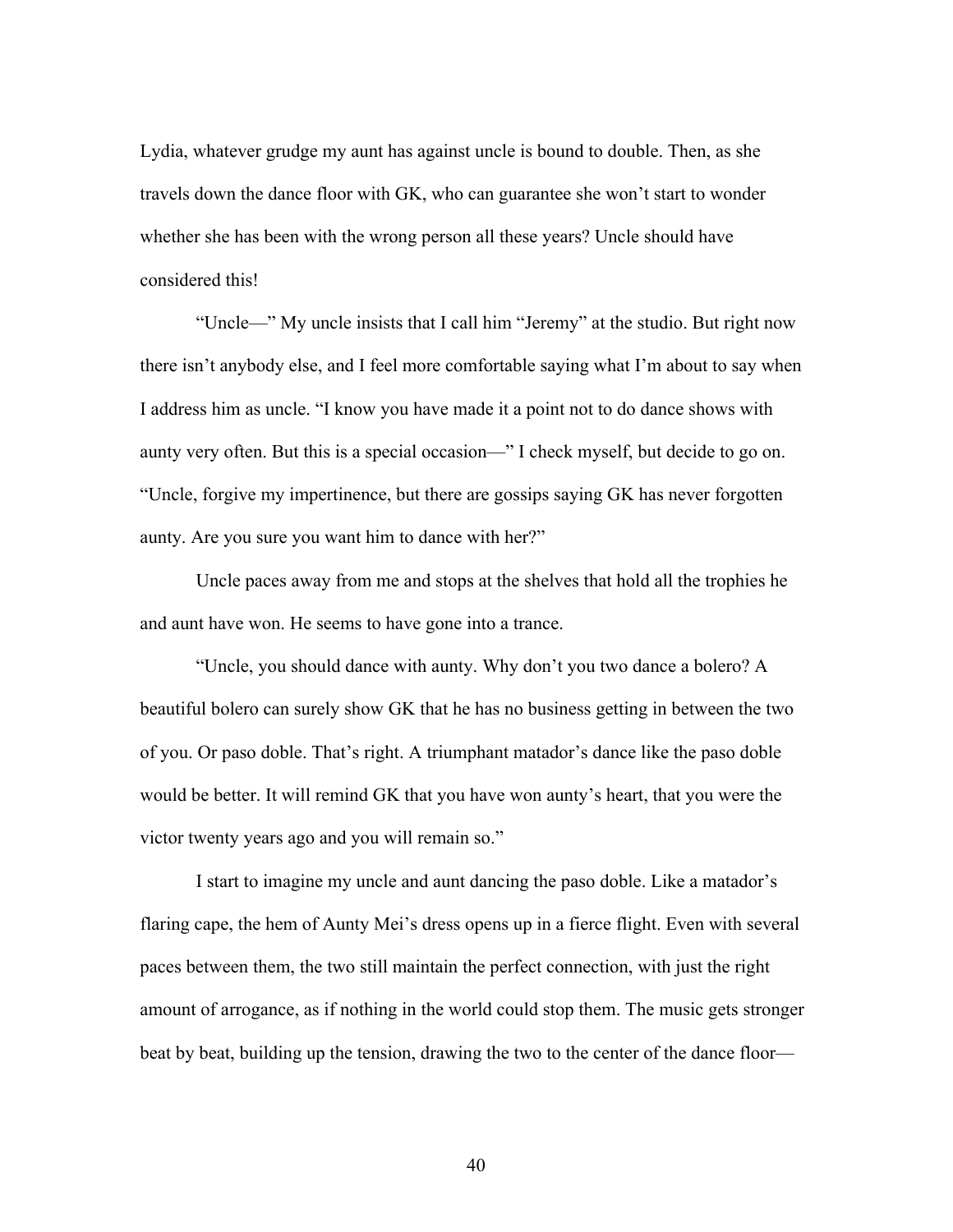"No one will remain the victor forever, Ruiming." The weight in uncle's tone breaks my imagination. "You probably have noticed the coldness between your aunt and me lately, but you don't know how bad it has become. I guess it's about time to let the family know." He sighs and turns to face me. "The truth is, my marriage is coming to an end."

"Uncle—"

"Your aunt loves me. But love can only work this much. GK is more of her kind. He is what she needs now."

I want to say something, but uncle stops me by lifting one hand. "I'm very tired. You should go home too."

What does uncle mean, that love can only work this much, that GK is what my aunt needs now? Is Aunty Mei one of those women that can only love a man for his glory? Is Aunty Mei disappointed by the fact that uncle didn't achieve as much as GK did? Does she wish she had been dancing with GK for all these years instead of my uncle? I find it hard to think of my beloved aunt as that kind of woman. Maybe Aunty is just going through a midlife crisis. I need to find a way to bring her back to the days when she fell in love with Uncle Jeremy.

\* \* \*

"Why did you choose this song? Who told you to do this?" Uncle is furious when I show him the song I have picked for aunty's show dance.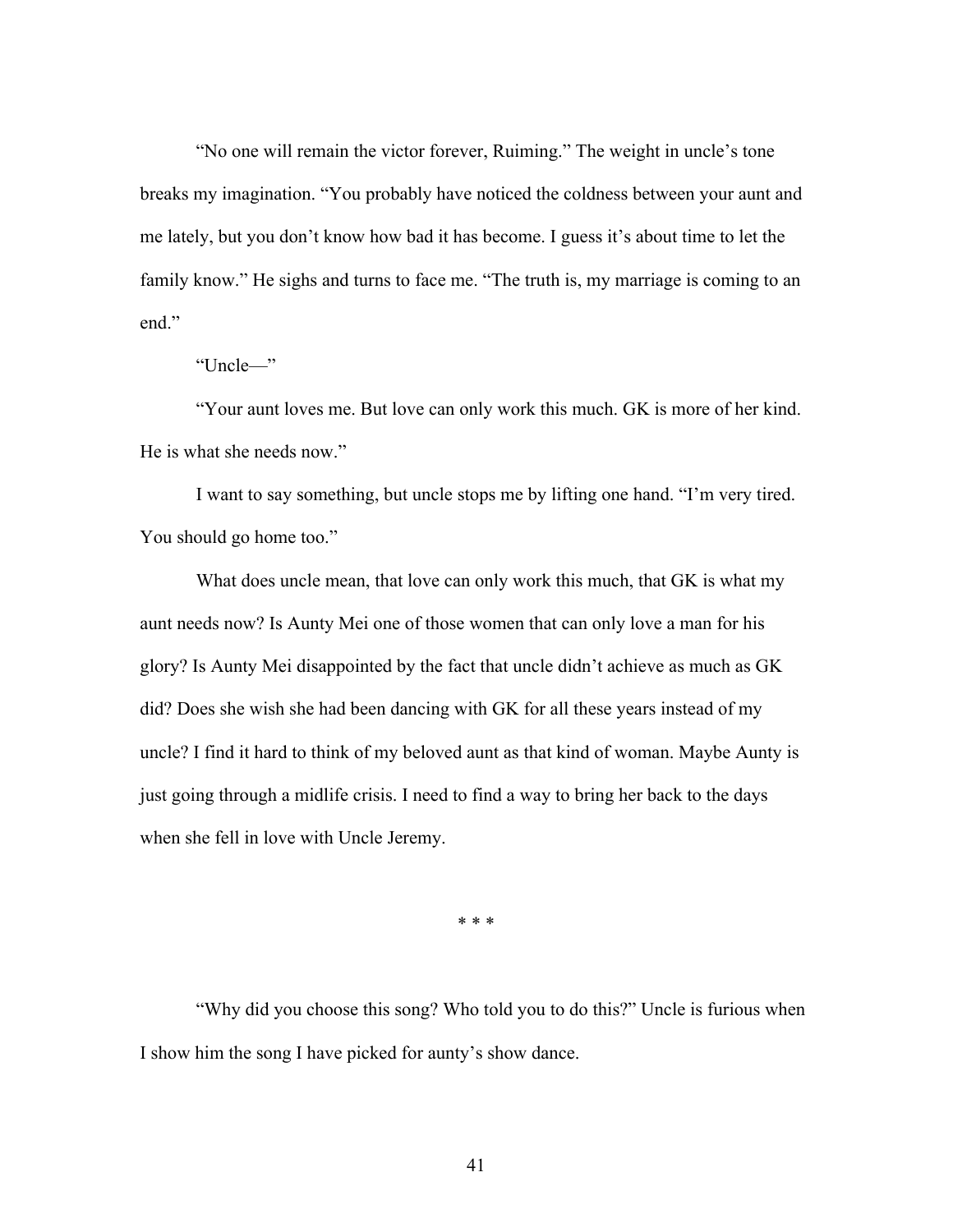The song I'm showing to my uncle, *Little Rowan Tree*, is a Russian folk song that not many in my generation are familiar with. I only know about this song because it's in one of those old cassettes that my mother used to play on her recorder at home. The song was popularized in China during a time when the Soviet Union was looked up to as the home to the most progressive, revolutionary spirits. There are many versions of this song. The Chinese version that mother used to play, which I also believe to be the version that my uncle and aunt are familiar with, goes like this as I recall:

Lyrics gently ripple the lake at dusk.

The distant mill shines through the misty twilight.

The train runs by,

Its windows lit up in splendors.

Two youthful lads wait for me

On two sides of the rowan tree.

Oh, you thriving rowan tree,

Snowy blossoms cover you.

Oh, you lovely rowan tree,

What myth puzzles you?

The version that I'm showing uncle is a Russian one, but I'm certain that the tune is enough to remind Aunty Mei of these lyrics. When she hears it, she will remember whatever it was that made her choose uncle over GK twenty years ago.

That is, if I get to let Aunty Mei hear it. However, as I say, uncle is angry with my idea.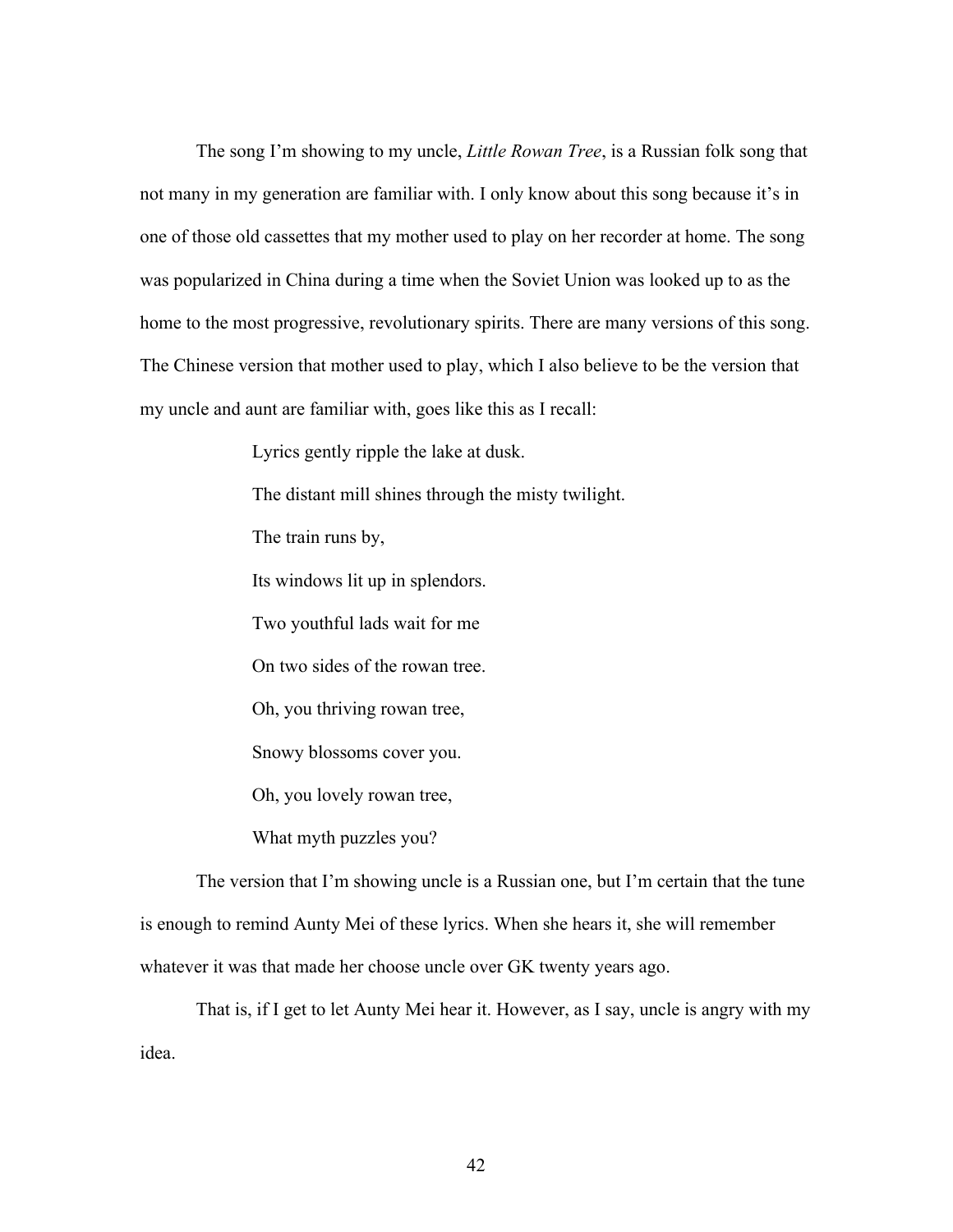"You must pick a different song for your aunt and GK's dance."

"Uncle Jeremy, please, let's use this song. Don't give up your marriage yet. Let's try this."

For a second I think uncle is going to scold me even more for being presumptuous. Then I realize that his face has turned white, as if all the anger has drained from him. He picks up a paperweight from his desk—it is a figurine of two people in a ballroom pose. He studies the dark bronze material thoughtfully. When he starts to speak again, it is as if he is talking to the paperweight.

"I shouldn't have been angry with you. You don't know what's going on. That song you picked will upset your aunt. You must not upset her. It is me who wants to split up."

Unable to believe what I have just heard, I fix my eyes on my uncle, trying to read his face. But uncle keeps his eyes on the figurine in his hands.

"But—you two are meant for each other. You are the couple that others want to be."

"Ruiming, you know better than to listen to all that family talk. 'Predestined match' is just a formula that happened to fit in our case. When the formula fails people will find another one to entertain their minds with."

Through the glass window of my uncle's office, I can see the two TVs on the wall above our dance floor—in one of them, uncle proudly leads my aunt circling around the dance floor, saluting the judges and spectators.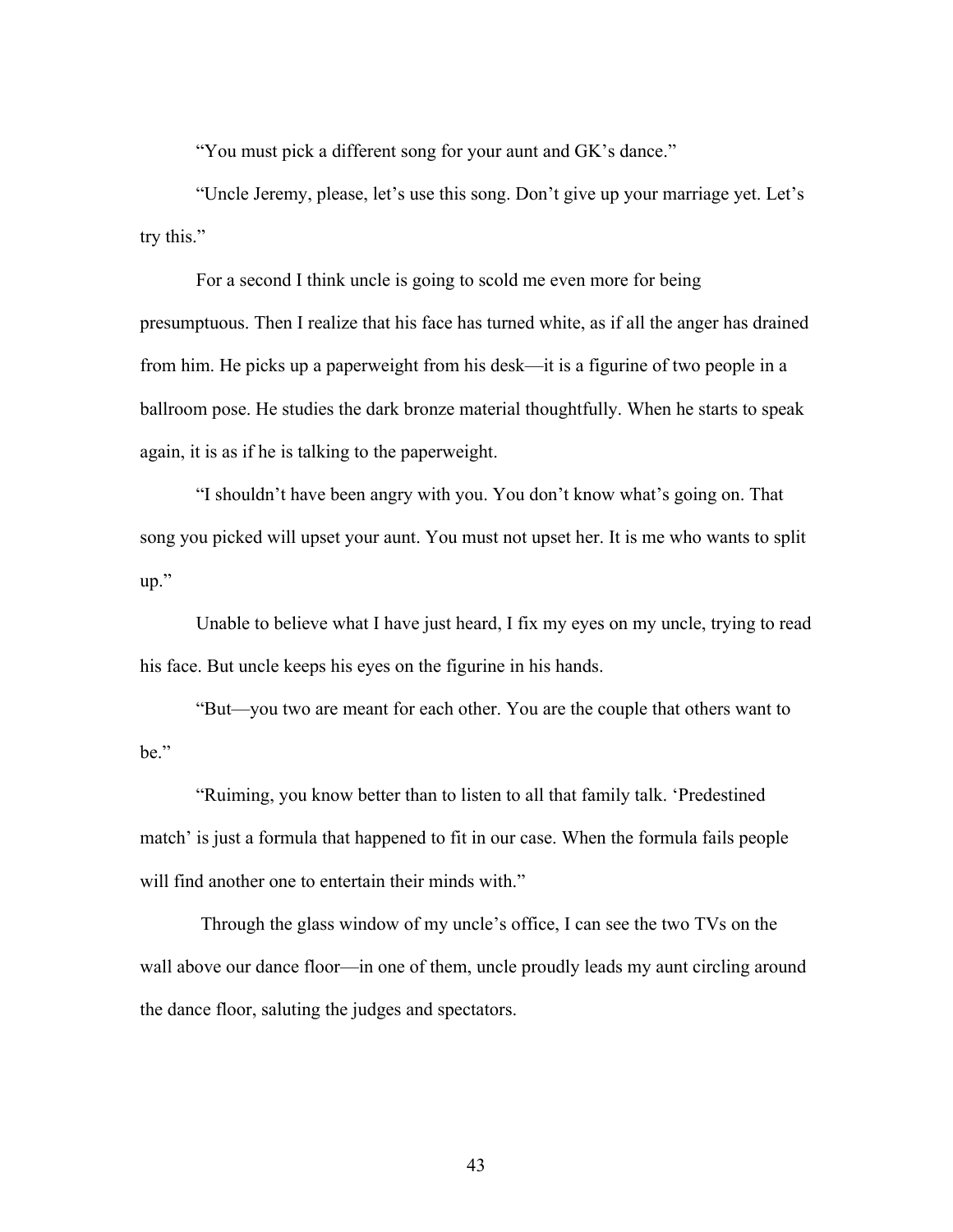"Your aunt is a respectable dancer. Dancing is her life. Nothing else means more to her. It's a pity she didn't go on competing. With that kind of talent and determination, she could have made it. When I married her, I thought I was the same. We agreed that we would not have children, because your aunt's figure would not be the same after bearing a child."

"But there are plenty of female dancers that have had children. Kate had a girl and she has almost gotten back to shape now." Even as I'm saying this, I know my argument sounds weak and pathetic. I know listing other people's stories is hardly going to solve the problem that is troubling my aunt and uncle.

"Everybody is different. Your aunt knows her body. Plus, there's the example of her own mother, whose dancing career was ended because of that. Anyway, the point is, she could not risk it. She would not allow the possibility of herself having anything less than a perfect dancer's figure. Now I know what you are thinking. She is already forty. It's not likely that she will go back to do serious competitions. What's the point of her keeping a perfect figure? But it doesn't matter. You aunt will always see herself as a dancer, whether she is 40, 50, or 60. And I respect that. You should too. I thought I was the same. But it gets hard, when you reach your forties and still don't have a young one. Neither of us is getting any younger. Your aunt has suggested that we adopt a child. But, I guess I never realized how traditional I am. We will get a divorce. She will go with GK, while I will remarry and have children." Uncle places the figurine back on his desk and turns his gaze to me.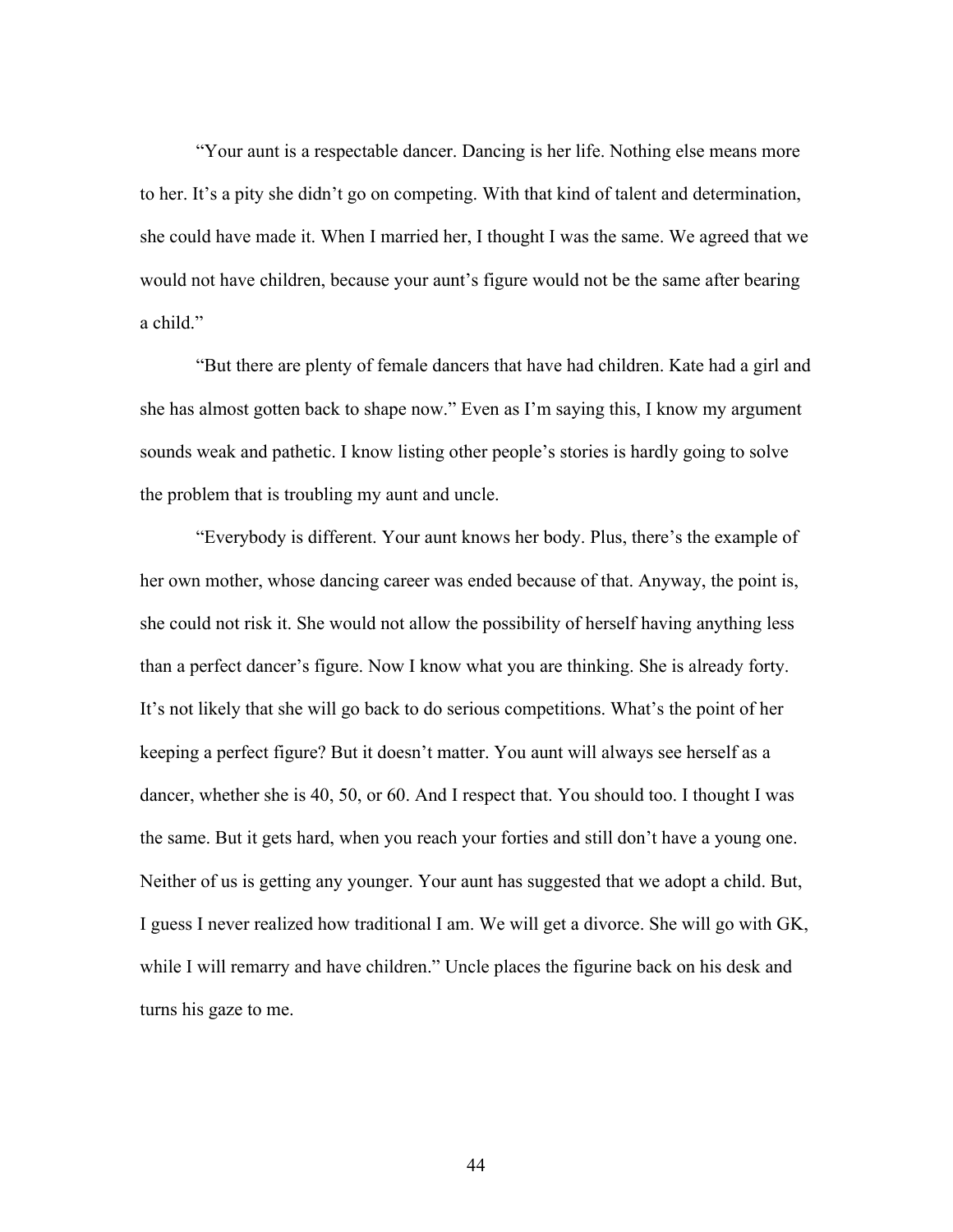"Your aunt was right. She has remained a dancer, while I have become the regular businessman. It is my fault, knowing who she is, not knowing who I am." He leans back in his chair and runs both hands through his carefully groomed hair. I examine his forehead and jaw line. It's the first time that I realize my uncle has aged very well. The years have not taken away the well-defined facial structure so prized by competitive dancers.

\* \* \*

It's been over three years since GK came to our studio, my mother and I are visiting my grandfather, and somehow my mother brings up Uncle Jeremy's ex-wife.

"Do you remember Sima Mei? I always thought things not as well as they looked between her and my brother. How could a couple never fight about anything? The calmer the surface the deeper the turbulence. Twenty years of marriage, she never forgot that other guy."

My grandfather shakes his head. "You know, that Zhang Chang in the Han dynasty never got promoted to an important position. The emperor might have appeared not to care that he did makeup for his wife, but really the accusation that time was quite a blow to Zhang Chang's political life."

"Your tea must be cold. I'll go make a new pot." My mother picks up the teapot. "Don't drink the cold tea, Ruiming."